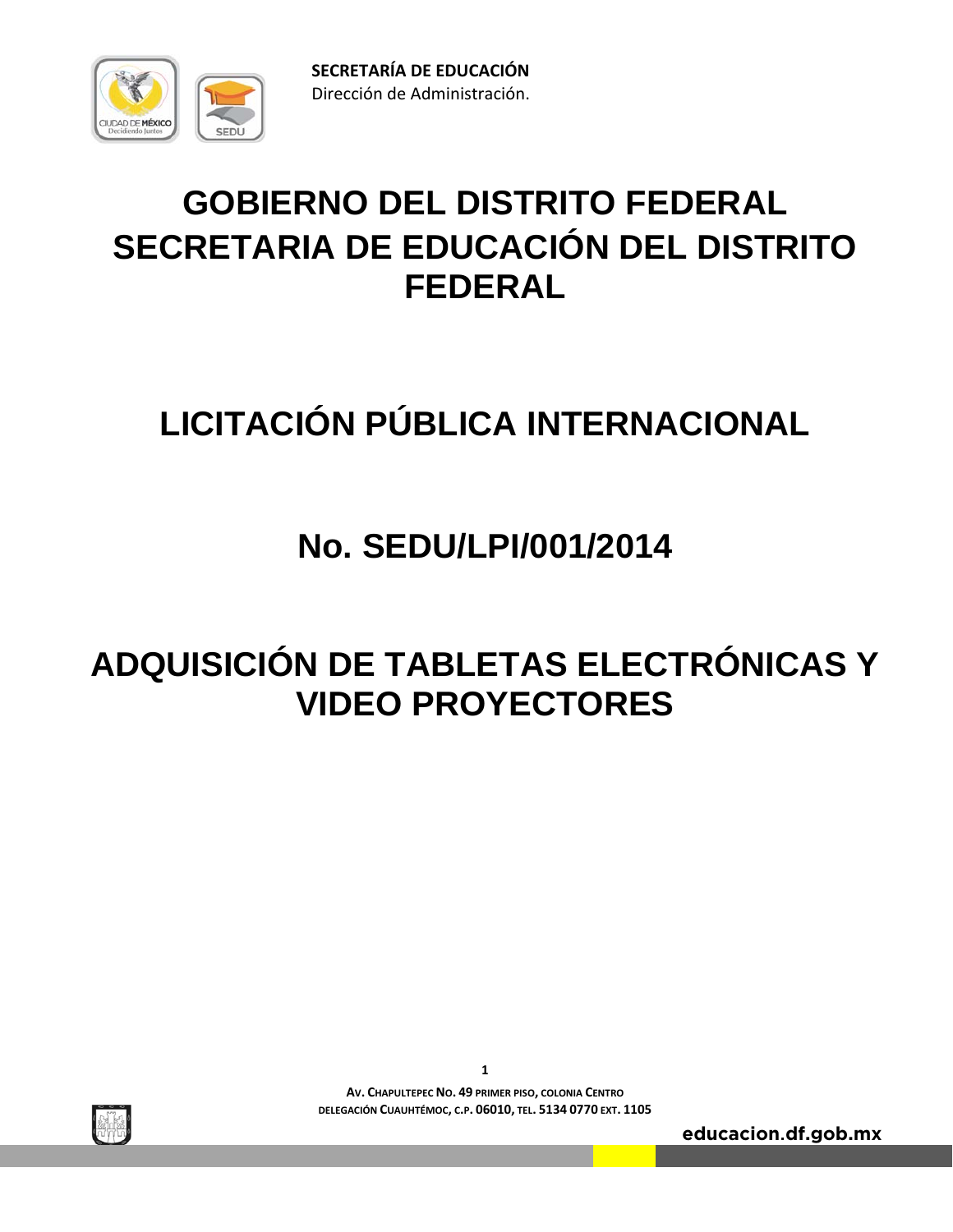

Dirección de Administración.

EL GOBIERNO DEL DISTRITO FEDERAL A TRAVÉS DE LA SECRETARÍA DE EDUCACIÓN DEL DISTRITO FEDERAL, POR CONDUCTO DE LA DIRECCIÓN DE ADMINISTRACIÓN EN DICHA DEPENDENCIA, EN ADELANTE **LA CONVOCANTE**, UBICADA EN AVENIDA CHAPULTEPEC No. 49, PRIMER PISO, COLONIA CENTRO, DELEGACIÓN CUAUHTÉMOC, C. P. 06010, MÉXICO, D. F., TEL. 51 34 07 70 EXTENSIÓN 1105; EN CUMPLIMIENTO A LO DISPUESTO EN EL ARTÍCULO 134 DE LA CONSTITUCIÓN POLÍTICA DE LOS ESTADOS UNIDOS MEXICANOS, 26, 27 INCISO A), 28, 30 FRACCIÓN II, 32, 33, 34 Y 43 DE LA LEY DE ADQUISICIONES PARA EL DISTRITO FEDERAL Y 101-G FRACCIONES IX, X Y XIV DEL REGLAMENTO INTERIOR DE LA ADMINISTRACIÓN PÚBLICA DEL DISTRITO FEDERAL, ASÍ COMO A LO ESTABLECIDO EN EL ACUERDO POR EL QUE SE DELEGAN EN LA DIRECCIÓN DE ADMINISTRACIÓN DE LA SECRETARÍA DE EDUCACIÓN DEL DISTRITO FEDERAL, LAS FACULTADES QUE SE INDICAN PUBLICADO EN LA GACETA OFICIAL DEL DISTRITO FEDERAL EL DÍA 26 DE NOVIEMBRE DE 2008, CONVOCA A PERSONAS FÍSICAS Y MORALES A PARTICIPAR EN LA LICITACIÓN PÚBLICA INTERNACIONAL NÚMERO SEDU/LPI/001/2014, PARA LA ADQUISICIÓN DE TABLETAS ELECTRÓNICAS Y VIDEO PROYECTORES, CONFORME A LAS SIGUIENTES:

# **B A S E S**

# **1.- CALENDARIO DE ACTOS.**

| Fechas para adquirir<br>bases |                         | Presentación de<br>Junta de aclaraciones   proposiciones y apertura  <br>técnica y económica | <b>Acto de Fallo</b>    |
|-------------------------------|-------------------------|----------------------------------------------------------------------------------------------|-------------------------|
| 04, 05 y 06 de noviembre      | 07 de noviembre de 2014 | 11 de noviembre de 2014                                                                      | 13 de noviembre de 2014 |
| de 2014                       | $11:00$ hrs.            | $11:00$ hrs.                                                                                 | $11:00$ hrs.            |

# **2.- INFORMACIÓN SOBRE LA ADQUISICIÓN OBJETO DE ESTA LICITACIÓN.**

# **2.1. DESCRIPCIÓN ESPECÍFICA DEL BIEN.**

ADQUISICIÓN DE TABLETAS ELECTRÓNICAS Y VIDEO PROYECTORES, CONFORME A LAS ESPECIFICACIONES, CARACTERÍSTICAS Y CANTIDADES QUE SE DETALLAN EN LOS **ANEXOS 1 Y 2.**

# **2.2. PLAZO DE ENTREGA DE LOS BIENES.**

 LOS BIENES DE LAS PARTIDAS 1 Y 2, DE LA PRESENTE LICITACIÓN, DEBERÁN ENTREGARSE DENTRO DE LOS 30 DÍAS HÁBILES POSTERIORES A LA EMISIÓN DEL FALLO Y LOS BIENES CORRESPONDIENTES A PARTIDA 3, DEBERÁN ENTREGARSE DE ACUERDO AL CALENDARIO DE ENTREGAS **ANEXO 3**.

# **2.3. CONDICIONES DEL SUMINISTRO.**

LOS BIENES SERÁN ENTREGADOS EN SU EMPAQUE ORIGINAL, LIBRE ABORDO DESTINO (LAB DESTINO). ASIMISMO, DEBERÁN REMITIR CON UN DÍA HÁBIL ANTERIOR A LA ENTREGA DE LOS BIENES, UNA RELACIÓN CONTENIENDO LOS NÚMEROS DE SERIE DE LOS BIENES EN MEDIO ÓPTICO (CD O DVD) Y EN FORMA IMPRESA EN HOJA MEMBRETADA, DEBIDAMENTE FIRMADA POR EL REPRESENTANTE LEGAL DE LA EMPRESA ADJUDICADA.



**AV. CHAPULTEPEC NO. 49 PRIMER PISO, COLONIA CENTRO DELEGACIÓN CUAUHTÉMOC, C.P. 06010, TEL. 5134 0770 EXT. 1105**

**2**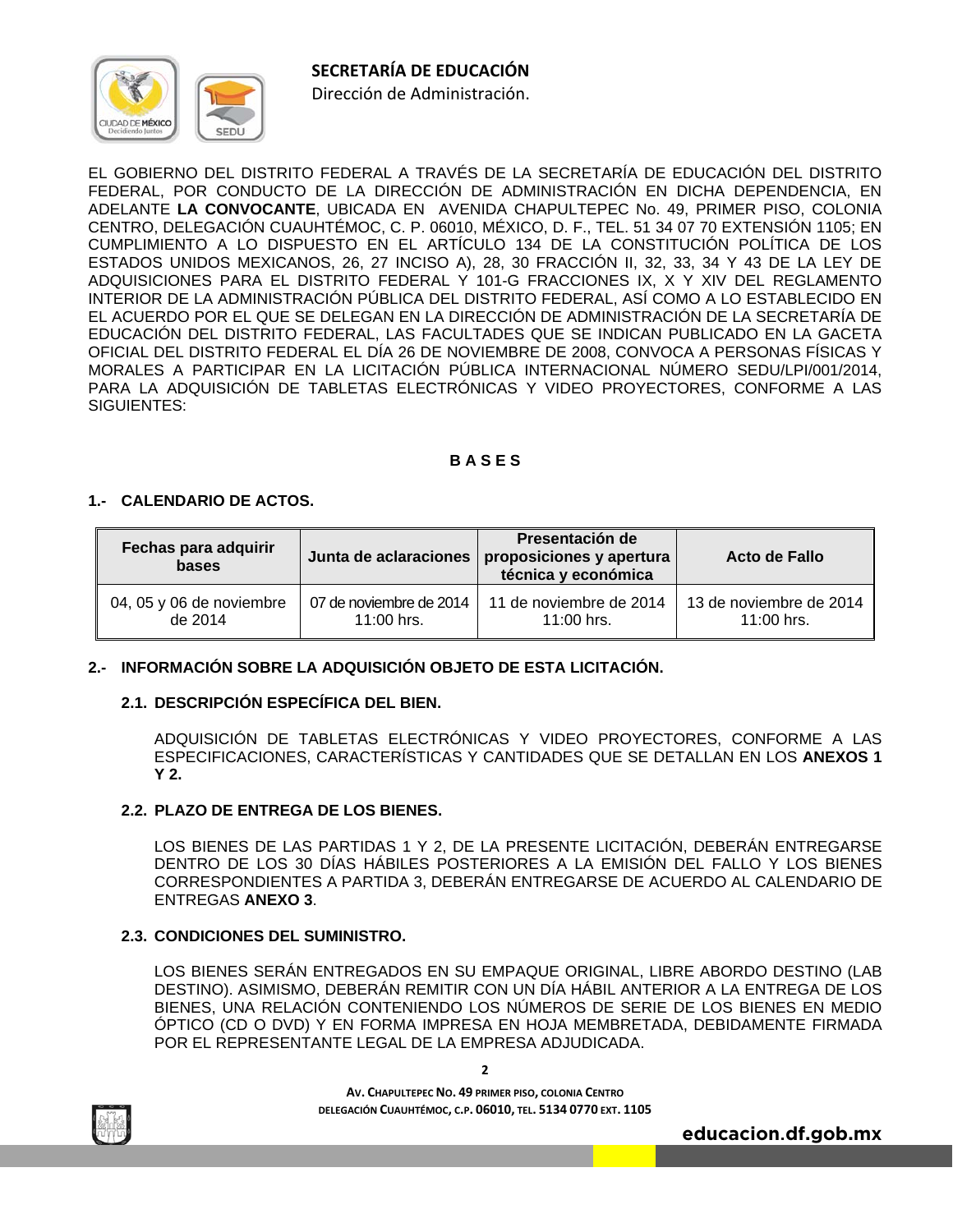

# **2.4. DE LA ENTREGA DEL SUMINISTRO.**

# **2.4.1. LUGAR DEL SUMINISTRO.**

LOS BIENES DE LAS PARTIDAS 1 Y 2, DE LA PRESENTE LICITACIÓN SERÁN ENTREGADOS EN EL ALMACÉN DE LA SECRETARÍA DE EDUCACIÓN DEL DISTRITO FEDERAL UBICADO EN AVENIDA CHAPULTEPEC No. 49, COLONIA CENTRO, DELEGACIÓN CUAUHTÉMOC Y LOS BIENES CORRESPONDIENTES A PARTIDA 3, DEBERÁN ENTREGARSE DE ACUERDO AL CALENDARIO DE ENTREGAS **ANEXO 3**.

#### **2.4.2. TRANSPORTE.**

EL PROVEEDOR ADJUDICADO TENDRÁ A SU CARGO Y BAJO SU RESPONSABILIDAD, EL TRANSPORTE DE LOS BIENES HASTA SU RECEPCIÓN A ENTERA SATISFACCIÓN DE **LA CONVOCANTE**. ESTE SERVICIO NO TENDRÁ NINGÚN COSTO ADICIONAL PARA **LA CONVOCANTE**.

#### **2.4.3. HORARIO DE ENTREGA DE LOS BIENES.**

LOS BIENES DE LAS PARTIDAS 1 Y 2, PODRÁN SER ENTREGADOS DE LUNES A VIERNES, EN UN HORARIO COMPRENDIDO ENTRE LAS 9:00 A 15:00 HORAS; Y LOS BIENES CORRESPONDIENTES A LA PARTIDA 3 DEBERÁN ENTREGARSE DE ACUERDO AL CALENDARIO DE ENTREGAS **ANEXO 3**..

#### **2.5. DE LA SUPERVISIÓN DE LA ENTREGA.**

LA ENTREGA DE LOS BIENES SERÁ SUPERVISADA POR EL PERSONAL QUE DESIGNE LA CONVOCANTE A TRAVÉS DE LA DIRECCIÓN DE TECNOLOGÍAS, QUIEN VERIFICARÁ QUE LOS BIENES CUMPLAN CON LAS ESPECIFICACIONES MÍNIMAS REQUERIDAS EN EL ANEXO 2. POR SU PARTE, LA DIRECCIÓN DE ADMINISTRACIÓN DEBERÁ REGISTRAR EL INGRESO DE LOS BIENES EN EL ALMACÉN.

#### **2.5. GRADO DE INTEGRACIÓN.**

POR TRATARSE DE UNA LICITACIÓN PÚBLICA INTERNACIONAL, LOS BIENES OFERTADOS PODRÁN CONTAR CON 0% DE INTEGRACIÓN NACIONAL.

#### **2.9. TRATADOS INTERNACIONALES.**

LA PRESENTE LICITACIÓN NO SE SUJETA A NINGÚN TRATADO INTERNACIONAL.

#### **3. INFORMACIÓN DEL SERVIDOR PÚBLICO RESPONSABLE DEL PROCEDIMIENTO DE LICITACIÓN.**

PARA ESTE PROCEDIMIENTO SE DETERMINA QUE LOS SERVIDORES PÚBLICOS RESPONSABLES DE LA PRESENTE LICITACIÓN EN LOS DIFERENTES ACTOS Y ETAPAS QUE CONFORMAN EL PROCEDIMIENTO SON LA ING. SOFÍA A. RIVERA HERNÁNDEZ, DIRECTORA DE ADMINISTRACIÓN Y/O EL LIC. HUGO FERNANDO GÓMEZ MONTES DE OCA, JEFE DE LA UNIDAD DEPARTAMENTAL DE RECURSOS MATERIALES Y SERVICIOS GENERALES.

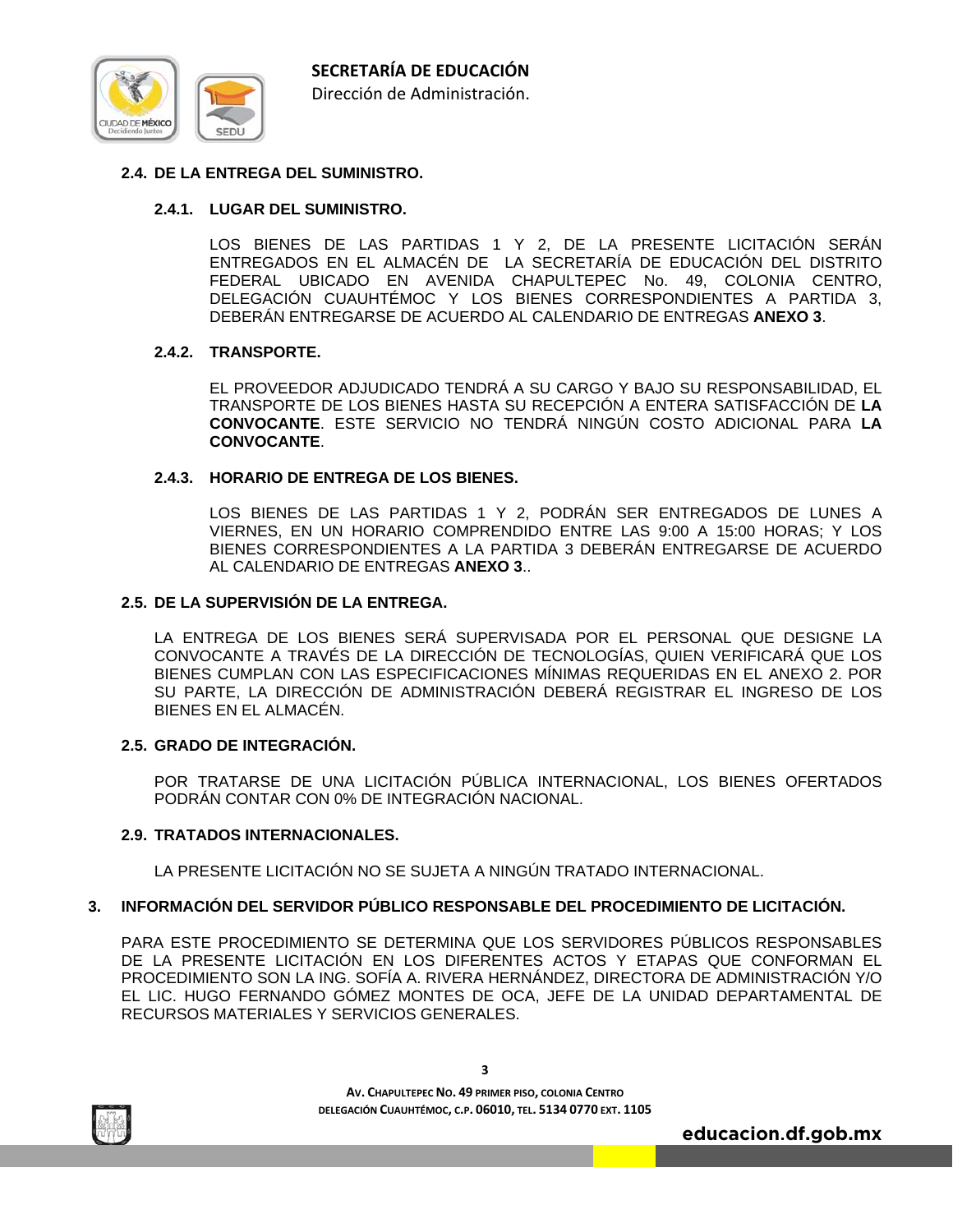

Dirección de Administración.

 LA DIRECCIÓN DE ADMINISTRACIÓN Y/O LA JEFATURA DE LA UNIDAD DEPARTAMENTAL DE RECURSOS MATERIALES Y SERVICIOS GENERALES, REALIZARÁN LA EVALUACIÓN CUANTITATIVA Y CUALITATIVA DE LA DOCUMENTACIÓN LEGAL Y ADMINISTRATIVA, PROPUESTA ECONÓMICA Y GARANTÍA DE LA FORMALIDAD DE LA PROPUESTA.

 POR SU PARTE, LA DIRECCIÓN DE TECNOLOGÍAS DE LA SECRETARIA DE EDUCACIÓN DEL DISTRITO FEDERAL, REALIZARÁ LA EVALUACIÓN CUANTITATIVA Y CUALITATIVA DE LA PROPUESTA TÉCNICA.

# **4. ORIGEN DE LOS RECURSOS**

LOS COMPROMISOS DE PAGO QUE DERIVEN DE ESTA LICITACIÓN AFECTARÁN LAS PARTIDAS PRESUPUESTALES 4419 "AYUDAS SOCIALES A PERSONAS" Y 5211 "EQUIPOS Y APARATOS AUDIOVISUALES", MISMAS QUE DE ACUERDO CON LAS REQUISICIONES No. 080, 135 Y 136, RESPECTIVAMENTE, CUENTAN CON SUFICIENCIA PRESUPUESTAL COMO SE ACREDITA MEDIANTE LOS OFICIOS NÚMEROS SEDU/DA/JUDRF/SUF. 080/2014, SEDU/DA/JUDRF/SUF. 085/2014, Y SEDU/DA/JUDRF/SUF. 086/2014

#### **5. CONSULTA Y VENTA DE LAS BASES.**

LOS INTERESADOS PODRÁN CONSULTAR Y ADQUIRIR LAS BASES EN LA JEFATURA DE UNIDAD DEPARTAMENTAL DE RECURSOS MATERIALES Y SERVICIOS GENERALES EN LA SECRETARIA DE EDUCACIÓN DEL DISTRITO FEDERAL, UBICADA EN AVENIDA CHAPULTEPEC No. 49, PRIMER PISO, COLONIA CENTRO, DELEGACIÓN CUAUHTÉMOC, CÓDIGO POSTAL 06010, EN MÉXICO DISTRITO FEDERAL, LOS DÍAS 04, 05 Y 06 DE NOVIEMBRE DEL PRESENTE AÑO, DE 10:00 A 15:00 HORAS.

DE IGUAL FORMA SE PODRÁN CONSULTAR A TRAVÉS DE LA PÁGINA DE INTERNET DE LA SECRETARÍA DE EDUCACIÓN DEL DISTRITO FEDERAL, CON DIRECCIÓN ELECTRÓNICA: http://www.educacion.df.gob.mx, EN EL APARTADO DENOMINADO LICITACIONES.

LAS BASES TENDRÁN UN COSTO DE \$ 1,300.00 (UN MIL TRESCIENTOS PESOS 00/100 M. N.) Y EL PAGO SE PODRÁ REALIZAR DE DOS MANERAS:

a) EN EL DOMICILIO DE **LA CONVOCANTE**: EN LA JEFATURA DE UNIDAD DEPARTAMENTAL DE RECURSOS MATERIALES Y SERVICIOS GENERALES DE LA SECRETARÍA DE EDUCACIÓN DEL DISTRITO FEDERAL, EN AVENIDA CHAPULTEPEC No. 49, PRIMER PISO, COLONIA CENTRO, DELEGACIÓN CUAUHTÉMOC, CÓDIGO POSTAL 06010, EN MÉXICO DISTRITO FEDERAL, MEDIANTE CHEQUE CERTIFICADO O DE CAJA A FAVOR DE LA SECRETARÍA DE FINANZAS DEL DISTRITO FEDERAL.

 **LA CONVOCANTE** EMITIRÁ UN "RECIBO DE PAGO DE BASES" Y EL LICITANTE DEBERÁ VERIFICAR QUE APAREZCA SU NOMBRE CORRECTO (PERSONA FÍSICA O MORAL EN SU CASO).

NO SE ACEPTARÁN PAGOS EN EFECTIVO.

O BIEN:



**4**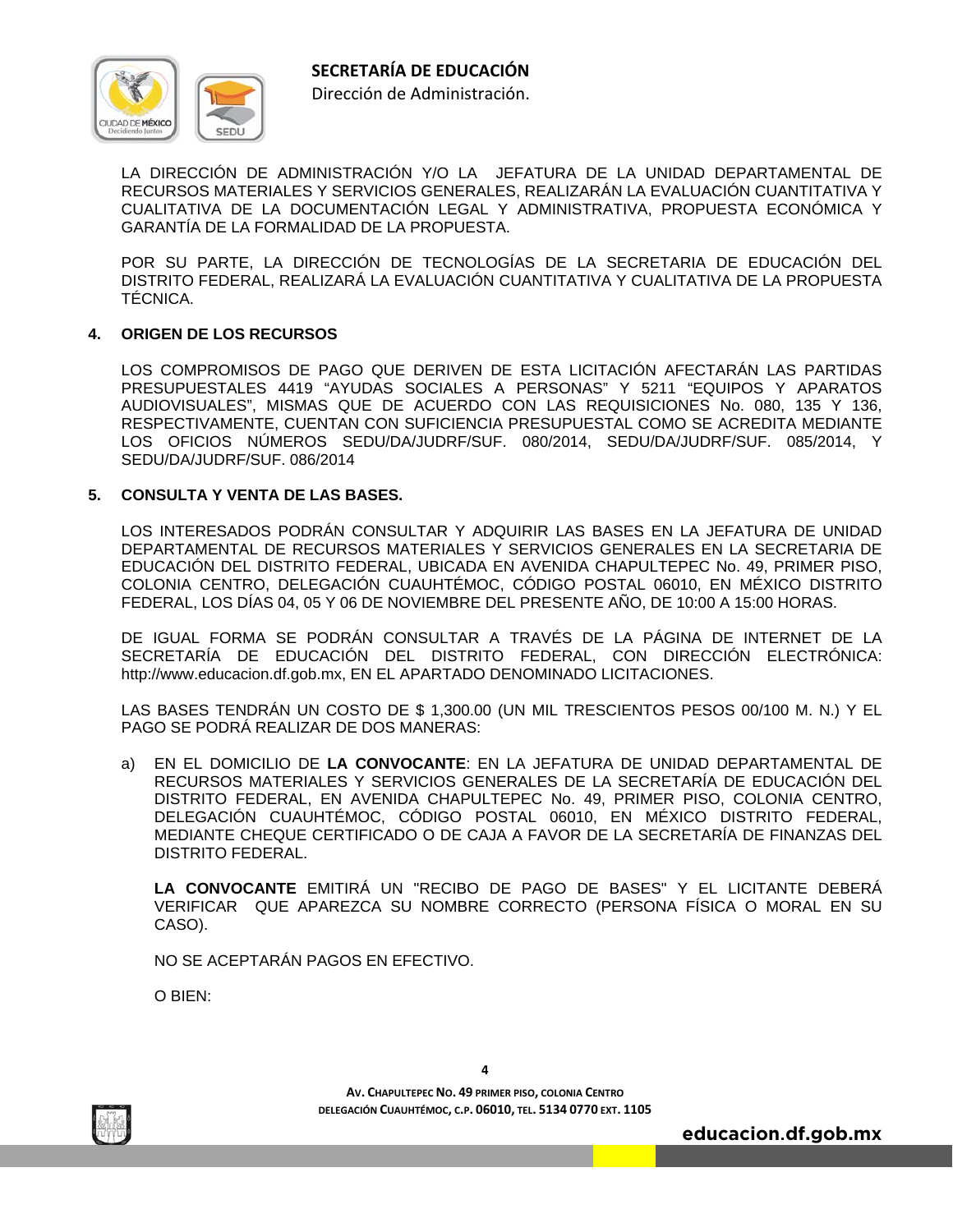

Dirección de Administración.

b) A TRAVÉS DE DEPÓSITO BANCARIO: A LA CUENTA NÚMERO **00100911771**, REFERENCIA **28280519**, DE LA INSTITUCIÓN BANCARIA SCOTIABANK INVERLAT, SOCIEDAD ANÓNIMA (MÉXICO) A FAVOR DE LA SECRETARÍA DE FINANZAS DEL DISTRITO FEDERAL, INDICANDO EL NÚMERO DE CONCURSO Y REGISTRO FEDERAL DE CONTRIBUYENTES DE LA EMPRESA PARTICIPANTE. SERÁ REQUISITO INDISPENSABLE QUE EL RECIBO EXPEDIDO EN LA VENTANILLA BANCARIA CONTENGA LA REFERENCIA **28280519**, CASO CONTRARIO NO SERÁ POSIBLE REALIZAR LA COMPRA DE LAS PRESENTES BASES. EL DEPÓSITO EN EFECTIVO SE EFECTUARÁ ÚNICAMENTE EN LA SUCURSAL BANCARIA. NO SE ACEPTAN DEPÓSITOS Y/O PAGOS INTERBANCARIOS (BANCA ELECTRÓNICA).

 LOS PARTICIPANTES QUE OPTEN POR REALIZAR EL PAGO DE BASES A TRAVÉS DE DEPÓSITO BANCARIO, PREFERENTEMENTE DEBERÁN REALIZAR EL CANJE DE LA FICHA DE DEPÓSITO BANCARIO POR EL "RECIBO DE PAGO DE BASES" EMITIDO POR **LA CONVOCANTE** DENTRO DEL PERIODO DE VENTA DE BASES EN UN HORARIO DE 10:00 A 15:00 HORAS EN LA JEFATURA DE UNIDAD DEPARTAMENTAL DE RECURSOS MATERIALES Y SERVICIOS GENERALES DE LA SECRETARÍA DE EDUCACIÓN DEL DISTRITO FEDERAL, EN AVENIDA CHAPULTEPEC No. 49, PRIMER PISO, COLONIA CENTRO, DELEGACIÓN CUAUHTÉMOC, CÓDIGO POSTAL 06010, EN MÉXICO DISTRITO FEDERAL.

# **6. REQUISITOS PARA PARTICIPAR EN ESTA LICITACIÓN.**

LOS INTERESADOS EN PARTICIPAR EN ESTA LICITACIÓN DEBERÁN CUMPLIR CON LOS SIGUIENTES REQUISITOS:

# **6.1. DE LAS PROPUESTAS.**

# **6.1.1. PRESENTACIÓN**

CON FUNDAMENTO EN EL ARTÍCULO 38 DE LA LEY DE ADQUISICIONES PARA EL DISTRITO FEDERAL, LOS LICITANTES DEBERÁN PRESENTAR SUS PROPUESTAS EN UN SOLO SOBRE CERRADO DE MANERA INVIOLABLE, QUE CONTENDRÁ LA DOCUMENTACIÓN LEGAL Y ADMINISTRATIVA (PUNTOS 6.1.3 Y 6.2). LA PROPUESTA TÉCNICA (PUNTO 6.3) Y LA PROPUESTA ECONÓMICA (PUNTO 6.4), INCLUYENDO, LA GARANTÍA DE FORMALIDAD DE LAS PROPUESTAS (PUNTO 10.1), ASÍ COMO TODOS LOS DOCUMENTOS SOLICITADOS EN ORIGINAL Ó COPIA CERTIFICADA. EL SOBRE DEBERÁ ESTAR IDENTIFICADO PLENAMENTE EN SU PARTE EXTERNA.

PARA MEJOR CONTROL Y AGILIDAD DEL PROCEDIMIENTO DE LICITACIÓN, LA DOCUMENTACIÓN SOLICITADA DEBERÁ PRESENTARSE PREFERENTEMENTE FOLIADA, ORDENADA, ENGARGOLADA Y CON SEPARADORES, SEÑALANDO EL TIPO DE DOCUMENTACIÓN DE QUE SE TRATE (DOCUMENTACIÓN LEGAL, ADMINISTRATIVA, PROPUESTA TÉCNICA, PROPUESTA ECONÓMICA Y GARANTÍA). LO ANTERIOR ES CON EL OBJETO DE LA MEJOR CONDUCCIÓN DEL PROCESO Y NO PARA FINES DE DESCALIFICACIÓN.

# **6.1.2. LAS PROPUESTAS DEBERÁN ELABORARSE DE ACUERDO A LO SIGUIENTE:**

A) DIRIGIDAS A **LA CONVOCANTE**; EN ATENCIÓN A LA ING. SOFÍA AMALIA RIVERA HERNÁNDEZ, TITULAR DE LA DIRECCIÓN DE ADMINISTRACIÓN EN LA SECRETARÍA DE EDUCACIÓN DEL DISTRITO FEDERAL.

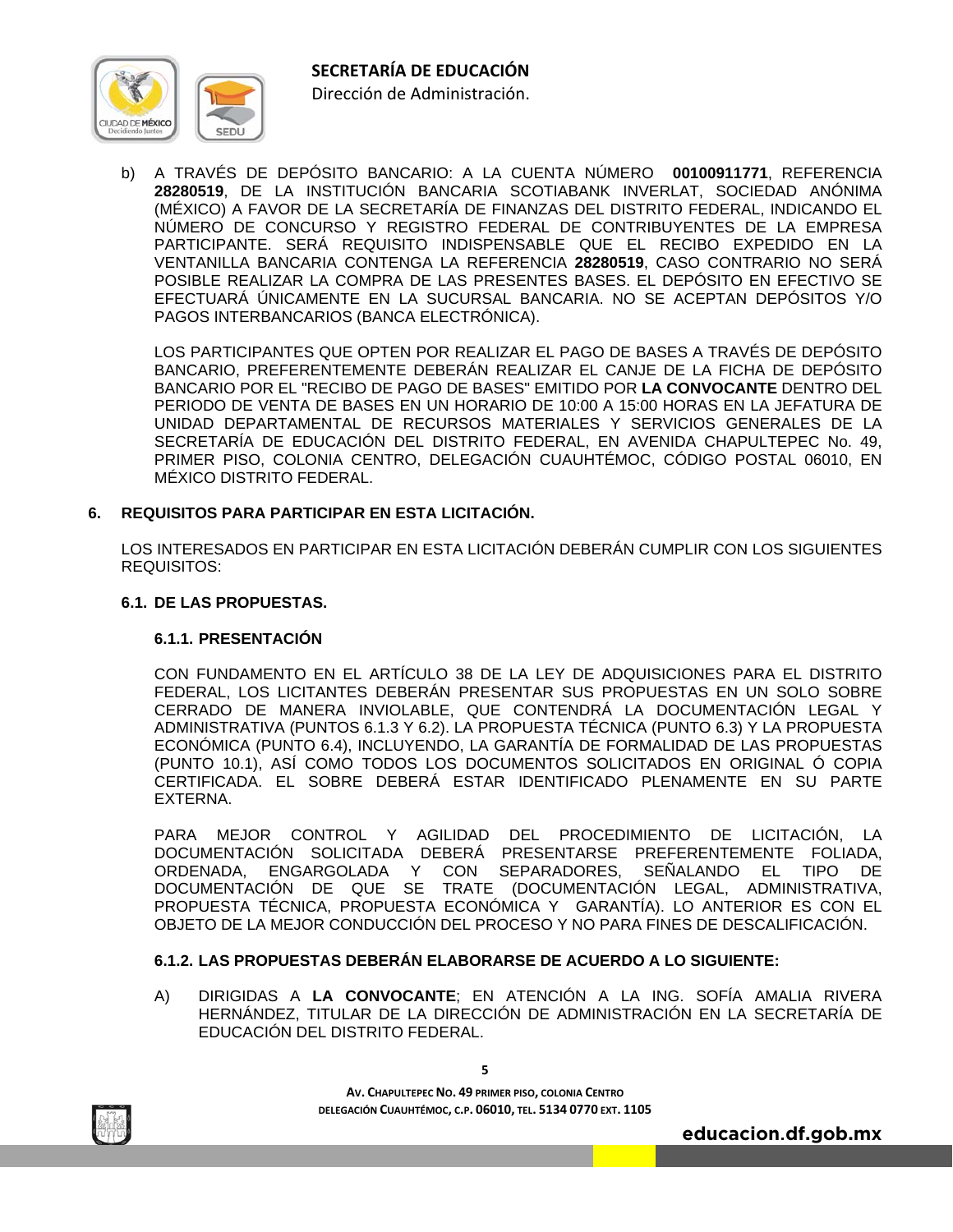

- B) IMPRESAS EN PAPEL CON MEMBRETE DEL PARTICIPANTE, SIN TACHADURAS, NI ENMENDADURAS, EN IDIOMA ESPAÑOL Y NO UTILIZAR EL LOGOTIPO DE **LA CONVOCANTE.**
- C) FIRMADAS AL CALCE Y RUBRICADAS EN TODAS Y CADA UNA DE SUS HOJAS POR LA PERSONA QUE TENGA PODER LEGAL PARA TAL EFECTO.
- D) INDICAR EL REGISTRO FEDERAL DE CAUSANTES DEL PARTICIPANTE, NÚMERO Y NOMBRE DE LA LICITACIÓN.

#### **6.1.3 DOCUMENTACIÓN LEGAL Y ADMINISTRATIVA**

**TODA LA DOCUMENTACIÓN LEGAL Y ADMINISTRATIVA QUE SE ENUNCIA A CONTINUACIÓN, DEBERÁ SER ENTREGADA DENTRO DEL ÚNICO SOBRE CERRADO A QUE SE REFIERE EL PUNTO 6.1.1 EN COPIA SIMPLE Y EN ORIGINAL O COPIA CERTIFICADA PARA SU COTEJO, LA CUAL SERÁ DEVUELTA AL TÉRMINO DE SU REVISIÓN:** 

#### **PARA LICITANTES NACIONALES.**

A) PERSONAS MORALES: ACTA CONSTITUTIVA DE LA EMPRESA Y SU ÚLTIMA MODIFICACIÓN, DEBIDAMENTE PROTOCOLIZADAS E INSCRITAS EN EL REGISTRO PÚBLICO DE LA PROPIEDAD Y DEL COMERCIO, EN LA QUE CONSTE QUE SU OBJETO SOCIAL ES EL SUMINISTRO DE LOS BIENES OBJETO DE ESTA LICITACIÓN.

 PERSONAS FÍSICAS: ACTA DE NACIMIENTO, CÉDULA ÚNICA DE REGISTRO DE POBLACIÓN (CURP) Y ALTA ANTE LA SECRETARÍA DE HACIENDA Y CRÉDITO PÚBLICO, EN LA QUE CONSTE QUE SU ACTIVIDAD ES EL SUMINISTRO DE LOS BIENES OBJETO DE ESTA LICITACIÓN.

- B) EN CASO DE PERSONAS MORALES DEBERÁN PRESENTAR PODER NOTARIAL QUE ACREDITE LA PERSONALIDAD DEL REPRESENTANTE LEGAL, Y EN CASO DE LAS PERSONAS FÍSICAS CUANDO ASÍ SE REQUIERA.
- C) EN AMBOS CASOS DEBERÁN PRESENTAR CÉDULA DE IDENTIFICACIÓN FISCAL. **BASTARÁ CON PRESENTAR UNA IMPRESIÓN DEL PORTAL DEL SISTEMA DE ADMINISTRACIÓN TRIBUTARIA, MISMAS QUE DEBERÁN CONTENER CADENA ORIGINAL O CÓDIGO BIDIMENSIONAL.**
- D) PERSONAS MORALES Y PERSONAS FÍSICAS: DECLARACIÓN ANUAL DEL IMPUESTO SOBRE LA RENTA (ISR), IMPUESTO EMPRESARIAL A TASA ÚNICA (IETU) E IMPUESTO AL VALOR AGREGADO (IVA) DEL EJERCICIO 2013 ASÍ COMO LOS PAGOS PROVISIONALES DEL IMPUESTO SOBRE LA RENTA (ISR) E IMPUESTO AL VALOR AGREGADO (IVA) DE ENERO A SEPTIEMBRE DE 2014. **BASTARÁ CON PRESENTAR UNA IMPRESIÓN DE LAS DECLARACIONES SOLICITADAS, MISMAS QUE DEBERÁN CONTENER CADENA ORIGINAL Y SELLO DIGITAL.**



**6**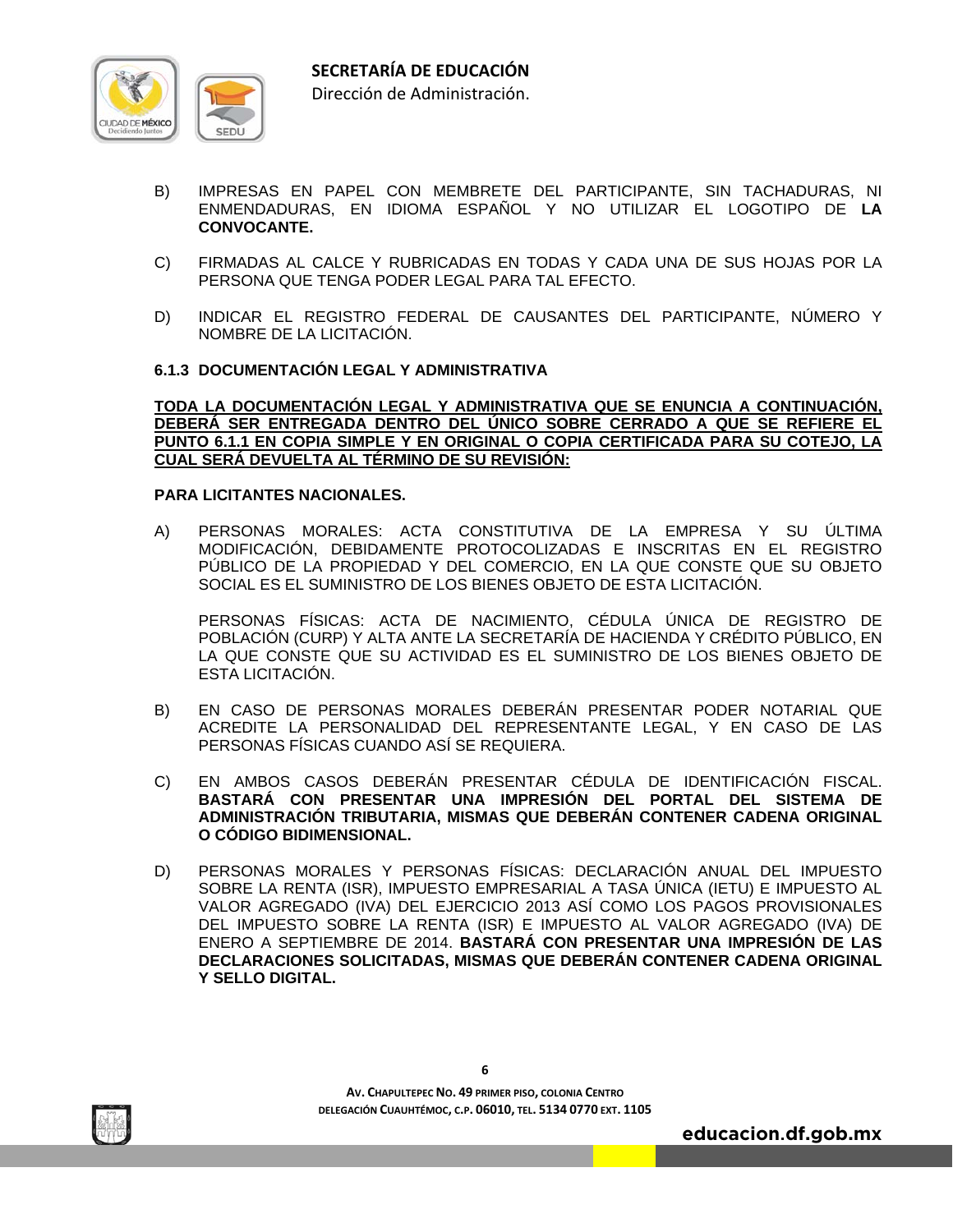

E) IDENTIFICACIÓN OFICIAL DEL REPRESENTANTE LEGAL DE LA EMPRESA O DE LA PERSONA FÍSICA (CREDENCIAL PARA VOTAR, PASAPORTE VIGENTE O CÉDULA PROFESIONAL).

# **PARA LICITANTES EXTRANJEROS**

F) DEBERÁN PRESENTAR LA DOCUMENTACIÓN QUE ACREDITE LA LEGAL EXISTENCIA DE LA MISMA EN SU PAÍS DE ORIGEN (EQUIVALENTE AL ACTA CONSTITUTIVA, PODER NOTARIAL, IDENTIFICACIÓN, REGISTRO FEDERAL DE CONTRIBUYENTES RFC EN MÉXICO) DEBIDAMENTE APOSTILLADO O CERTIFICADO, SEGÚN CORRESPONDA, POR EL CONSULADO MEXICANO EN EL PAÍS DE QUE SE TRATE Y TRADUCIDA AL ESPAÑOL POR ESCRITO CERTIFICADO.

#### **PARA LICITANTES NACIONALES Y EXTRANJEROS**

G) RECIBO DE PAGO DE BASES EMITIDO POR **LA CONVOCANTE** O FICHA DE DEPÓSITO BANCARIO, FECHADO A MÁS TARDAR EL ÚLTIMO DÍA DE VENTA DE LAS MISMAS.

#### **6.2. DOCUMENTOS QUE SE DEBERÁN ENTREGAR EN ORIGINAL:**

- A) CURRICULUM VITAE DE LA EMPRESA O DE LA PERSONA FÍSICA, EN EL QUE SE OBSERVE QUE CUENTA CON LA EXPERIENCIA Y CAPACIDAD NECESARIA PARA COMERCIALIZAR LOS BIENES OBJETO DE LA PRESENTE LICITACIÓN, MENCIONANDO AL MENOS TRES REFERENCIAS COMERCIALES QUE CONTENGAN LOS DATOS NECESARIOS DE CONTACTO, TALES COMO NOMBRE DE LA EMPRESA, NOMBRE DEL CONTACTO, DIRECCIÓN Y TELÉFONO.
- B) DEBERÁN PRESENTAR EL **ANEXO 4** DE ESTAS BASES, DEBIDAMENTE REQUISITADO EN QUE MANIFIESTE QUE HA CUMPLIDO EN DEBIDA FORMA CON LAS OBLIGACIONES FISCALES A SU CARGO EN EL CÓDIGO FISCAL DEL DISTRITO FEDERAL, SEÑALANDO LAS OBLIGACIONES QUE LE SEAN APLICABLES O NO LE APLIQUEN.

 DE ACUERDO A LO MANIFESTADO EN EL **ANEXO 4** PARA LAS OBLIGACIONES DECLARADAS COMO APLICABLES, DEBERÁN PRESENTAR LAS CONSTANCIAS DE ADEUDOS EXPEDIDAS POR LA SECRETARIA DE FINANZAS DEL DISTRITO FEDERAL (TESORERÍA DEL DISTRITO FEDERAL) Y POR EL SISTEMA DE AGUAS DE LA CIUDAD DE MÉXICO, LAS CUALES DEBERÁN TENER FECHA NO MAYOR A SEIS MESES ANTERIORES A LA FECHA DEL PRESENTE PROCEDIMIENTO, RESPECTO DE LAS SIGUIENTES CONTRIBUCIONES, EN LO QUE RESULTE APLICABLE: IMPUESTO PREDIAL, IMPUESTO SOBRE ADQUISICIÓN DE INMUEBLES, IMPUESTO SOBRE NÓMINA, IMPUESTO SOBRE TENENCIA O USO DE VEHÍCULOS, IMPUESTO POR LA PRESTACIÓN DE SERVICIOS DE HOSPEDAJE Y DERECHOS SOBRE SUMINISTROS DE AGUA. SI LA CAUSACIÓN DE LAS CONTRIBUCIONES O LAS OBLIGACIONES FORMALES ES MENOR A CINCO AÑOS, DEBERÁ VERIFICARSE SU CUMPLIMIENTO A PARTIR DE LA FECHA DE LA QUE SE GENERARON. EN EL CASO DE QUE DICHA CONSTANCIA SE ENCUENTRE EN TRÁMITE, DEBERÁN PRESENTAR EN COPIA SIMPLE LEGIBLE Y ORIGINAL PARA SU COTEJO EL ACUSE DE RECIBO DE LA SOLICITUD DE DICHA CONSTANCIA, ASÍ COMO ESCRITO BAJO PROTESTA DE DECIR VERDAD EN QUE MANIFIESTEN QUE, EN CASO DE RESULTAR ADJUDICADOS SE COMPROMETEN A PRESENTAR LA CONSTANCIA DE ADEUDOS ORIGINAL PARA COTEJO PREVIAMENTE A LA FORMALIZACIÓN DEL CONTRATO RESPECTIVO.



**DELEGACIÓN CUAUHTÉMOC, C.P. 06010, TEL. 5134 0770 EXT. 1105**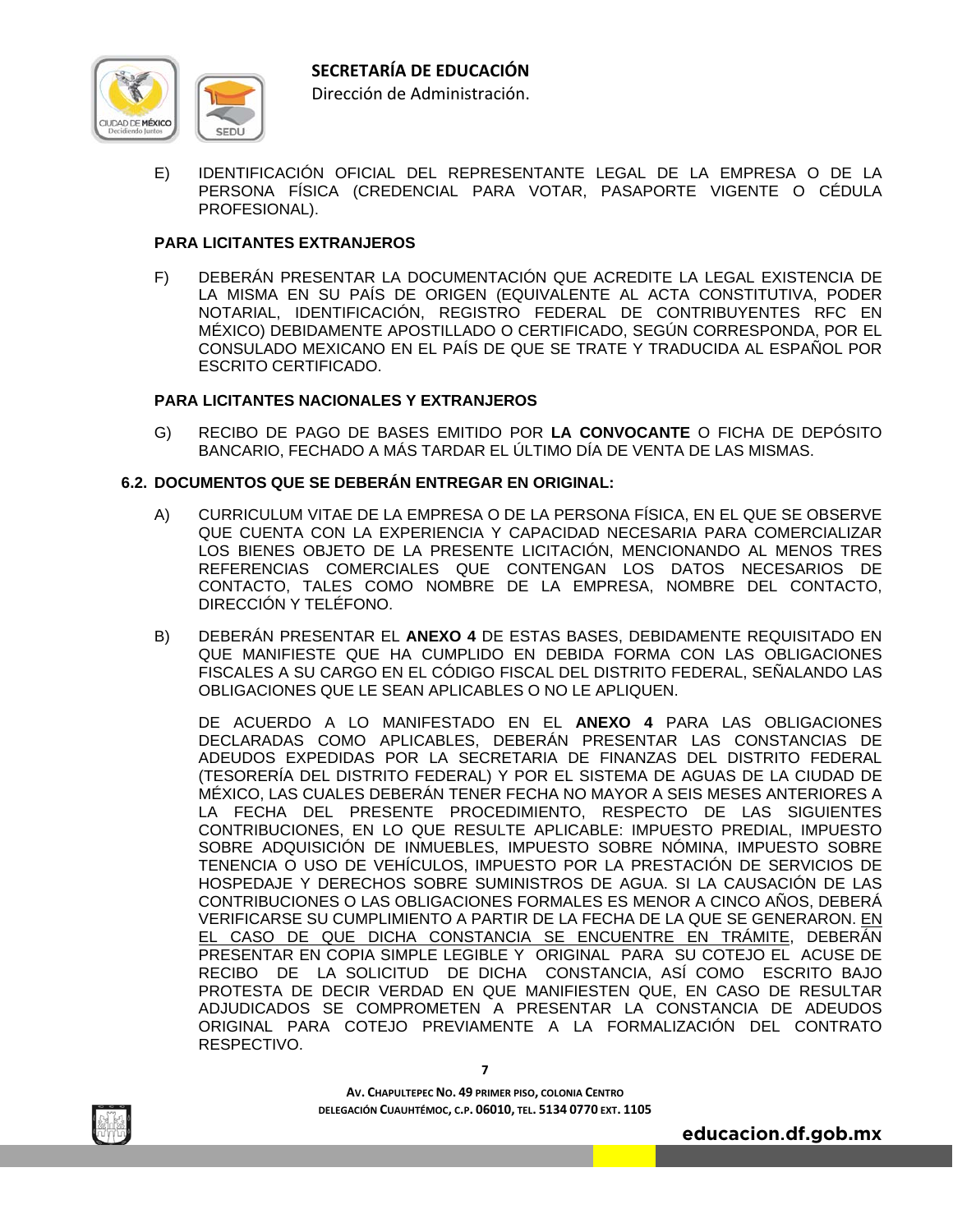

- C) ESCRITO FIRMADO POR LA PERSONA FACULTADA, MANIFESTANDO BAJO PROTESTA DE DECIR VERDAD, DE NO ENCONTRARSE EN NINGUNO DE LOS SUPUESTOS DE IMPEDIMENTO QUE ESTABLECE EL ARTICULO 39 DE LA LEY DE ADQUISICIONES PARA EL DISTRITO FEDERAL, ASÍ COMO TAMPOCO EN LO CONTEMPLADO EN LA FRACCIÓN XXIII DEL ARTICULO 47 DE LA LEY FEDERAL DE RESPONSABILIDADES DE LOS SERVIDORES PÚBLICOS.
- D) ESCRITO FIRMADO POR LA PERSONA FACULTADA, MANIFESTANDO BAJO PROTESTA DE DECIR VERDAD, CONOCER Y HABER LEÍDO EL CONTENIDO DE TODAS Y CADA UNA DE LAS HOJAS DE LAS BASES INCLUYENDO SUS ANEXOS, ASÍ COMO DEL ACTA DERIVADA DE LA JUNTA DE ACLARACIONES, COMO CONSTANCIA DE SU ACEPTACIÓN A LO AHÍ EXPRESADO **ANEXO 5.**
- E) ESCRITO FIRMADO POR LA PERSONA FACULTADA, MANIFESTANDO BAJO PROTESTA DE DECIR VERDAD, QUE CUENTA CON LOS RECURSOS TÉCNICOS, FINANCIEROS Y DEMÁS REQUISITOS QUE SE ESTABLECEN EN LAS PRESENTES BASES, ASÍ COMO LA CAPACIDAD DE RESPUESTA PARA ATENDER LOS COMPROMISOS QUE SE DERIVEN DE LA PRESENTE LICITACIÓN.
- F) ESCRITO FIRMADO POR LA PERSONA FACULTADA, MANIFESTANDO BAJO PROTESTA DE DECIR VERDAD, QUE EN CASO DE RESULTAR ADJUDICADO NO CEDERÁ NI SUBCONTRATARÁ LOS DERECHOS Y OBLIGACIONES QUE SE DERIVEN DEL CONTRATO RESPECTIVO. DE CONFORMIDAD CON EL ARTICULO 61 DE LA LEY DE ADQUISICIONES PARA EL DISTRITO FEDERAL
- G) ESCRITO FIRMADO POR LA PERSONA FACULTADA, MANIFESTANDO BAJO PROTESTA DE DECIR VERDAD, QUE SU REPRESENTADA TENDRÁ LA CALIDAD DE PATRÓN, RESPECTO AL PERSONAL QUE UTILICE PARA REALIZAR LA ENTREGA DE LOS BIENES, OBJETO DE LA PRESENTE LICITACIÓN, POR LO QUE **LA CONVOCANTE** NO PODRÁ CONSIDERARSE PATRÓN SOLIDARIO O SUSTITUTO DE CUALESQUIERA DE LAS OBLIGACIONES Y RESPONSABILIDADES QUE EL LICITANTE TENGA CON RESPECTO A SUS TRABAJADORES. EN CASO DE CONTROVERSIA LABORAL ENTRE EL LICITANTE Y ALGUNO O VARIOS DE SUS TRABAJADORES, DICHO LICITANTE ASUMIRÁ TOTALMENTE LA RESPONSABILIDAD LABORAL Y ECONÓMICA CON RESPECTO A SU PERSONAL**.**
- H) ESCRITO FIRMADO POR LA PERSONA FACULTADA, MANIFESTANDO BAJO PROTESTA DE DECIR VERDAD, EN EL QUE SE COMPROMETE A NO INCURRIR EN PRÁCTICAS NO ÉTICAS O ILEGALES DURANTE EL PROCEDIMIENTO DE LA LICITACIÓN PÚBLICA, ASÍ COMO EN EL PROCESO DE FORMALIZACIÓN Y VIGENCIA DEL CONTRATO Y EN SU CASO DE LOS CONVENIOS QUE SE CELEBREN, INCLUYENDO LOS ACTOS QUE DE ÉSTOS DERIVEN **ANEXO 6.**
- I) ESCRITO FIRMADO POR LA PERSONA FACULTADA, MANIFESTANDO BAJO PROTESTA DE DECIR VERDAD, QUE AUTORIZA A **LA CONVOCANTE** A VERIFICAR ANTE LAS INSTANCIAS CORRESPONDIENTES, LA VERACIDAD DE LOS DOCUMENTOS PRESENTADOS EN ESTA LICITACIÓN.

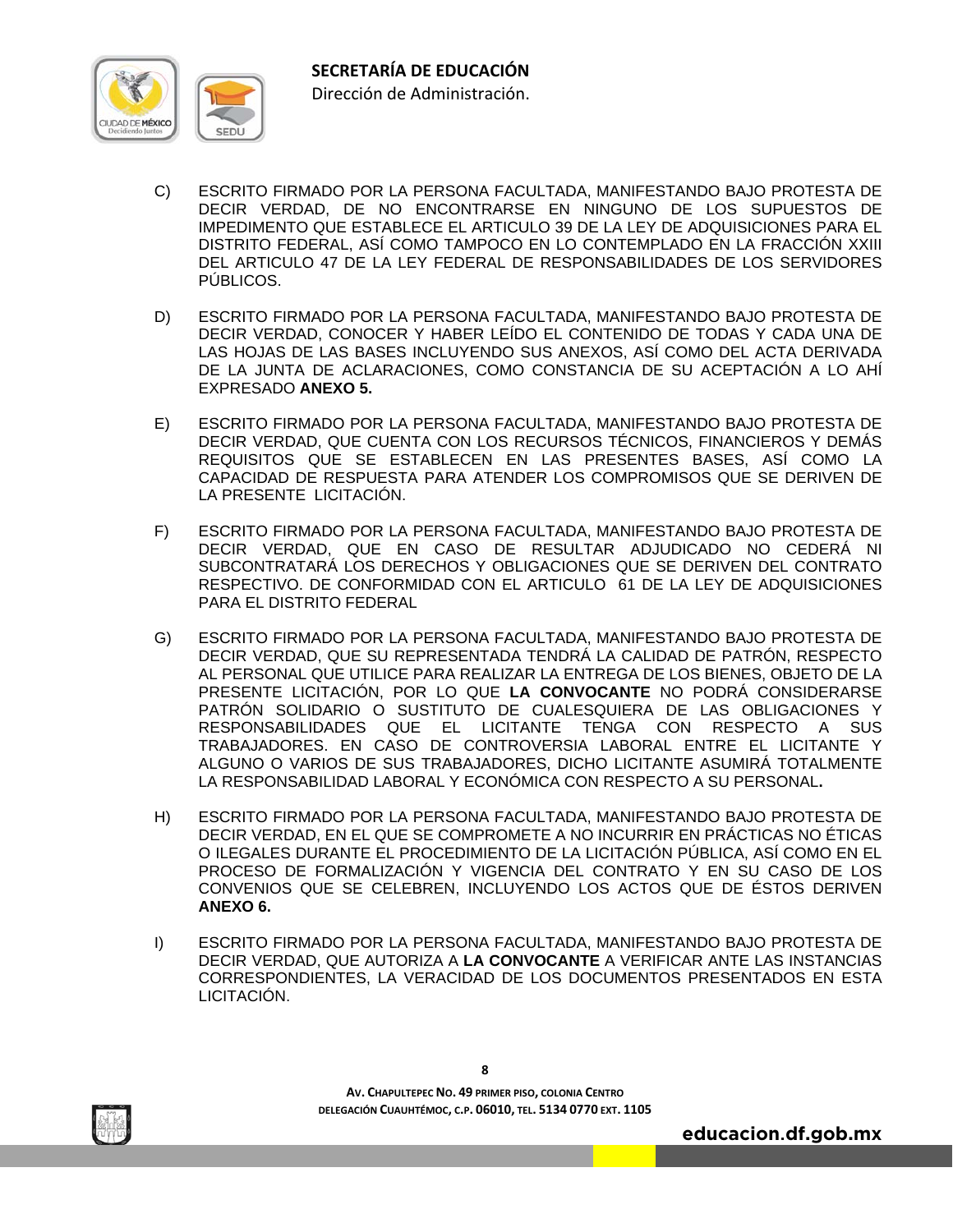

- J) EL LICITANTE CON DOMICILIO FISCAL EN EL INTERIOR DE LA REPÚBLICA (INCLUYENDO EL ESTADO DE MÉXICO), DEBERÁ PRESENTAR ESCRITO FIRMADO POR LA PERSONA FACULTADA, MANIFESTANDO BAJO PROTESTA DE DECIR VERDAD, EN EL QUE SEÑALE DOMICILIO PARA OÍR Y RECIBIR NOTIFICACIONES DENTRO DEL DISTRITO FEDERAL, ASÍ COMO LA(S) PERSONA(S) AUTORIZADA(S) PARA ESE EFECTO.
- K) ESCRITO FIRMADO POR LA PERSONA FACULTADA, MANIFESTANDO BAJO PROTESTA DE DECIR VERDAD, EN EL QUE MANIFIESTE QUE EN CASO DE QUE EL LICITANTE CAMBIE DE DOMICILIO FISCAL, ESTO SERÁ NOTIFICADO A **LA CONVOCANTE** DENTRO DE LOS 15 DÍAS POSTERIORES A DICHO CAMBIO, SEÑALANDO EL NUEVO DOMICILIO ASÍ COMO NÚMERO(S) TELEFÓNICO(S).
- L) ESCRITO FIRMADO POR LA PERSONA FACULTADA, MANIFESTANDO BAJO PROTESTA DE DECIR VERDAD, QUE NO SE ENCUENTRA EN EL SUPUESTO DE INCUMPLIMIENTO DE CONTRATOS VIGENTES CON DEPENDENCIAS, ÓRGANOS DESCONCENTRADOS, DELEGACIONES O ENTIDADES EN LA ADMINISTRACIÓN PÚBLICA DEL DISTRITO FEDERAL **ANEXO 7.**
- M) ESCRITO FIRMADO POR LA PERSONA FACULTADA, MANIFESTANDO BAJO PROTESTA DE DECIR VERDAD, QUE NO LE HA SIDO RESCINDIDO ADMINISTRATIVAMENTE NINGÚN CONTRATO DE PRESTACIÓN DE SERVICIOS IGUALES O SIMILARES A LOS SOLICITADOS EN LAS BASES DE LA PRESENTE LICITACIÓN EN INSTITUCIONES PÚBLICAS O PRIVADAS.
- N) EN SU CASO, CUMPLIR CON LO DISPUESTO EN LA REGLA QUINTA DE "LAS REGLAS PARA FOMENTAR Y PROMOVER LA PARTICIPACIÓN DE MICRO, PEQUEÑAS Y MEDIANAS EMPRESAS NACIONALES Y LOCALES EN LAS ADQUISICIONES, ARRENDAMIENTOS Y PRESTACIÓN DE SERVICIOS QUE REALICE LA ADMINISTRACIÓN PUBLICA DEL DISTRITO FEDERAL", PUBLICADAS EN LA GACETA OFICIAL DEL DISTRITO FEDERAL EL 13 DE NOVIEMBRE DE 2003, QUE A LA LETRA DICE:

*"…. QUINTA. LAS MICRO, PEQUEÑAS Y MEDIANAS EMPRESAS NACIONALES Y LOCALES PODRÁN PARTICIPAR EN LAS LICITACIONES PÚBLICAS NACIONALES E INTERNACIONALES QUE ESTABLECE LA LEY DE ADQUISICIONES, PRESENTANDO PROPUESTAS A CUMPLIR POR DOS O MÁS DE LAS EMPRESAS CITADAS, SIN NECESIDAD DE CONSTITUIR NUEVA SOCIEDAD.* 

 *EN EL CASO AL QUE SE REFIERE EL PÁRRAFO ANTERIOR, ADEMÁS DE LOS DOCUMENTOS Y REQUISITOS ESTABLECIDOS POR LA LEY DE ADQUISICIONES Y DEMÁS DISPOSICIONES QUE DE ELLA EMANEN, LAS MICRO, PEQUEÑAS Y MEDIANAS EMPRESAS NACIONALES Y LOCALES, PRESENTARAN, EN EL SOBRE QUE CONTENGA LA DOCUMENTACIÓN LEGAL Y ADMINISTRATIVA EL CONVENIO ENTRE LAS EMPRESAS PARTICIPANTES.* 

*EN EL CONVENIO A QUE SE REFIERE EL PÁRRAFO ANTERIOR, SE ESTABLECERÁ LO SIGUIENTE:* 

- *I. UN REPRESENTANTE COMÚN,*
- *II. LAS PROPORCIONES O PARTES DEL CONTRATO A CUMPLIR POR CADA UNA DE LAS EMPRESAS, Y*



**AV. CHAPULTEPEC NO. 49 PRIMER PISO, COLONIA CENTRO DELEGACIÓN CUAUHTÉMOC, C.P. 06010, TEL. 5134 0770 EXT. 1105**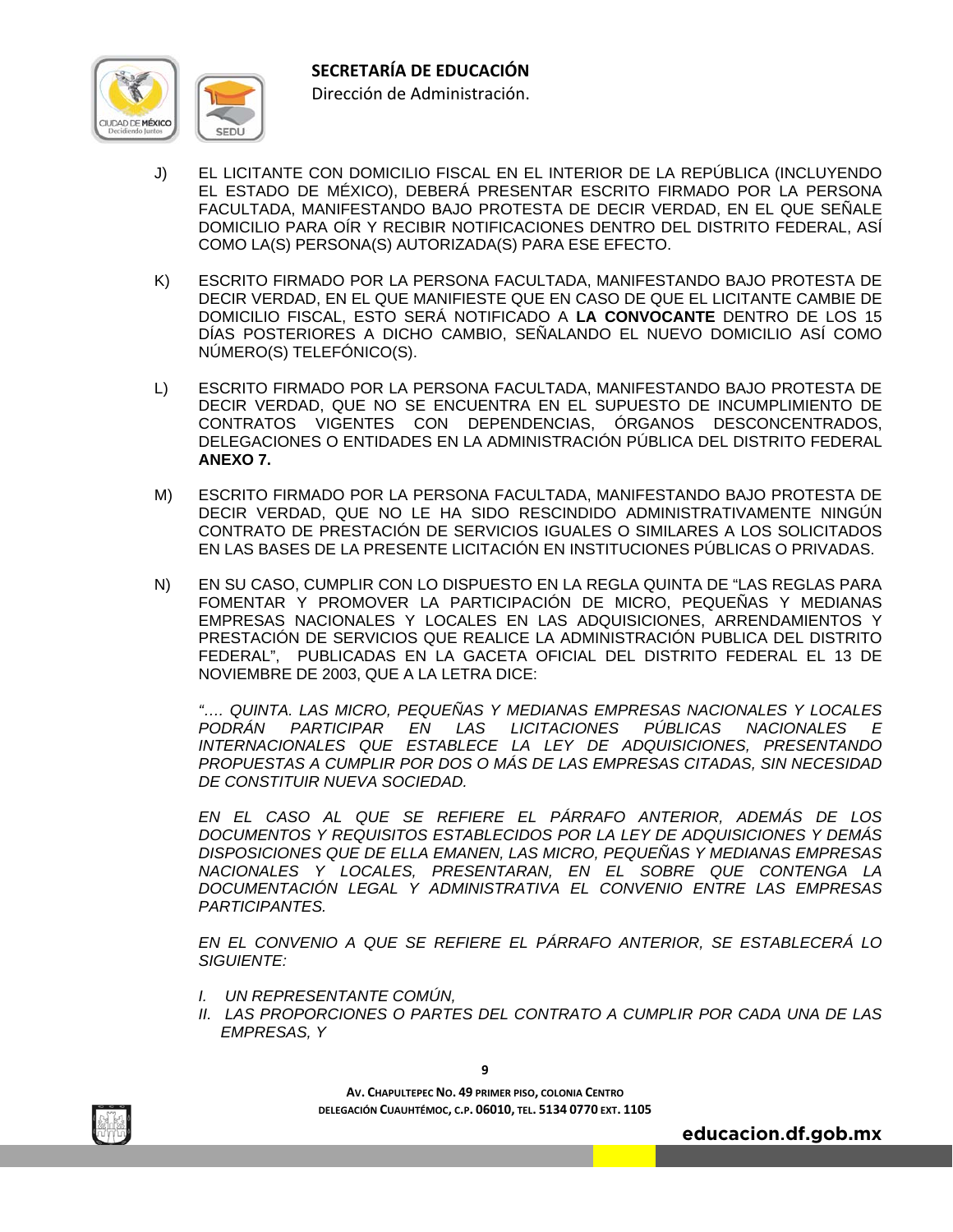

Dirección de Administración.

*III. LA MANERA EN QUE RESPONDERÁN CONJUNTAMENTE E INDIVIDUALMENTE POR EL INCUMPLIMIENTO DEL CONTRATO QUE SE LES ADJUDIQUE……"* 

ADEMÁS, LAS EMPRESAS MENCIONADAS, DEBERÁN PRESENTAR LA DOCUMENTACIÓN LEGAL Y ADMINISTRATIVA EN COPIA SIMPLE Y ORIGINAL O COPIA CERTIFICADA PARA COTEJO, COMO SI CADA UNA DE ELLAS PARTICIPARA DE FORMA INDIVIDUAL. LA OMISIÓN DE DICHO REQUISITO SERÁ MOTIVO DE DESCALIFICACIÓN. LA PROPUESTA TÉCNICA Y ECONÓMICA DEBERÁ SER SUSCRITA POR EL REPRESENTANTE COMÚN DESIGNADO EN EL CONVENIO.

# **6.3 LA PROPUESTA TÉCNICA.**

LA PROPUESTA TÉCNICA DEBERÁ PRESENTARSE CONFORME AL **ANEXO 8** Y DEBERÁ CONTENER LOS DOCUMENTOS QUE AHÍ SE SOLICITAN, EN CASO DE LAS PARTIDAS QUE CORRESPONDA**.**

# **6.4. LA PROPUESTA ECONÓMICA.**

LA PROPUESTA ECONÓMICA DEBERÁ SER PRESENTADA POR LOS LICITANTES DE ACUERDO CON LAS PARTIDAS CONTEMPLADAS EN CADA CASO EN EL **ANEXO 9** Y DEBERÁ CONTENER LA SIGUIENTE INFORMACIÓN:

- A) DESCRIPCIÓN GENÉRICA Y COSTO DE LOS BIENES OFERTADOS, DE ACUERDO A LO INDICADO EN LOS **ANEXOS 1 Y 2** DE ESTAS BASES, CONSIDERANDO LO SIGUIENTE:
	- PRECIO UNITARIO DE LOS BIENES E IMPORTE POR PARTIDA.
	- IMPORTE TOTAL DE LA PROPOSICIÓN CON IVA DESGLOSADO.
	- COTIZADAS EN MONEDA NACIONAL (PESOS MEXICANOS).
	- INDICAR QUE EL PRECIO ES FIJO Y FIRME HASTA EL CUMPLIMIENTO TOTAL DE LAS CONDICIONES PACTADAS EN EL CONTRATO DE ADQUISICIONES.
	- INDICAR LA ACEPTACIÓN DE LAS CONDICIONES DE PAGO, EN MONEDA NACIONAL Y CONFORME AL PLAZO Y PROCEDIMIENTO ESTABLECIDO POR **LA CONVOCANTE.**
- B) LA GARANTÍA RELATIVA A LA FORMALIDAD DE LAS PROPOSICIONES, SOLICITADA EN EL NUMERAL 10.1 DE LAS PRESENTES BASES.

# **7. DESARROLLO DE LA LICITACIÓN.**

**7.1** EL ACTO DE ACLARACIÓN AL CONTENIDO DE ESTAS BASES DEL PROCEDIMIENTO DE LICITACIÓN PÚBLICA SE LLEVARÁ A CABO **EL DÍA 07 DE NOVIEMBRE DE 2014, A LAS 11:00 HORAS**, EN EL SALÓN DE USOS MÚLTIPLES DE LA SECRETARÍA DE EDUCACIÓN DEL DISTRITO FEDERAL, SITA EN EL TERCER PISO DEL EDIFICIO UBICADO EN AVENIDA CHAPULTEPEC No. 49, COLONIA CENTRO, DELEGACIÓN CUAUHTÉMOC, CÓDIGO POSTAL 06010, MÉXICO, DISTRITO FEDERAL, EN LA QUE SE DARÁ RESPUESTA A LOS CUESTIONAMIENTOS TÉCNICOS Y ADMINISTRATIVOS QUE POR ESCRITO O VERBALMENTE FORMULEN LOS LICITANTES. PARA PRESENTAR PREGUNTAS O CUESTIONAMIENTOS EN ESTA ETAPA DEL PROCEDIMIENTO DE ADQUISICIÓN, **LOS LICITANTES DEBERÁN PRESENTAR COPIA Y ORIGINAL PARA COTEJO DE SU RECIBO DE PAGO DE BASES EMITIDO POR LA CONVOCANTE O FICHA DE DEPÓSITO BANCARIO, FECHADO A MÁS TARDAR EL ÚLTIMO DÍA DE VENTA.** 



**10**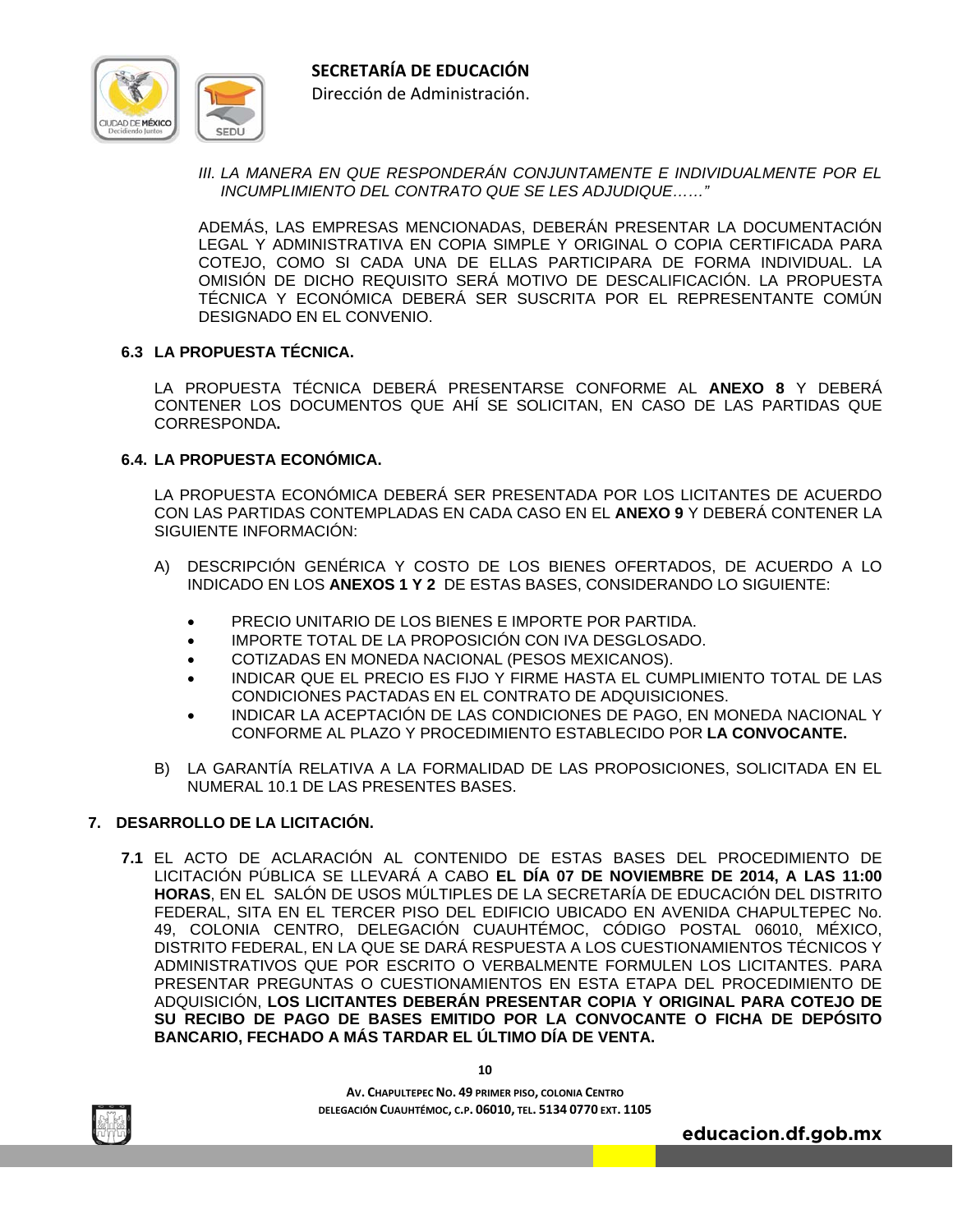

 EN LAS ACLARACIONES, PRECISIONES O RESPUESTAS QUE REALICE **LA CONVOCANTE**, DEBERÁ ESPECIFICAR EXPRESAMENTE EL PUNTO O PUNTOS DE LAS BASES QUE SE MODIFICAN O ADICIONAN, LO QUE FORMARÁ PARTE INTEGRANTE DE LAS PROPIAS BASES.

 EN EL CASO DE QUE SEA NECESARIA LA CELEBRACIÓN DE UNA SEGUNDA O MÁS JUNTAS DE ACLARACIONES, EN ESTE EVENTO Y POSTERIORES SE SEÑALARÁ LUGAR, FECHA Y HORA EN QUE ESTA SE REALIZARÁ.

 PARA EL MEJOR DESARROLLO DE LA JUNTA DE ACLARACIÓN DE BASES, SE SOLICITA A LOS LICITANTES QUE ENVÍEN SUS CUESTIONAMIENTOS A LA DIRECCIÓN DE CORREO ELECTRÓNICO: compraseducaciondf@gmail.com O POR ESCRITO, ACOMPAÑADO DEL ARCHIVO MAGNÉTICO, A LA JEFATURA DE UNIDAD DEPARTAMENTAL DE RECURSOS MATERIALES Y SERVICIOS GENERALES DE **LA CONVOCANTE** EN ARCHIVO DE WORD (NO FORMATO PDF), PREFERENTEMENTE 24 HORAS ANTES DE LA CELEBRACIÓN DE LA JUNTA DE ACLARACIÓN DE ESTAS BASES; ACOMPAÑADA EN CUALQUIER CASO, DEL RECIBO DE PAGO DE BASES EMITIDO POR **LA CONVOCANTE** O FICHA DE DEPÓSITO BANCARIO EN COPIA.

 SE LEVANTARÁ ACTA DEL EVENTO DE LA QUE, UNA VEZ FIRMADA POR LOS LICITANTES, SE ENTREGARÁ COPIA A LOS MISMOS.

 LA OMISIÓN DE FIRMA POR PARTE DE LOS LICITANTES, NO INVALIDARÁ EL CONTENIDO, NI LOS EFECTOS DEL ACTA.

 LA INASISTENCIA DE ALGUNO DE LOS LICITANTES A LA JUNTA DE ACLARACIONES SERÁ BAJO SU ESTRICTA RESPONSABILIDAD. EN EL CASO DE QUE DURANTE LA JUNTA DE ACLARACIONES SE EFECTÚEN MODIFICACIONES A LAS BASES DE LICITACIÓN, **LA CONVOCANTE** ESTARÁ OBLIGADA A ENTREGAR COPIA DEL ACTA CORRESPONDIENTE CON ACUSE DE RECIBO A CADA UNO DE LOS PARTICIPANTES QUE HAYAN ADQUIRIDO LAS BASES DE LICITACIÓN, INCLUYENDO AQUELLOS QUE NO HUBIESEN ASISTIDO A DICHA JUNTA.

#### **PRIMERA ETAPA**

#### **7.2. ACTO DE PRESENTACIÓN Y APERTURA DE LA PROPUESTA.**

 EL ACTO SE LLEVARÁ A CABO EN EL SALÓN DE USOS MÚLTIPLES DE LA SECRETARÍA DE EDUCACIÓN DEL DISTRITO FEDERAL, SITA EN EL EDIFICIO UBICADO EN AVENIDA CHAPULTEPEC No. 49, TERCER PISO, COLONIA CENTRO, DELEGACIÓN CUAUHTÉMOC, CÓDIGO POSTAL 06010, MÉXICO, DISTRITO FEDERAL, **EL DÍA 11 DE NOVIEMBRE DE 2014, EN PUNTO DE LAS 11:00 HORAS. A LA HORA SEÑALADA, SE CERRARÁ EL RECINTO Y NO SE PERMITIRÁ LA PARTICIPACIÓN DE AQUELLOS LICITANTES QUE NO SE ENCUENTREN PRESENTES.**

 **EL ACTO SE DESARROLLARÁ CONFORME A LO SIGUIENTE:** 

 **LOS LICITANTES ENTREGARÁN SU PROPOSICIÓN (DOCUMENTACIÓN LEGAL Y ADMINISTRATIVA, INCLUYENDO LOS DOCUMENTOS ORIGINALES PARA COTEJO, PROPUESTA TÉCNICA Y ECONÓMICA, INCLUYENDO LA GARANTÍA DE SOSTENIMIENTO DE SU OFERTA) EN UN SOLO SOBRE CERRADO EN FORMA INVIOLABLE A QUIEN PRESIDA EL ACTO**, Y SE PROCEDERÁ A LA APERTURA DEL MISMO, REVISÁNDOSE CUANTITATIVA, SUCESIVA Y



**AV. CHAPULTEPEC NO. 49 PRIMER PISO, COLONIA CENTRO DELEGACIÓN CUAUHTÉMOC, C.P. 06010, TEL. 5134 0770 EXT. 1105**

**11**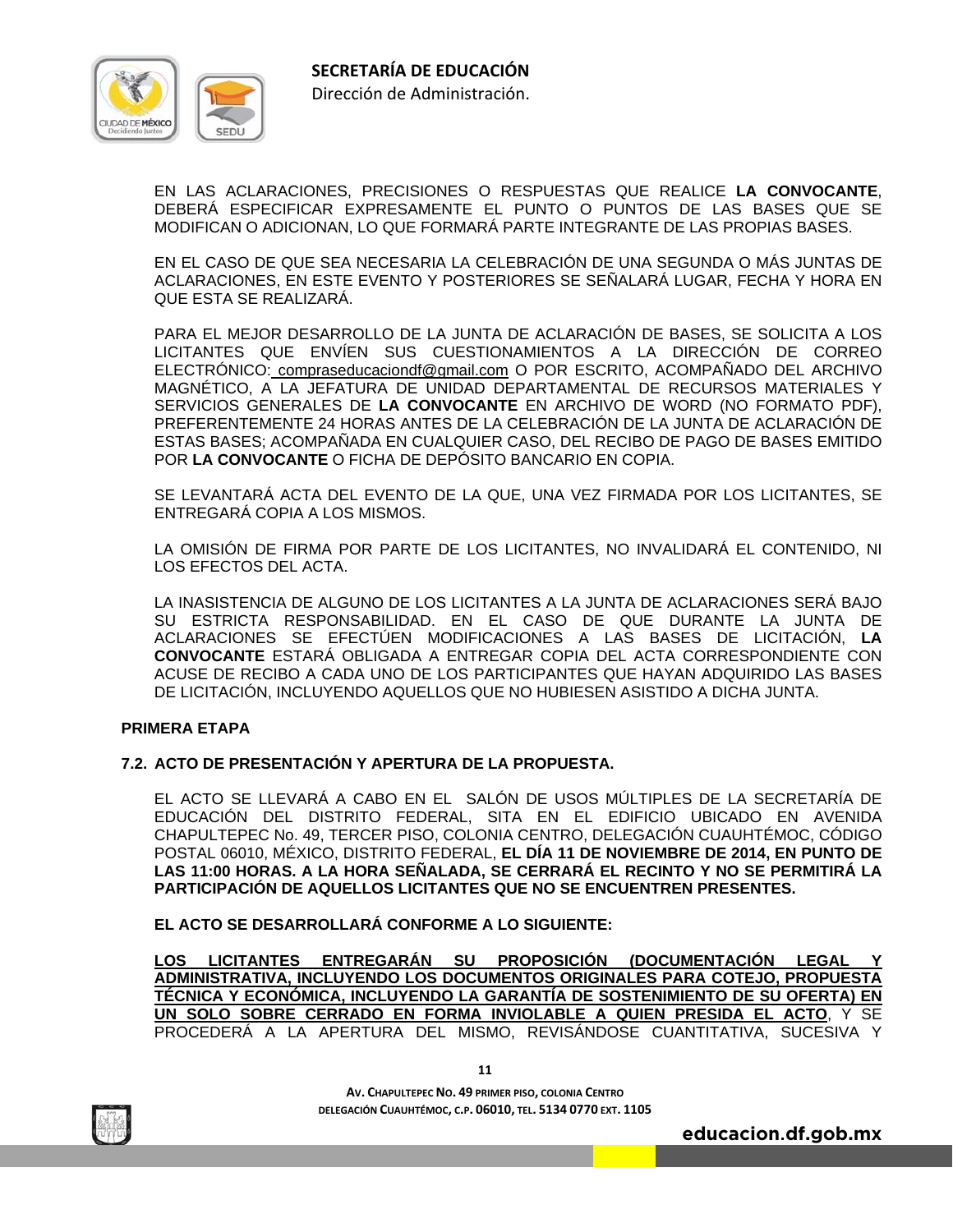



Dirección de Administración.

SEPARADAMENTE, LA DOCUMENTACIÓN LEGAL Y ADMINISTRATIVA, TÉCNICA Y ECONÓMICA, DESECHANDO LAS PROPUESTAS QUE HUBIERAN OMITIDO ALGUNO DE LOS REQUISITOS EXIGIDOS Y SE DARÁ LECTURA A LOS PRECIOS DE LA PROPUESTA ECONÓMICA.

 EN CASO DE QUE LA PERSONA QUE ASISTA A ESTE ACTO PARA LA ENTREGA DEL SOBRE QUE CONTENGA LA DOCUMENTACIÓN LEGAL Y ADMINISTRATIVA, PROPUESTA TÉCNICA, PROPUESTA ECONÓMICA Y LA GARANTÍA DE FORMALIDAD DE LA PROPUESTA NO SEA EL REPRESENTANTE LEGAL O APODERADO DEL LICITANTE; DEBERÁ ACREDITAR SU IDENTIDAD MEDIANTE LA PRESENTACIÓN DE IDENTIFICACIÓN OFICIAL ORIGINAL VIGENTE Y COPIA FOTOSTÁTICA DE LA MISMA. DICHA PERSONA SOLAMENTE PODRÁ PARTICIPAR EN EL ACTO, COMO OBSERVADOR.

 LA DOCUMENTACIÓN DE CARÁCTER DEVOLUTIVO COMO LAS GARANTÍAS DE LA FORMALIDAD DE LAS PROPUESTAS, SERÁN DEVUELTAS POR **LA CONVOCANTE** TRANSCURRIDOS QUINCE DÍAS HÁBILES, CONTADOS A PARTIR DE LA FECHA EN QUE SE DÉ A CONOCER EL FALLO DE LA LICITACIÓN, **PREVIA SOLICITUD POR ESCRITO.**

 SE LEVANTARÁ ACTA DEL EVENTO EN LA QUE SE HARÁ CONSTAR LAS PROPUESTAS ADMITIDAS Y SE HARÁ MENCIÓN DE AQUELLAS QUE FUERON DESECHADAS, ASÍ COMO LOS MOTIVOS Y FUNDAMENTO LEGAL PARA SU DESCALIFICACIÓN. DICHA ACTA SERÁ RUBRICADA Y FIRMADA POR LOS LICITANTES Y SERVIDORES PÚBLICOS QUE HAYAN INTERVENIDO EN EL ACTO, A QUIENES SE LES ENTREGARÁ COPIA DE LA MISMA.

 LOS FUNCIONARIOS ASISTENTES Y TODOS LOS LICITANTES RUBRICARÁN LAS PROPUESTAS PRESENTADAS Y QUEDARAN EN CUSTODIA DE **LA CONVOCANTE** PARA SALVAGUARDAR SU CONFIDENCIALIDAD, PROCEDIENDO POSTERIORMENTE AL ANÁLISIS CUALITATIVO DE DICHAS PROPUESTAS, MISMO QUE MEDIANTE DICTAMEN SERÁ DADO A CONOCER EN EL ACTO DE FALLO.

# **7.2.1. DICTAMEN PREVIO AL FALLO**

EL DICTAMEN COMPRENDERÁ EL ANÁLISIS DETALLADO DE LO SIGUIENTE:

- a) DOCUMENTACIÓN LEGAL Y ADMINISTRATIVA.
- b) PROPUESTA TÉCNICA, Y
- c) PROPUESTA ECONÓMICA

 EN EL DICTAMEN SE ESTABLECERÁ SI LOS RUBROS ANTES CITADOS CUBREN CON LOS REQUISITOS SOLICITADOS EN LAS BASES, AL IGUAL QUE LAS ESPECIFICACIONES REQUERIDAS POR **LA CONVOCANTE**, RESPECTO DE LOS BIENES OBJETO DE LA LICITACIÓN, PARA DETERMINAR SI LAS PROPUESTAS CUMPLEN CON LO SOLICITADO.

#### **SEGUNDA ETAPA**

**7.3. FALLO**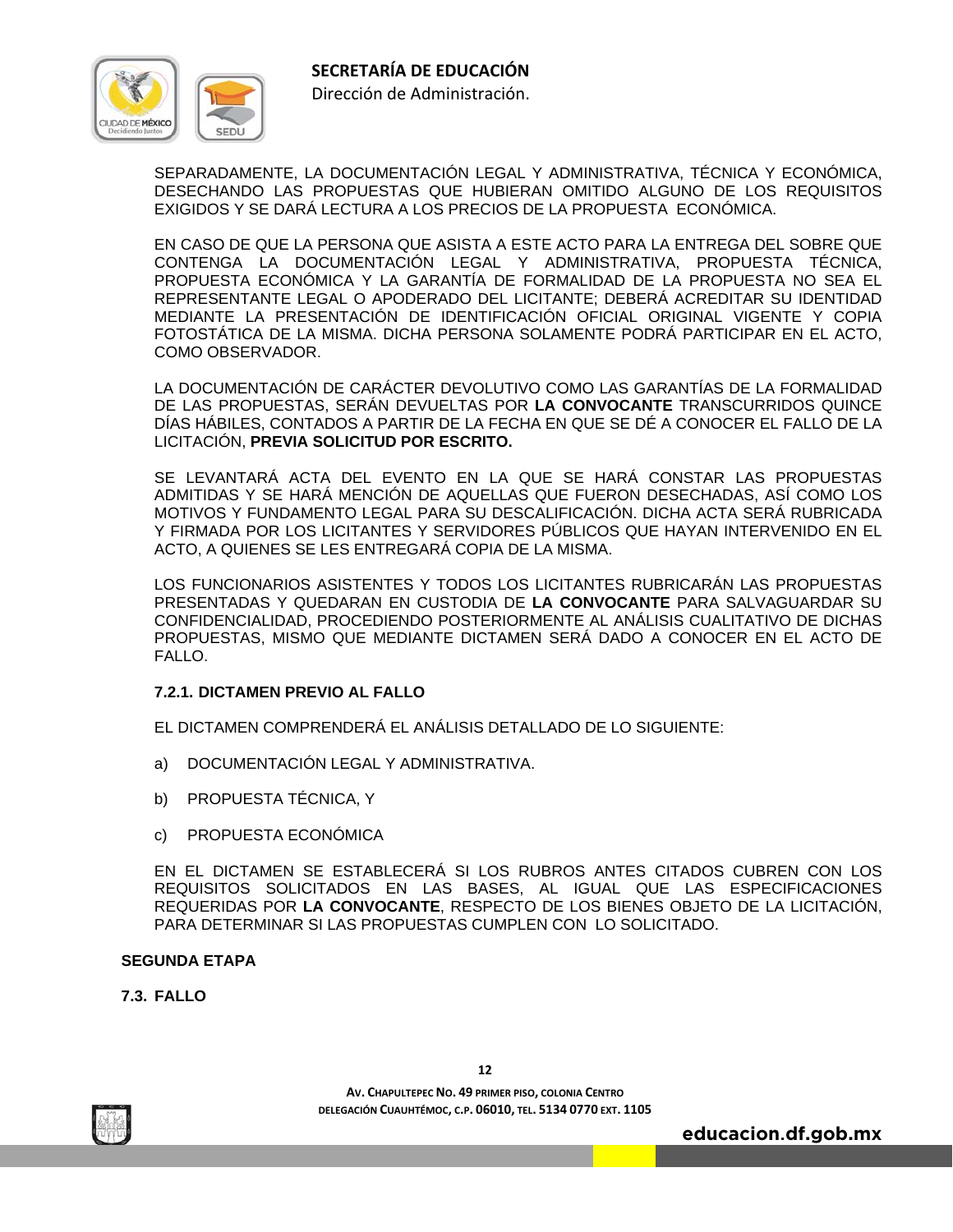

Dirección de Administración.

 EL ACTO DE FALLO SE LLEVARÁ A CABO EN EL SALÓN DE USOS MÚLTIPLES DE LA SECRETARÍA DE EDUCACIÓN DEL DISTRITO FEDERAL, SITA EN EL EDIFICIO UBICADO EN AVENIDA CHAPULTEPEC No. 49, TERCER PISO, COLONIA CENTRO, DELEGACIÓN CUAUHTÉMOC, CÓDIGO POSTAL 06010, MÉXICO, DISTRITO FEDERAL EL **DÍA 13 DE NOVIEMBRE DE 2014 A LAS 11:00 HORAS.** 

**LA CONVOCANTE** COMUNICARÁ EL RESULTADO DEL DICTAMEN, SEÑALANDO DETALLADAMENTE LAS PROPUESTAS QUE FUERON DESECHADAS FUNDANDO Y MOTIVANDO LAS CAUSAS POR LAS QUE NO FUERON ACEPTADAS, INDICÁNDOSE EN SU CASO, LAS QUE HAYAN CUMPLIDO CON LA TOTALIDAD DE LOS REQUISITOS LEGALES Y ADMINISTRATIVOS, TÉCNICOS Y ECONÓMICOS ASÍ COMO EL NOMBRE DEL PARTICIPANTE QUE OFERTÓ LAS MEJORES CONDICIONES Y EL PRECIO MÁS BAJO DE LOS BIENES OBJETO DE ESTA LICITACIÓN, DANDO A CONOCER EL IMPORTE RESPECTIVO.

 EN APEGO A LO DISPUESTO POR EL ARTÍCULO 43, FRACCIÓN II DE LA LEY DE ADQUISICIONES PARA EL DISTRITO FEDERAL, SE COMUNICARÁ A LOS LICITANTES EN ESTE MISMO ACTO QUE PODRÁN OFERTAR, UN PRECIO UNITARIO MÁS BAJO EN TÉRMINOS PORCENTUALES POR LOS BIENES OBJETO DE LA LICITACIÓN, TOMANDO COMO REFERENCIA AQUELLA QUE HUBIERA RESULTADO ORIGINALMENTE MÁS BENÉFICA PARA **LA CONVOCANTE**.

 PARA EL EFECTO, EL REPRESENTANTE LEGAL DEL PARTICIPANTE DEBERÁ PRESENTAR ORIGINAL DE LA IDENTIFICACIÓN OFICIAL VIGENTE (CREDENCIAL DE ELECTOR, CÉDULA PROFESIONAL, PASAPORTE, CARTILLA DEL SERVICIO MILITAR LIBERADA), LA CUAL SERÁ COTEJADA CON EL PODER NOTARIAL DE LA EMPRESA Y/O ACTA CONSTITUTIVA QUE FUERON PRESENTADAS DENTRO DEL SOBRE, EN LA PRIMERA ETAPA REFERENTE A LA PRESENTACIÓN Y APERTURA DE PROPUESTAS.

 EN CASO DE QUE EN ESTE ACTO SE ENCUENTRE PRESENTE PERSONA DISTINTA A LA SEÑALADA EN EL PÁRRAFO QUE ANTECEDE, DEBERÁ ACREDITAR SU PERSONALIDAD PARA PARTICIPAR MEDIANTE LA PRESENTACIÓN DEL PODER NOTARIAL CORRESPONDIENTE E IDENTIFICACIÓN OFICIAL VIGENTE (CREDENCIAL DE ELECTOR, CÉDULA PROFESIONAL, PASAPORTE, CARTILLA DEL SERVICIO MILITAR LIBERADA).

# **7.3.1. ETAPA DE MEJORAMIENTO DE PRECIOS.**

 PARA ATENDER LO SEÑALADO EN LA FRACCIÓN II DEL ARTÍCULO 43 DE LA LEY DE ADQUISICIONES PARA EL DISTRITO FEDERAL POR CUANTO HACE AL MEJORAMIENTO DE PRECIOS, LAS NUEVAS OFERTAS SE PRESENTARÁN EN EL FORMATO IDENTIFICADO EN EL **ANEXO 10** DE LAS PRESENTES BASES. SE PRECISA QUE EL **ANEXO 10**, NO DEBERÁ SER INCLUIDO DENTRO DEL SOBRE QUE CONTENGA LA PROPUESTA. DICHO FORMATO SERÁ PROPORCIONADO POR **LA CONVOCANTE**, UNA VEZ QUE DÉ INICIO LA ETAPA DE MEJORAMIENTO DE PRECIOS, BAJO EL SIGUIENTE PROCEDIMIENTO:

- a) LOS LICITANTES OFERTARÁN PRECIOS UNITARIOS MÁS BAJOS EN TÉRMINOS PORCENTUALES SIN CONSIDERAR EL IMPUESTO AL VALOR AGREGADO;
- b) LOS PRECIOS UNITARIOS MÁS BAJOS SERÁN OFERTADOS COMO MÍNIMO EN DOS RONDAS Y HASTA QUE NO SEA PRESENTADA UNA MEJOR PROPUESTA POR ALGÚN PARTICIPANTE.



**13**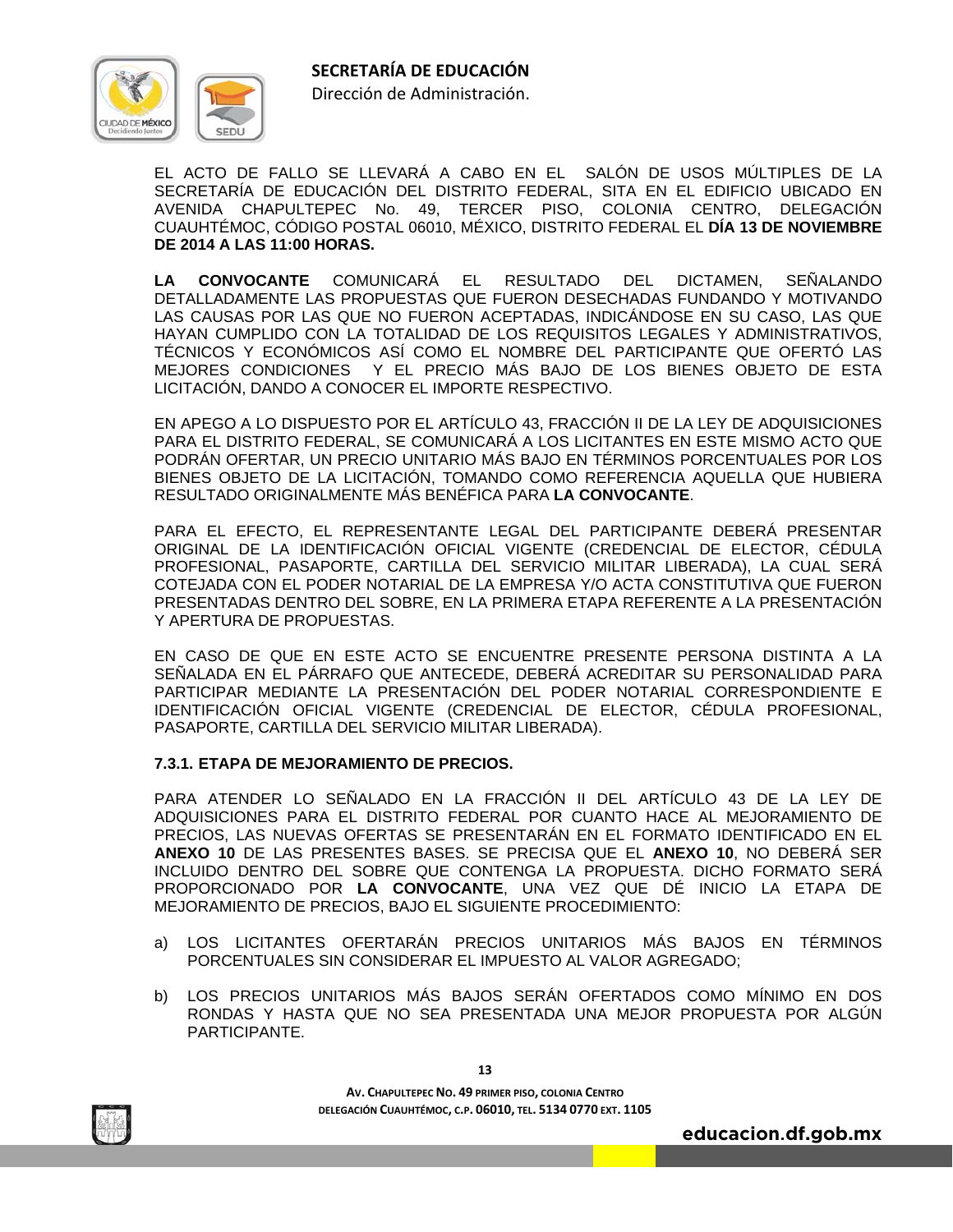

- c) LAS CONDICIONES LEGALES Y TÉCNICAS PRESENTADAS EN SU PROPUESTA INICIAL NO PODRÁN SER ALTERADAS.
- d) AL FINAL DE CADA RONDA EL LICITANTE DEBERÁ ENTREGAR A **LA CONVOCANTE** EL FORMATO, EN EL QUE ANOTARON EL MEJOR PRECIO OFERTADO EN TÉRMINOS PORCENTUALES, **LA CONVOCANTE** DARÁ A CONOCER SIN ESPECIFICAR EL NOMBRE DEL LICITANTE, EL PRECIO MÁS BAJO DE CADA UNA DE LAS RONDAS.

#### **7.3.2. CRITERIOS DE DESEMPATE**

 SI COMO RESULTADO DE LA EVALUACIÓN A LAS PROPUESTAS A QUE SE REFIERE EL PÁRRAFO ANTERIOR, EXISTIERA QUE DOS O MÁS PROPUESTAS OFERTAN EN IGUALDAD DE PRECIO, **LA CONVOCANTE** APLICARÁ EL SIGUIENTE CRITERIO PARA EL DESEMPATE:

SE ADJUDICARÁ PROPORCIONALMENTE EN PARTES IGUALES, A LAS PROPUESTAS QUE REÚNAN LAS MISMAS CONDICIONES Y EN IGUALDAD DE PRECIO.

 UNA VEZ DETERMINADO EL PARTICIPANTE QUE HAYA OFERTADO EL PRECIO MÁS BAJO POR LOS BIENES REQUERIDOS Y COMO CONSECUENCIA HAYA RESULTADO ADJUDICADO SE LEVANTARÁ ACTA ENTREGÁNDOSE COPIA A CADA UNO DE LOS ASISTENTES.

 LA EMISIÓN DEL FALLO PODRÁ DIFERIRSE POR UNA SOLA VEZ POR EL TIEMPO QUE DETERMINE **LA CONVOCANTE** Y BAJO SU RESPONSABILIDAD, SIEMPRE Y CUANDO EXISTAN CIRCUNSTANCIAS DEBIDAMENTE JUSTIFICADAS.

 AQUELLOS LICITANTES QUE HAYAN SIDO DESCALIFICADOS EN LA PRIMERA ETAPA DEL PROCEDIMIENTO LICITATORIO, PODRÁN ASISTIR A LOS ACTOS SUBSECUENTES CON EL CARÁCTER ÚNICO Y EXCLUSIVAMENTE DE OBSERVADORES.

#### **7.3.3 DE LAS INCONFORMIDADES.**

 CON BASE EN LO PRECEPTUADO POR EL ARTÍCULO 50 DE LA LEY DE ADQUISICIONES PARA EL DISTRITO FEDERAL, EN CASO DE QUE SE PRESENTE UN RECURSO CONTRA LA RESOLUCIÓN QUE CONTENGA EL FALLO, SE ESTARÁ A LO DISPUESTO EN EL ARTICULO 88 DE LA CITADA LEY.

#### **7.4. CAUSAS PARA DECLARAR DESIERTA LA LICITACIÓN**

- A. CUANDO NINGUNA PERSONA FÍSICA O MORAL COMPRASE LAS BASES DE LA LICITACIÓN.
- B. CUANDO NINGUNA PERSONA FÍSICA O MORAL PRESENTE PROPUESTAS.
- C. CUANDO NINGUNA PERSONA FÍSICA O MORAL O LAS OFERTAS PRESENTADAS POR ELLAS NO REÚNAN LAS CONDICIONES Y REQUISITOS ESTABLECIDOS EN ESTAS BASES DE LICITACIÓN.
- D. CUANDO LOS PRECIOS Y LAS CONDICIONES OFERTADAS NO FUEREN CONVENIENTES PARA EL GOBIERNO DEL DISTRITO FEDERAL.



**14**

**AV. CHAPULTEPEC NO. 49 PRIMER PISO, COLONIA CENTRO DELEGACIÓN CUAUHTÉMOC, C.P. 06010, TEL. 5134 0770 EXT. 1105**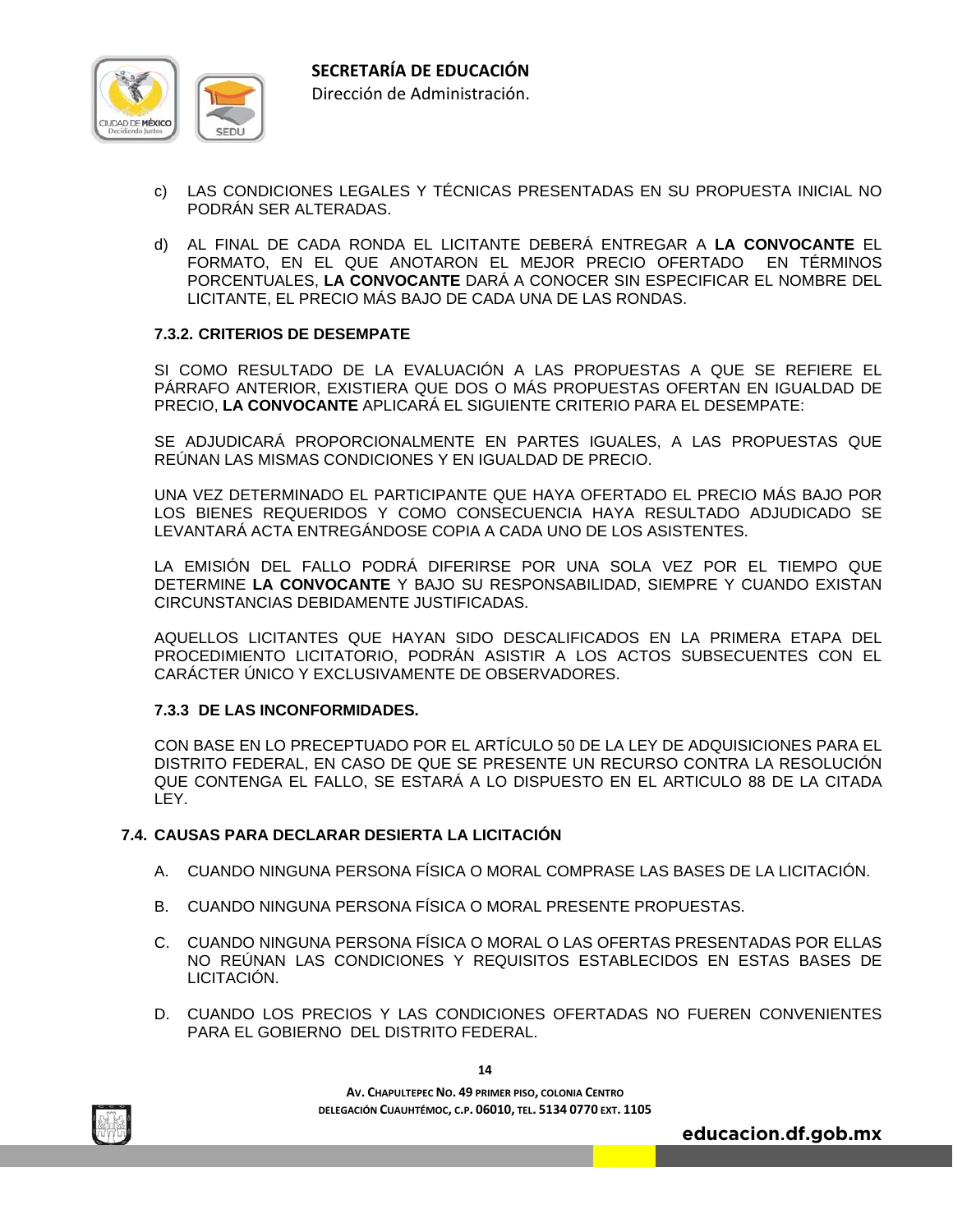

#### **UNA VEZ QUE SE DECLARE DESIERTA LA LICITACIÓN O ALGUNA DE LAS PARTIDAS QUE LA INTEGRAN, LA CONVOCANTE PROCEDERÁ CONFORME A LO DISPUESTO EN EL ARTÍCULO 54, FRACCIÓN IV DE LA LEY DE ADQUISICIONES PARA EL DISTRITO FEDERAL.**

# **7.5. CRITERIOS DE EVALUACIÓN QUE SE APLICARAN.**

 SE PROCEDERÁ DE MANERA EQUITATIVA AL ANÁLISIS COMPARATIVO DE LA DOCUMENTACIÓN PRESENTADA POR LOS LICITANTES, TANTO LEGAL COMO PROPUESTA TÉCNICA Y **ECONÓMICA** 

 LAS PROPUESTAS SERÁN EVALUADAS CONFORME AL CRITERIO DE CUMPLIMIENTO O INCUMPLIMIENTO DE LOS REQUISITOS Y ESPECIFICACIONES SOLICITADOS EN ESTAS BASES, NO SE UTILIZARÁN MECANISMOS DE PUNTOS O PORCENTAJES.

# **7.6. DESCALIFICACIÓN DE LICITANTES.**

 SE DESCALIFICARÁ AL LICITANTE QUE INCURRA EN UNA O VARIAS DE LAS SITUACIONES SIGUIENTES:

- A) NO CUMPLIR CON TODOS LOS REQUISITOS ESTABLECIDOS EN ESTAS BASES;
- B) SI SE COMPRUEBA QUE HA ACORDADO CON OTRO U OTROS LICITANTES ELEVAR LOS PRECIOS DE LOS BIENES QUE SE LICITAN; Y
- C) QUE SE ENCUENTRE EN ALGUNO DE LOS SUPUESTOS DE LOS ARTÍCULOS 39 DE LA LEY DE ADQUISICIONES PARA EL DISTRITO FEDERAL, O 47 FRACCIÓN XXIII DE LA LEY FEDERAL DE RESPONSABILIDADES DE LOS SERVIDORES PÚBLICOS.

### **8. ADJUDICACIÓN DEL CONTRATO.**

 DE ACUERDO CON LO DISPUESTO EN EL ARTICULO 33 FRACCIÓN VII, DE LA LEY DE ADQUISICIONES PARA EL DISTRITO FEDERAL LA ADJUDICACIÓN QUE SE DERIVE DEL PRESENTE PROCEDIMIENTO SERÁ A UN PROVEEDOR POR PARTIDA.

 CONFORME A LO DISPUESTO EN EL ARTÍCULO 49 DE LA LEY DE ADQUISICIONES PARA EL DISTRITO FEDERAL, SE VERIFICARÁ QUE LAS PROPUESTAS INCLUYAN TODA LA INFORMACIÓN, DOCUMENTOS Y REQUISITOS SOLICITADOS EN ÉSTAS, Y SE ELABORARÁ UN DICTAMEN QUE SERVIRÁ DE FUNDAMENTO PARA EMITIR EL FALLO, EN DONDE SE INDICARÁ LAS PROPUESTAS QUE HAYAN CUMPLIDO CON TODOS LOS REQUISITOS LEGALES Y ADMINISTRATIVOS, TÉCNICOS, EN SU CASO, DE MENOR IMPACTO AMBIENTAL Y ECONÓMICOS REQUERIDOS POR **LA CONVOCANTE**, QUE HAYAN REUNIDO LAS MEJORES CONDICIONES PARA LA ADMINISTRACIÓN PÚBLICA DEL DISTRITO FEDERAL, Y QUE HAYAN GARANTIZADO SATISFACTORIAMENTE EL CUMPLIMIENTO DE LAS OBLIGACIONES RESPECTIVAS Y HAYAN PRESENTADO EL PRECIO MÁS BAJO.

 PREVIO A LA FORMALIZACIÓN DEL CONTRATO O CONTRATOS RESPECTIVOS, **LA CONVOCANTE** VERIFICARÁ QUE EL PROVEEDOR O PROVEEDORES ADJUDICADOS, NO SE ENCUENTREN SANCIONADOS POR LA CONTRALORÍA GENERAL DEL DISTRITO FEDERAL, POR LA SECRETARÍA DE



**15**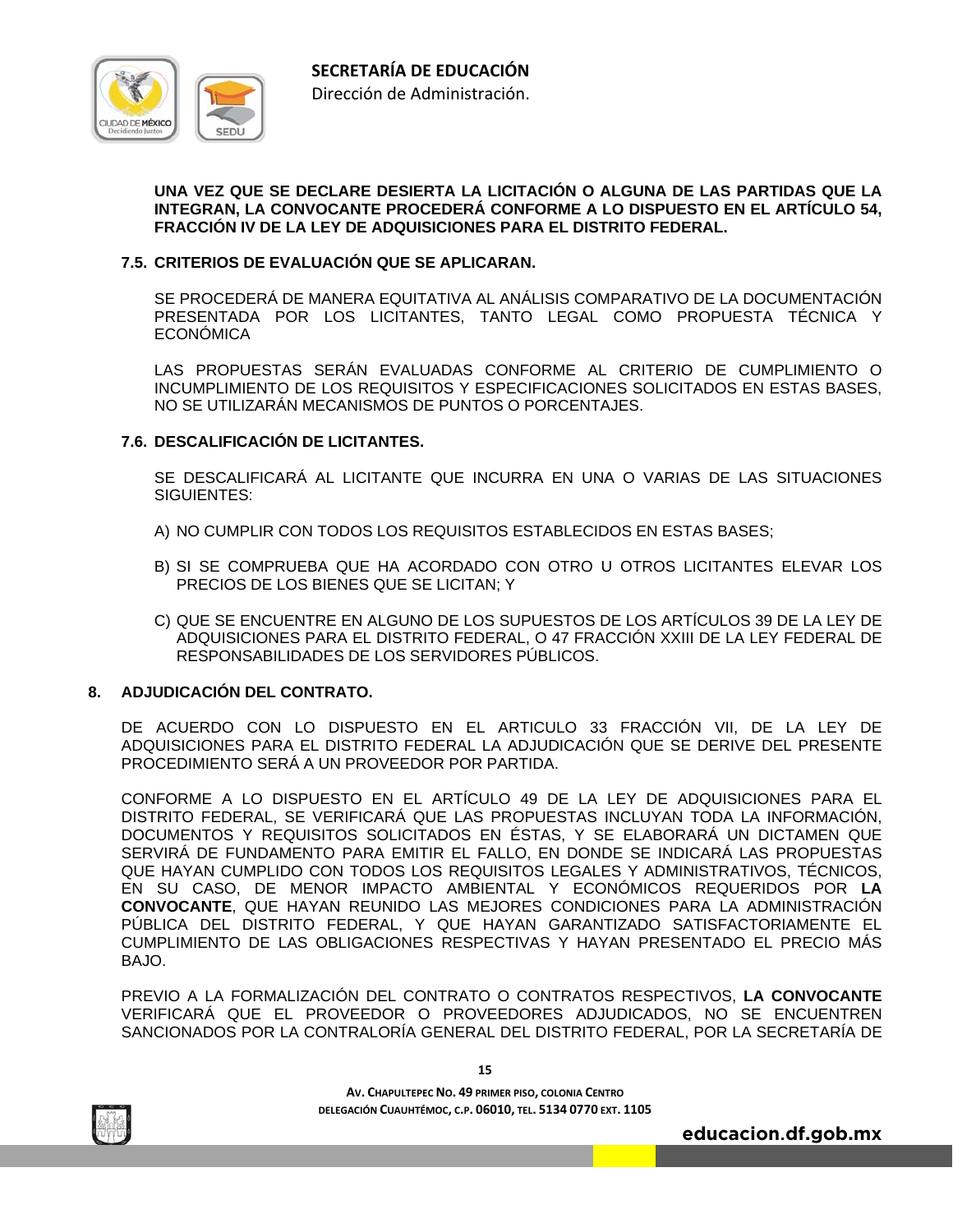

LA FUNCIÓN PÚBLICA O EN INCUMPLIMIENTO CONTRACTUAL CON ALGUNA DEPENDENCIA, ÓRGANO DESCONCENTRADO, DELEGACIÓN Y ENTIDAD, SEGÚN CORRESPONDA.

# **9. FIRMA DEL CONTRATO.**

 EL REPRESENTANTE DE LA PERSONA MORAL O FÍSICA GANADORA, DEBERÁ PRESENTARSE EN LA UNIDAD DEPARTAMENTAL DE RECURSOS MATERIALES Y SERVICIOS GENERALES DE **LA CONVOCANTE** UBICADA EN AVENIDA CHAPULTEPEC No. 49, PRIMER PISO, COLONIA CENTRO, DELEGACIÓN CUAUHTÉMOC, CÓDIGO POSTAL 06010, MÉXICO, DISTRITO FEDERAL, DENTRO DEL TERMINO QUE MARCA EL ARTÍCULO 59 PRIMER PÁRRAFO DE LA LEY DE ADQUISICIONES PARA EL DISTRITO FEDERAL, PARA FIRMAR EL CONTRATO DE ADQUISICIÓN RESPECTIVO.

- **9.1.** EL PARTICIPANTE A QUIEN SE HUBIERA ADJUDICADO EL CONTRATO COMO RESULTADO DE ESTA LICITACIÓN PERDERÁ EN FAVOR DE **LA CONVOCANTE**, LA GARANTÍA DE FORMALIDAD DE LA PROPUESTA QUE HUBIERE OTORGADO, SI POR CAUSAS IMPUTABLES A ÉL, LA OPERACIÓN NO SE FORMALIZA DENTRO DEL PLAZO ESTABLECIDO EN EL PRIMER PÁRRAFO DEL ARTICULO 59 DE LA LEY DE ADQUISICIONES PARA EL DISTRITO FEDERAL.
	- **9.1.1.** EN ESTOS CASOS **LA CONVOCANTE** PODRÁ ADJUDICAR EL CONTRATO AL PARTICIPANTE QUE HAYA PRESENTADO LA SEGUNDA Y/O DEMÁS PROPUESTAS ECONÓMICAS QUE SIGAN EN ORDEN, DE CONFORMIDAD CON LO ASENTADO EN EL DICTAMEN A QUE SE REFIERE ESTA LEY, HASTA QUE EL REQUERIMIENTO DE ABASTECIMIENTO ESTE SATISFECHO Y CUYOS DIFERENCIALES DE PRECIO NO REBASEN EL 10% DE LA OFERTA QUE HUBIERE RESULTADO GANADORA, SIEMPRE Y CUANDO EL PRECIO NO EXCEDA EL PRECIO PROMEDIO DEL ESTUDIO DE MERCADO REALIZADO CON ANTERIORIDAD A ESTE PROCEDIMIENTO.
	- **9.1.2**. EL ATRASO DE **LA CONVOCANTE** EN LA FORMALIZACIÓN DE LOS CONTRATOS RESPECTIVOS POR RAZONES IMPUTABLES A ELLA, PRORROGARÁ EN IGUAL PLAZO LA FECHA DE CUMPLIMIENTO DE LAS OBLIGACIONES ASUMIDAS POR AMBAS PARTES.

# **9.2. PLIEGO DE CLAUSULAS NO NEGOCIABLES**

 LAS CONDICIONES ESTABLECIDAS EN ESTAS BASES ASÍ COMO LAS DERIVADAS EN LA JUNTA DE ACLARACIÓN DE LAS MISMAS, SE DARÁN POR REPETIDAS EN EL CONTRATO QUE SE DERIVE DE LA PRESENTE LICITACIÓN, NO OBSTANTE QUE NO SE ENCUENTREN EXPRESAS EN EL MISMO.

 NINGUNA DE LAS CLAUSULAS CONTENIDAS EN EL CONTRATO DE ADQUISICIÓN PODRÁN SER NEGOCIADAS

# **10. GARANTÍAS**

LAS GARANTÍAS DE SOSTENIMIENTO DE LAS PROPUESTAS Y DEL CUMPLIMIENTO DEL CONTRATO, DEBERÁN SER EXPEDIDAS A NOMBRE DE LA SECRETARIA DE FINANZAS DEL DISTRITO FEDERAL Y NO DEBERÁN SER PRESENTADAS CON PERFORACIONES, MUTILACIONES, ENMENDADURAS O TACHADURAS Y PODRÁN PRESENTARSE MEDIANTE:

FIANZA (IMPRESA O ELECTRÓNICA)



**16**

**AV. CHAPULTEPEC NO. 49 PRIMER PISO, COLONIA CENTRO DELEGACIÓN CUAUHTÉMOC, C.P. 06010, TEL. 5134 0770 EXT. 1105**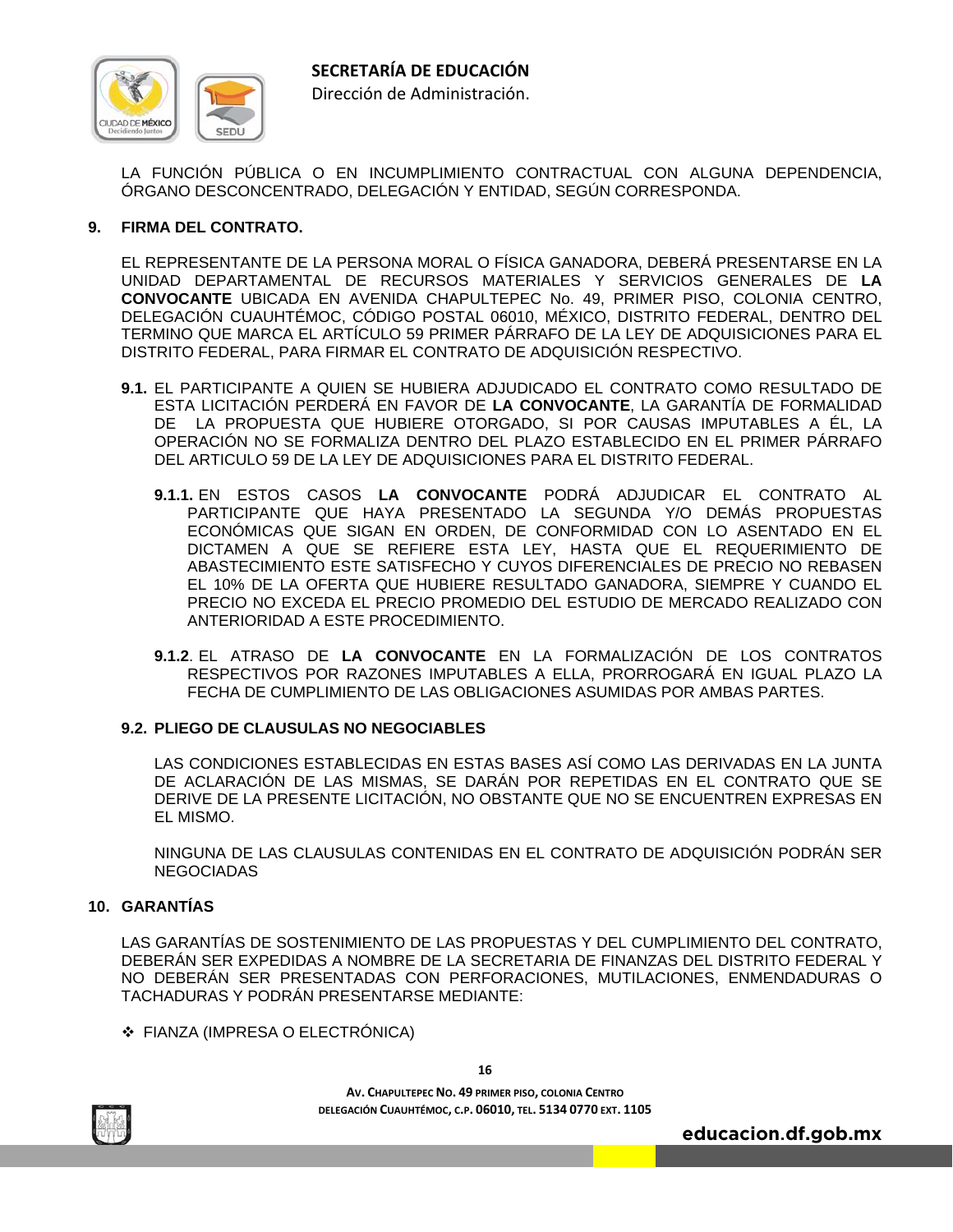

- CHEQUE DE CAJA (NO NEGOCIABLE)
- CHEQUE CERTIFICADO (NO NEGOCIABLE)
- BILLETE DE DEPOSITO
- CARTA DE CRÉDITO
- DEPÓSITO DE DINERO

 EN EL CASO DE LAS FIANZAS DEBERÁN SER EXPEDIDAS POR INSTITUCIONES NACIONALES LEGALMENTE CONSTITUIDAS Y FACULTADAS PARA TAL EFECTO EN LOS TÉRMINOS DE LA LEY FEDERAL DE INSTITUCIONES DE FIANZAS EN VIGOR.

# **10.1 DE LA FORMALIDAD DE LAS PROPUESTAS.**

 EL LICITANTE DEBERÁ GARANTIZAR LA FORMALIDAD DE SU PROPUESTA, POR UN IMPORTE DEL 5% (CINCO POR CIENTO) DEL MONTO MÁXIMO DE SU PROPUESTA ECONÓMICA, SIN CONSIDERAR IMPUESTOS. EN CASO DE QUE SE OPTE POR LA PRESENTACIÓN DE LA FIANZA, DEBERÁ RESPETARSE EL TEXTO ESTABLECIDO EN EL FORMATO DEL **ANEXO 11.**

**LA CONVOCANTE** CONSERVARÁ EN CUSTODIA LAS GARANTÍAS DE FORMALIDAD DE LAS PROPUESTAS DE LA PRESENTE LICITACIÓN HASTA LA FECHA DEL FALLO, Y SERÁN DEVUELTAS A LOS LICITANTES A LOS QUINCE DÍAS HÁBILES PREVIA SOLICITUD POR ESCRITO, SALVO LA DE AQUELLAS A QUIEN SE HUBIERE ADJUDICADO EL CONTRATO, LA QUE SE RETENDRÁ HASTA EL MOMENTO EN QUE EL LICITANTE ADJUDICADO CONSTITUYA LA GARANTÍA DE CUMPLIMIENTO DEL CONTRATO CORRESPONDIENTE.

#### **10.2 DEL CUMPLIMIENTO DEL CONTRATO.**

 EL LICITANTE O LICITANTES QUE RESULTEN ADJUDICADOS DEBERÁN GARANTIZAR EL CUMPLIMIENTO DE SU CONTRATO CON UN IMPORTE DEL 15% DEL TOTAL MÁXIMO DEL CONTRATO SIN CONSIDERAR CUALQUIER CONTRIBUCIÓN. EN CASO DE QUE SE OPTE POR LA PRESENTACIÓN DE LA FIANZA, DEBERÁ RESPETARSE EL TEXTO ESTABLECIDO EN EL FORMATO DEL **ANEXO 12.**

**LA CONVOCANTE** MANTENDRÁ EN SU PODER LAS GARANTÍAS DE CUMPLIMIENTO DEL CONTRATO, LA CUAL SERÁ DEVUELTA PREVIA SOLICITUD POR ESCRITO POR PARTE DEL LICITANTE, UNA VEZ CUMPLIDAS LAS OBLIGACIONES CONTRACTUALES.

#### **10.3 REVISIÓN DE VALIDEZ DE LAS FIANZAS DE GARANTÍA.**

**LA CONVOCANTE** REVISARÁ LA AUTENTICIDAD DE LAS PÓLIZAS DE GARANTÍA, MEDIANTE EL DISPOSITIVO DE VALIDACIÓN DE FIANZAS DE LA ASOCIACIÓN DE COMPAÑÍAS AFIANZADORAS DE MÉXICO, A.C. EN SU PÁGINA DE INTERNET **www.afianza.com.mx**

#### **11. ASPECTOS ECONÓMICOS.**

**11.1. ANTICIPOS.** 

 ESTA CONVOCANTE NO OTORGARA ANTICIPO ALGUNO, CON MOTIVO DE LA ADJUDICACIÓN DEL CONTRATO DE ADQUISICIÓN.



**17**

**AV. CHAPULTEPEC NO. 49 PRIMER PISO, COLONIA CENTRO DELEGACIÓN CUAUHTÉMOC, C.P. 06010, TEL. 5134 0770 EXT. 1105**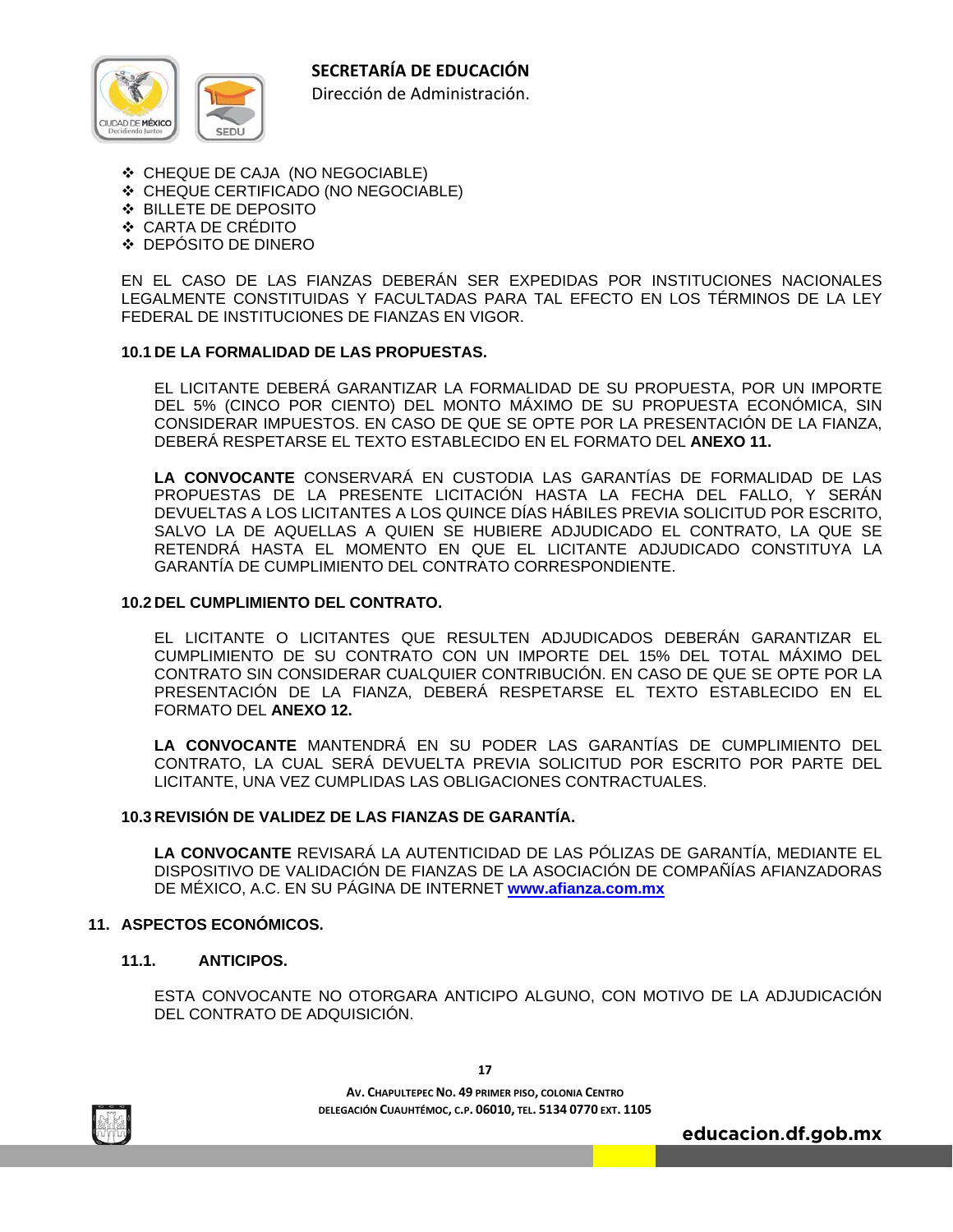

# **11.2**. **PRECIOS Y CONDICIONES DE PAGO DEL CONTRATO.**

- **11.2.1.** LOS PRECIOS DE LOS BIENES OBJETO DE ESTA LICITACIÓN, DEBERÁN SER FIJOS Y FIRMES DURANTE LA VIGENCIA DEL CONTRATO DE ADQUISICIÓN, SIN ESTAR SUJETOS A ESCALACIÓN.
- **11.2.2.** EL PAGO QUE SE GENERE CON MOTIVO DE ESTA LICITACIÓN, SE EFECTUARA EN PESOS MEXICANOS, DENTRO DE LOS 20 DÍAS HÁBILES POSTERIORES A LA FECHA DE LA PRESENTACIÓN Y ACEPTACIÓN DE LAS FACTURAS DEBIDAMENTE REQUISITADAS.
- **11.2.3.** EL LICITANTE ADJUDICADO DEBERÁ PRESENTARSE EN LA JEFATURA DE RECURSOS FINANCIEROS DE **LA CONVOCANTE** SITA EN AVENIDA CHAPULTEPEC No. 49, PRIMER PISO, COLONIA CENTRO, DELEGACIÓN CUAUHTÉMOC, CÓDIGO POSTAL 06010, MÉXICO, DISTRITO FEDERAL PARA REQUISITAR POR ÚNICA VEZ LA CÉDULA DE REGISTRO PARA LA TRANSFERENCIA INTER-BANCARIA, DE ACUERDO AL PROCEDIMIENTO ESTABLECIDO POR LA SECRETARÍA DE FINANZAS DEL GOBIERNO DEL DISTRITO FEDERAL.
- **11.2.4.** LA LIBERACIÓN DE LA FACTURA LA HARÁ EL TITULAR DE LA DIRECCIÓN DE TECNOLOGÍAS DE LA SECRETARÍA DE EDUCACIÓN DEL DISTRITO FEDERAL, UNA VEZ QUE LOS BIENES QUE SE FACTURAN HAYAN SIDO ENTREGADOS Y RECIBIDOS DE ACUERDO CON LAS CONDICIONES SEÑALADAS EN LOS **ANEXOS 1 Y 2,** ASÍ COMO LOS NUMERALES 2.3. 2.4 Y 2.5. DE ESTAS BASES. LA FACTURA LIBERADA DEBERÁ REMITIRSE PARA SU PAGO A LA UNIDAD DEPARTAMENTAL DE RECURSOS MATERIALES Y SERVICIOS GENERALES.
- **11.2.5.** LAS FACTURAS QUE CORRESPONDAN A LOS BIENES OBJETO DE LA PRESENTE LICITACIÓN, DEBERÁN CONSIDERAR LO QUE DETERMINA LA NORMATIVIDAD APLICABLE Y SE EMITIRÁN A NOMBRE DE: GOBIERNO DEL DISTRITO FEDERAL (GDF)/ SECRETARIA DE EDUCACIÓN DEL DISTRITO FEDERAL, DOMICILIO PLAZA DE LA CONSTITUCIÓN S/N CENTRO DE LA CIUDAD DE MÉXICO ÁREA 1, DISTRITO FEDERAL, DELEGACIÓN CUAUHTÉMOC, C. P. 06000, R.F.C. GDF-971205-4NA.

#### **11.3 PAGOS EN EXCESO.**

 EN CASO DE PAGOS EN EXCESO RECIBIDOS AL PROVEEDOR ADJUDICADO, ÉSTE DEBERÁ REINTEGRARLOS MÁS LOS INTERESES CORRESPONDIENTES, A REQUERIMIENTO DE **LA CONVOCANTE**, LO ANTERIOR DE CONFORMIDAD CON EL ARTÍCULO 64 DE LA LEY DE ADQUISICIONES PARA EL DISTRITO FEDERAL.

 LOS CARGOS SE CALCULARÁN SOBRE LAS CANTIDADES PAGADAS EN EXCESO Y SE COMPUTARÁN POR DÍAS NATURALES DESDE LA FECHA DE PAGO, HASTA LA FECHA EN QUE SE PONGAN EFECTIVAMENTE LAS CANTIDADES A DISPOSICIÓN DE **LA CONVOCANTE**.

# **12. IMPUESTOS Y DERECHOS.**

LOS IMPUESTOS Y DERECHOS QUE PROCEDAN CON MOTIVO DE LA ADQUISICIÓN DE LOS BIENES OBJETO DE ESTA LICITACIÓN, SERÁN CUBIERTOS POR EL LICITANTE QUE RESULTE GANADOR Y

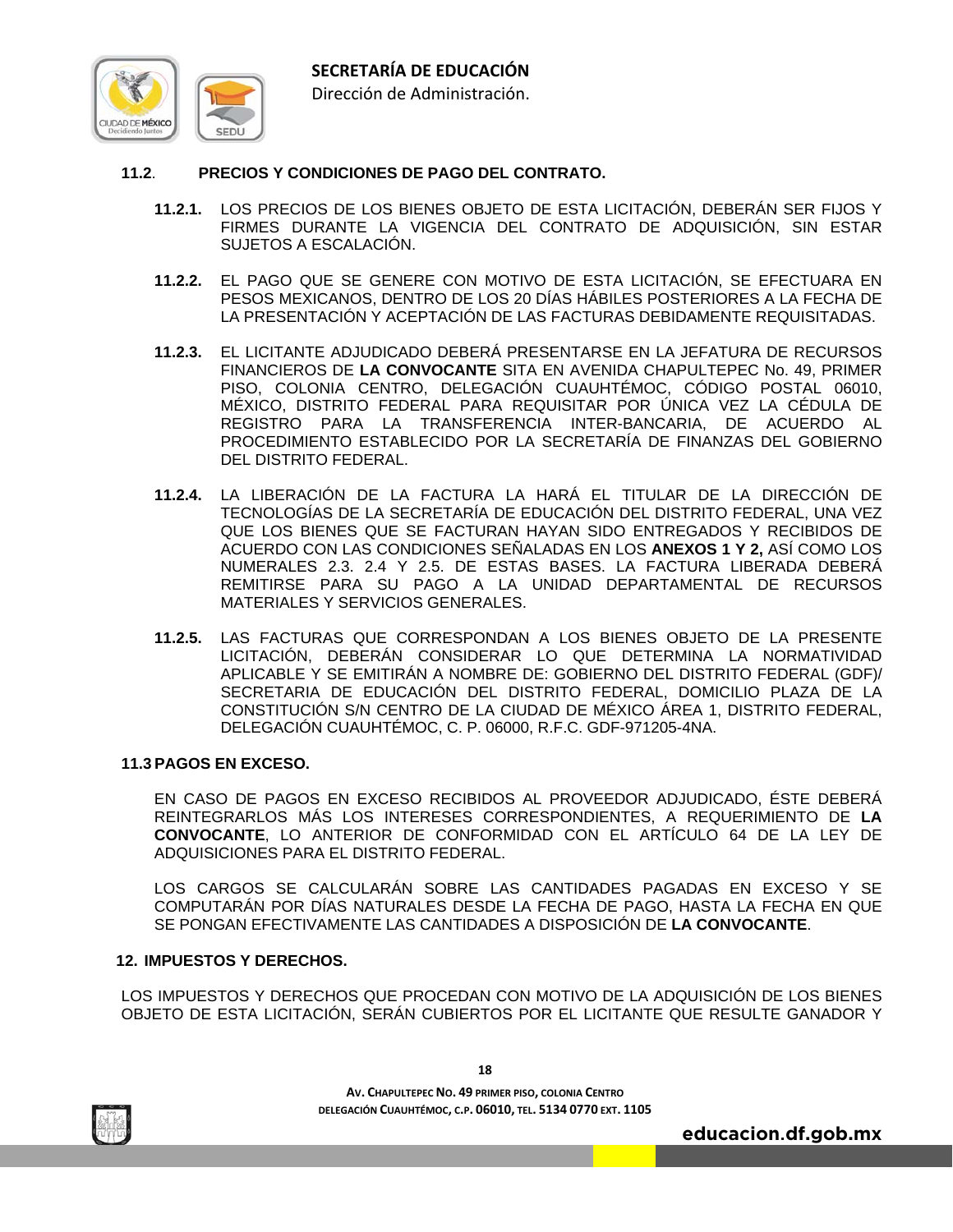

SE LE ADJUDIQUE EL CONTRATO DE ADQUISICIÓN DE LA PRESENTE LICITACIÓN. **LA CONVOCANTE** SOLO CUBRIRÁ EL IMPUESTO AL VALOR AGREGADO.

LOS DERECHOS Y OBLIGACIONES QUE DERIVEN DE LOS CONTRATOS QUE SE ADJUDIQUEN COMO RESULTADO DE ESTA LICITACIÓN NO PODRÁN CEDERSE EN FORMA PARCIAL O TOTAL A FAVOR DE CUALESQUIERA OTRA PERSONA FÍSICA O MORAL, CON EXCEPCIÓN DE LOS DERECHOS DE COBRO, EN CUYO CASO, SE DEBERÁ CONTAR CON LA CONFORMIDAD PREVIA Y POR ESCRITO DE **LA CONVOCANTE**, LO ANTERIOR DE CONFORMIDAD CON EL ARTICULO 61 DE LA LEY DE ADQUISICIONES PARA EL DISTRITO FEDERAL.

#### **13. PATENTES, MARCAS Y DERECHOS DE AUTOR.**

EL LICITANTE A QUIEN SE ADJUDIQUE EL CONTRATO DE ADQUISICIÓN, ASUMIRÁ LA RESPONSABILIDAD TOTAL EN CASO DE QUE AL SUMINISTRAR LOS BIENES OBJETO DE ESTA LICITACIÓN INFRINJAN PATENTES, MARCAS O VIOLEN DERECHOS DE AUTOR.

#### **14. MODIFICACIONES QUE SE PODRÁN EFECTUAR.**

SE PODRÁN MODIFICAR LOS ASPECTOS ESTABLECIDOS EN LA CONVOCATORIA Y LAS BASES DE LICITACIÓN, SIEMPRE QUE NO IMPLIQUE LA SUSTITUCIÓN, VARIACIÓN O DISMINUCIÓN DE LOS BIENES REQUERIDOS ORIGINALMENTE, LAS QUE PODRÁN REALIZARSE DESDE LA PUBLICACIÓN DE LA CONVOCATORIA Y HASTA LA JUNTA DE ACLARACIÓN A LAS BASES, SEGÚN EL ARTÍCULO 37 EN CONCORDANCIA CON EL ARTÍCULO 44 AMBOS DE LA LEY DE ADQUISICIONES PARA EL DISTRITO FEDERAL, EN CUYO CASO SE DEBERÁ SEGUIR EL SIGUIENTE PROCEDIMIENTO:

#### **14.1. A LA CONVOCATORIA.**

 TRATÁNDOSE DE MODIFICACIONES A LA CONVOCATORIA, HACERSE DEL CONOCIMIENTO DE LAS PERSONAS QUE HAYAN ADQUIRIDO LAS BASES, MEDIANTE NOTIFICACIÓN.

#### **14.2. A LAS BASES DE LA LICITACIÓN.**

EN CUALQUIER ETAPA DEL PROCEDIMIENTO, ANTES DE LA EMISIÓN DEL FALLO, **LA CONVOCANTE** PODRÁ MODIFICAR HASTA UN 25% EL MONTO O CANTIDAD DEL SUMINISTRO A CONTRATAR, SIEMPRE Y CUANDO, EXISTAN RAZONES DEBIDAMENTE FUNDADAS O CAUSAS DE INTERÉS PÚBLICO, CASO FORTUITO O FUERZA MAYOR, MISMAS QUE DEBERÁN TENERSE ACREDITADAS FEHACIENTEMENTE.

CUANDO LA MODIFICACIÓN SE REALICE EN EL ACTO DE:

- A) JUNTA DE ACLARACIÓN DE BASES, LOS PARTICIPANTES AL ELABORAR SUS PROPUESTAS DEBERÁN CONSIDERAR EL NUEVO MONTO O CANTIDAD. NO SERÁ NECESARIA NOTIFICACIÓN PERSONAL, SI LAS MODIFICACIONES DERIVAN DE LA JUNTA DE ACLARACIÓN Y SE ENTREGA COPIA DEL ACTA RESPECTIVA A CADA UNO DE LOS LICITANTES QUE HAYAN ADQUIRIDO LAS BASES DE LA LICITACIÓN.
- B) PRESENTACIÓN Y APERTURA DE PROPUESTAS, **LA CONVOCANTE** OTORGARÁ A LOS PARTICIPANTES UN PLAZO NO MAYOR A TRES DÍAS HÁBILES, A EFECTO DE QUE REALICEN LOS AJUSTES CORRESPONDIENTES EN LA PARTE ECONÓMICA DE SU



**19**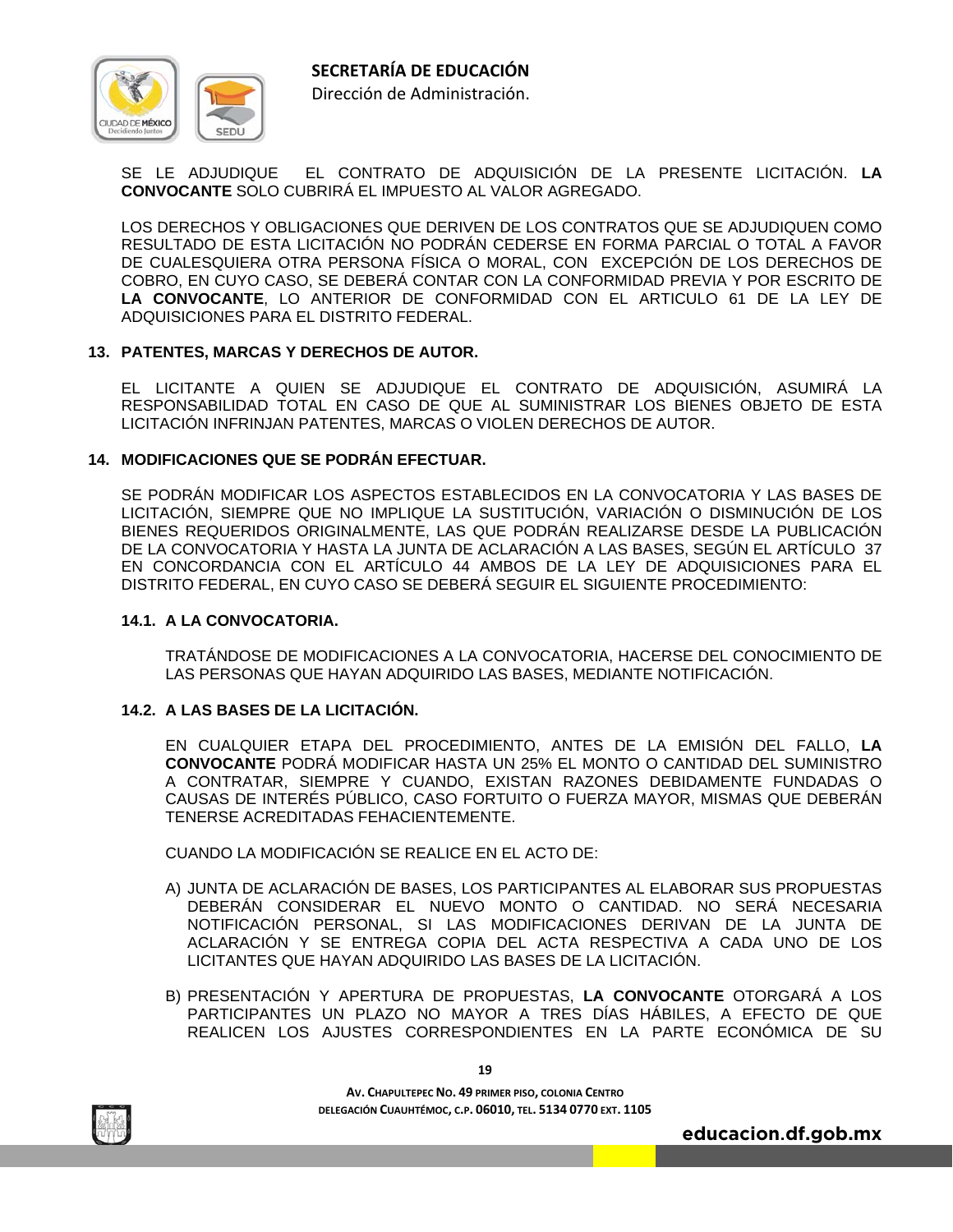



Dirección de Administración.

PROPUESTA, CONSIDERANDO EL NUEVO MONTO O CANTIDAD DEL SUMINISTRO REQUERIDO, CONFORME AL FORMATO ESTABLECIDO PARA TAL EFECTO POR **LA CONVOCANTE**.

 EN ESTE CASO, **LA CONVOCANTE** DEBERÁ RECIBIR LAS PROPUESTAS ORIGINALES Y SE ABSTENDRÁ DE REALIZAR LA EVALUACIÓN CUANTITATIVA, HASTA EN TANTO SE PRESENTEN LOS FORMATOS SEÑALADOS EN LA HORA Y FECHA QUE DETERMINE PARA LA CONTINUACIÓN DEL ACTO DE PRESENTACIÓN Y APERTURA DE PROPUESTAS.

 EL FORMATO DEBERÁ REFLEJAR EL MONTO O CANTIDAD DEL SUMINISTRO, PRECIO UNITARIO, MONTO TOTAL CON Y SIN IMPUESTOS ORIGINALMENTE PROPUESTO Y EL NUEVO MONTO.

C) FALLO HASTA ANTES DE SU EMISIÓN, **LA CONVOCANTE** DEBERÁ PROPORCIONAR EL FORMATO Y CONCEDER UN PLAZO NO MAYOR A TRES DÍAS PARA SU PRESENTACIÓN, SÓLO A AQUELLOS PARTICIPANTES QUE HUBIEREN CUMPLIDO CON LOS REQUISITOS LEGALES, TÉCNICOS Y ECONÓMICOS, Y SE ABSTENDRÁ DE REALIZAR EL MEJORAMIENTO DE PRECIOS, DEBIENDO SEÑALAR HORA Y FECHA PARA LA PRESENTACIÓN DEL FORMATO Y CONTINUACIÓN DEL ACTO.

#### **14.3 AL CONTRATO.**

 EL CONTRATO DE ADQUISICIÓN QUE SE DERIVE DE ESTA LICITACIÓN SOLO PODRÁ SER MODIFICADO EN LOS SIGUIENTES CASOS:

 SE PODRÁN ACORDAR INCREMENTOS EN LA CANTIDAD DE LOS BIENES SOLICITADOS, MEDIANTE MODIFICACIONES A SUS CONTRATOS VIGENTES Y QUE EL MONTO TOTAL DE LAS MODIFICACIONES NO REBASE EN SU CONJUNTO EL 25% (VEINTICINCO POR CIENTO) DEL VALOR TOTAL DEL CONTRATO, SIEMPRE Y CUANDO EL PRECIO Y DEMÁS CONDICIONES DE LOS BIENES SEA IGUAL AL INICIALMENTE PACTADO, DEBIÉNDOSE AJUSTAR LA GARANTÍA DE CUMPLIMIENTO DEL CONTRATO.

#### **15. VISITA A LAS INSTALACIONES.**

LA SECRETARÍA DE FINANZAS DEL DISTRITO FEDERAL, LA CONTRALORÍA GENERAL DEL DISTRITO FEDERAL Y LA OFICIALÍA MAYOR PODRÁN LLEVAR A CABO LAS VISITAS E INSPECCIONES QUE ESTIMEN PERTINENTES A LAS INSTALACIONES DE LOS LICITANTES A FIN DE QUE APORTEN DATOS, DOCUMENTACIÓN E INFORMES RELACIONADOS CON LOS BIENES QUE SE ADJUDIQUEN EN ESTE PROCEDIMIENTO.

#### **16. PENA CONVENCIONAL.**

DE CONFORMIDAD CON EL ARTICULO 69 DE LA LEY DE ADQUISICIONES PARA EL DISTRITO FEDERAL Y EL NUMERAL 4.13 DE LA CIRCULAR UNO, NORMATIVIDAD EN MATERIA DE ADMINISTRACIÓN DE RECURSOS PARA LAS DEPENDENCIAS, UNIDADES ADMINISTRATIVAS, UNIDADES ADMINISTRATIVAS DE APOYO TÉCNICO OPERATIVO, ÓRGANOS DESCONCENTRADOS Y ENTIDADES DE LA ADMINISTRACIÓN PÚBLICA DEL DISTRITO FEDERA, SE APLICARÁN LAS SIGUIENTES PENAS CONVENCIONALES:

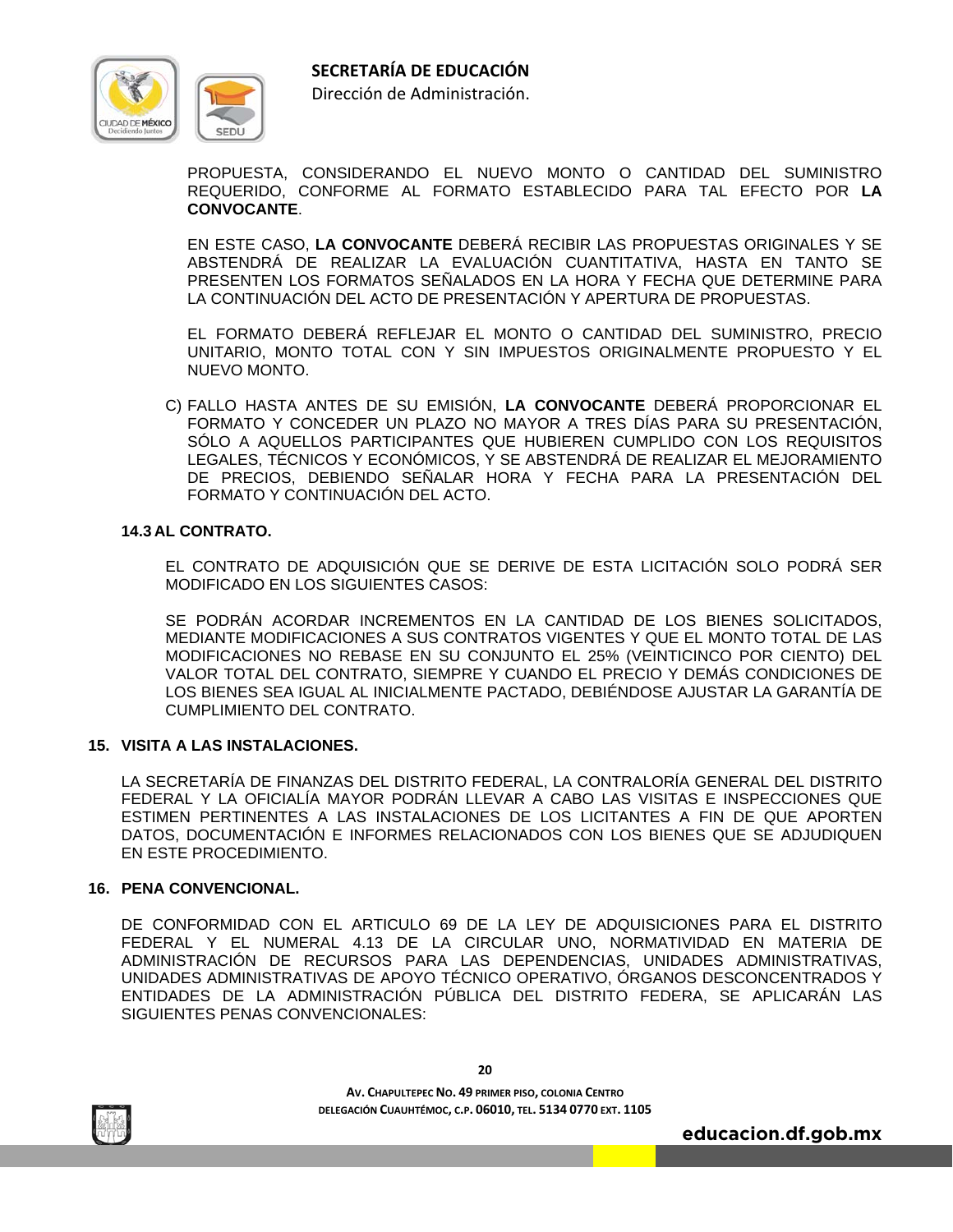

- SE APLICARÁ UNA PENA CONVENCIONAL DEL 5% (CINCO POR CIENTO) SOBRE EL VALOR DE CADA BIEN NO ENTREGADO, POR CADA DÍA NATURAL DE ATRASO EN LA RECEPCIÓN DE LOS MISMOS DE ACUERDO A LAS FECHAS ESTABLECIDAS EN EL PUNTO 2.2 DE ESTA BASES.
- SE APLICARÁ UNA PENA CONVENCIONAL DEL 1% (UNO POR CIENTO) SOBRE EL VALOR DE LOS BIENES QUE EN SU CASO EL PROVEEDOR ADJUDICADO ESTÉ OBLIGADO A SUSTITUIR POR DEFICIENCIA O MALA CALIDAD DE LOS BIENES POR CADA DÍA NATURAL DE ATRASO.

EN EL CASO DE LAS PENAS CONVENCIONALES, ESTAS NO DEBERÁN REBASAR EL IMPORTE DE LA GARANTÍA DE CUMPLIMIENTO DEL CONTRATO, UNA VEZ REBASADO SE PROCEDERÁ A LA RESCISIÓN DEL MISMO EN TÉRMINOS DEL ARTICULO 69 SEGUNDO PÁRRAFO DE LA LEY DE ADQUISICIONES PARA EL DISTRITO FEDERAL

#### **17. RESCISIÓN DEL CONTRATO.**

**LA CONVOCANTE**, PREVIA APLICACIÓN DE LAS PENAS CONVENCIONALES CORRESPONDIENTES HASTA POR EL MONTO DE LA GARANTÍA DE CUMPLIMIENTO, PODRÁ RESCINDIR ADMINISTRATIVAMENTE EL CONTRATO Y HACER EFECTIVA LA GARANTÍA RESPECTIVA, EN CASO DE INCUMPLIMIENTO DE LAS OBLIGACIONES A CARGO DEL PROVEEDOR ADJUDICADO, MISMA QUE LE SERÁ NOTIFICADA MEDIANTE OFICIO.

EL PROCEDIMIENTO DE RESCISIÓN DEBERÁ INICIARSE DENTRO DE LOS CINCO DÍAS HÁBILES SIGUIENTES, A AQUEL EN QUE SE HUBIERE AGOTADO EL PLAZO PARA HACER EFECTIVAS LAS PENAS CONVENCIONALES, SALVO QUE EXISTAN CAUSAS SUFICIENTES Y JUSTIFICADAS, QUE PUDIERAN ALTERAR LA SEGURIDAD E INTEGRIDAD DE LAS PERSONAS, O PELIGRE EL MEDIO AMBIENTE DEL DISTRITO FEDERAL O SE AFECTE LA PRESTACIÓN DE LOS SERVICIOS PÚBLICOS, SE PROCEDERÁ A LA RESCISIÓN SIN AGOTAR EL PLAZO PARA APLICACIÓN DE LAS PENAS CONVENCIONALES, PREVIA OPINIÓN DE LA CONTRALORÍA GENERAL DEL DISTRITO FEDERAL.

ASÍ MISMO, PODRÁ SUSPENDER DEFINITIVAMENTE EL PROCEDIMIENTO DE LA LICITACIÓN PUBLICA Y NO CELEBRAR CONTRATOS, PREVIA OPINIÓN DE LA CONTRALORÍA GENERAL DEL DISTRITO FEDERAL, CUANDO PARA ELLO CONCURRAN RAZONES DE INTERÉS PÚBLICO O GENERAL, POR CASO FORTUITO O CAUSA DE FUERZA MAYOR DEBIDAMENTE JUSTIFICADA, O EXISTAN CIRCUNSTANCIAS QUE PROVOQUEN LA EXTINCIÓN DE LA NECESIDAD DE LA CONTRATACIÓN, O LA NECESIDAD DE MODIFICAR LAS CARACTERÍSTICAS O ESPECIFICACIONES DE LOS BIENES, PARA OBTENER MEJORES CONDICIONES O PARA CUMPLIR EFICIENTEMENTE CON LA PRESTACIÓN DE LOS SERVICIOS PÚBLICOS ENCOMENDADOS.

TAMBIÉN SERÁN CAUSAS DE RESCISIÓN, PREVIA OPINIÓN DE LA CONTRALORÍA GENERAL DEL DISTRITO FEDERAL, CUANDO:

- A) DERIVADO DE LA ENTREGA DE LOS BIENES OBJETO DE LA PRESENTE LICITACIÓN PÚBLICA, RESULTARE QUE LOS BIENES NO CUMPLEN CON LAS ESPECIFICACIONES TÉCNICAS SOLICITADAS POR **LA CONVOCANTE**.
- B) CUANDO SE HAYA AGOTADO EL MONTO LÍMITE PARA LA APLICACIÓN DE LAS PENAS CONVENCIONALES, LAS QUE NO EXCEDERÁN DEL MONTO DE LA GARANTÍA DE CUMPLIMIENTO DEL CONTRATO.

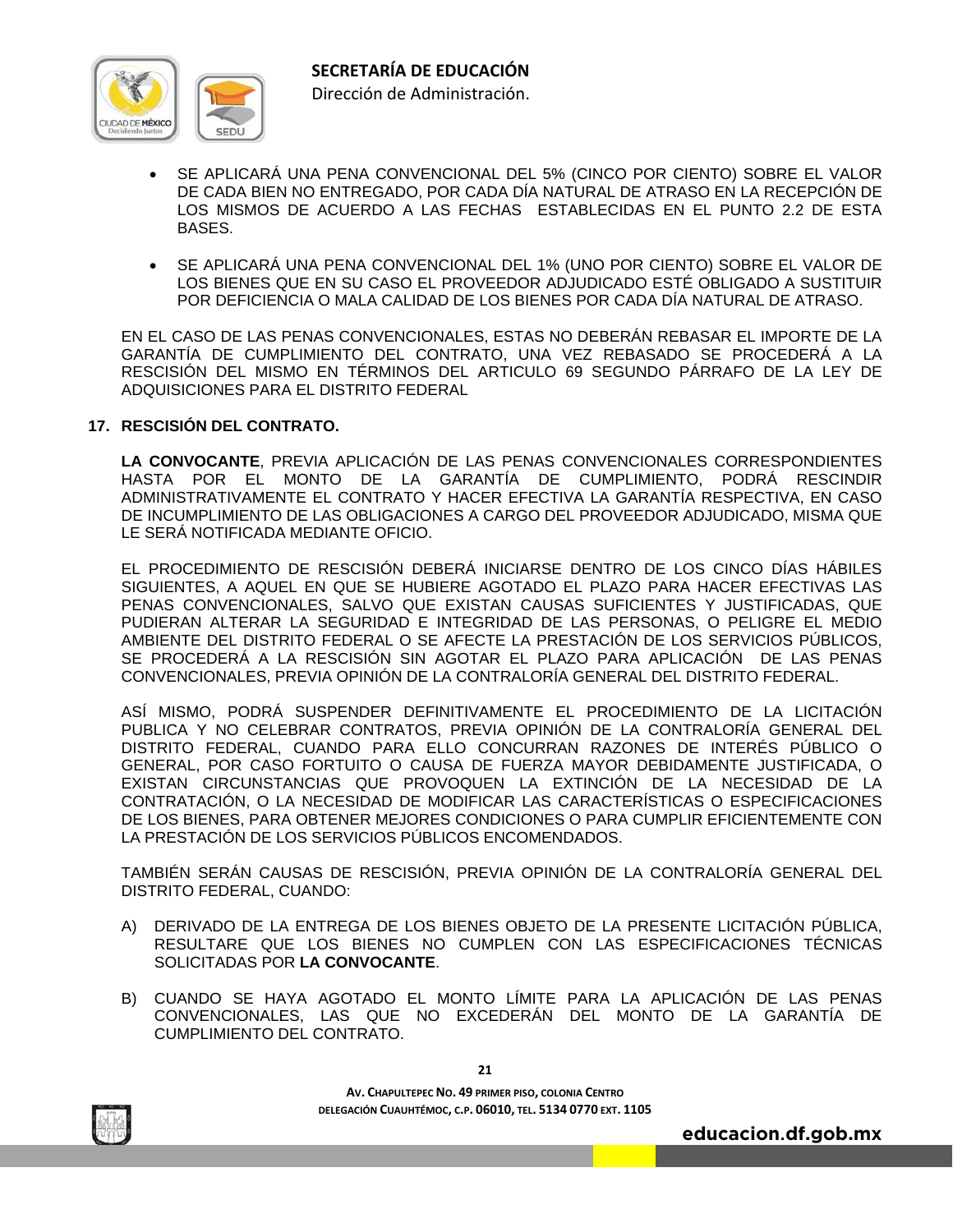

- C) CUANDO EL PROVEEDOR MODIFIQUE LAS CARACTERÍSTICAS DE LOS BIENES OBJETO DE LAS PRESENTES BASES Y DEL CONTRATO RESPECTIVO.
- D) CUANDO LAS AUTORIDADES FISCALES DETECTEN EL INCUMPLIMIENTO DE OBLIGACIONES FISCALES A CARGO DEL PROVEEDOR, DE CONFORMIDAD CON LO DISPUESTO EN EL CÓDIGO FISCAL DEL DISTRITO FEDERAL.
- E) QUE EL PROVEEDOR INTENTE POR CUALQUIER MEDIO EL COBRO DE ALGUNA COMISIÓN, CUOTA, CARGO U HONORARIO ADICIONAL Y QUE NO ESTÉ PACTADO EN EL CONTRATO RESPECTIVO.
- F) QUE EL PROVEEDOR SE DECLARE EN QUIEBRA O SUSPENSIÓN DE PAGOS O HAGA CESIÓN EN FORMA TAL QUE PUEDAN AFECTAR LOS INTERESES DE **LA CONVOCANTE**.
- G) QUE EL PROVEEDOR RECABE CONSTANCIA DE HABER ENTREGADO LOS BIENES A SATISFACCIÓN DE **LA CONVOCANTE**, SIN HABERLOS PROPORCIONADO EFECTIVAMENTE, HACIÉNDOLOS DEFICIENTES O INCOMPLETOS, INDEPENDIENTEMENTE DE LA RESPONSABILIDAD EN QUE INCURRAN LOS SERVIDORES PÚBLICOS QUE HAYAN INTERVENIDO.
- H) LAS DEMÁS QUE SEÑALA LA LEY DE ADQUISICIONES PARA EL DISTRITO FEDERAL Y SU REGLAMENTO.

 LOS DERECHOS Y OBLIGACIONES QUE SE DERIVEN DEL CONTRATO NO PODRÁN CEDERSE EN FORMA PARCIAL O TOTAL A FAVOR DE CUALESQUIERA OTRA PERSONA FÍSICA O MORAL, CON EXCEPCIÓN DE LOS DERECHOS DE COBRO, EN CUYO CASO, SE DEBERÁ CONTAR CON LA CONFORMIDAD PREVIA Y POR ESCRITO DE **LA CONVOCANTE**.

### **18. INTERVENCIÓN DE LA CONTRALORÍA EN EL PROCEDIMIENTO**

 LA CONTRALORÍA PODRÁ INTERVENIR EN CUALQUIER ACTO QUE CONTRAVENGA LAS DISPOSICIONES DE LA LEY DE ADQUISICIONES PARA EL DISTRITO FEDERAL, DECLARANDO LA SUSPENSIÓN TEMPORAL O DEFINITIVA DEL PROCEDIMIENTO DE LICITACIÓN PUBLICA.

 EN CASO DE QUE LA CONTRALORÍA EN EL EJERCICIO DE SUS FUNCIONES DETECTE VIOLACIONES A LAS DISPOSICIONES DE ESTA LEY, PODRÁ INSTRUIR A **LA CONVOCANTE** QUE PROCEDA A DECLARAR LA SUSPENSIÓN TEMPORAL O LA TERMINACIÓN ANTICIPADA DE LOS CONTRATOS QUE DERIVEN DE ESTE PROCEDIMIENTO

#### **19. INCONFORMIDADES, CONTROVERSIAS Y SANCIONES.**

#### **19.1. INCONFORMIDADES.**

DE CONFORMIDAD CON EL ARTICULO 88 DE LA LEY DE ADQUISICIONES PARA EL DISTRITO FEDERAL, LOS INTERESADOS AFECTADOS POR CUALQUIER ACTO O RESOLUCIÓN EMITIDA POR LA CONVOCANTE EN LA PRESENTE LICITACIÓN, QUE CONTRAVENGA LAS DISPOSICIONES QUE RIGEN LA MATERIA OBJETO DE LA LEY DE ADQUISICIONES PARA EL DISTRITO FEDERAL PODRÁN INTERPONER EL RECURSO DE INCONFORMIDAD ANTE LA



**22**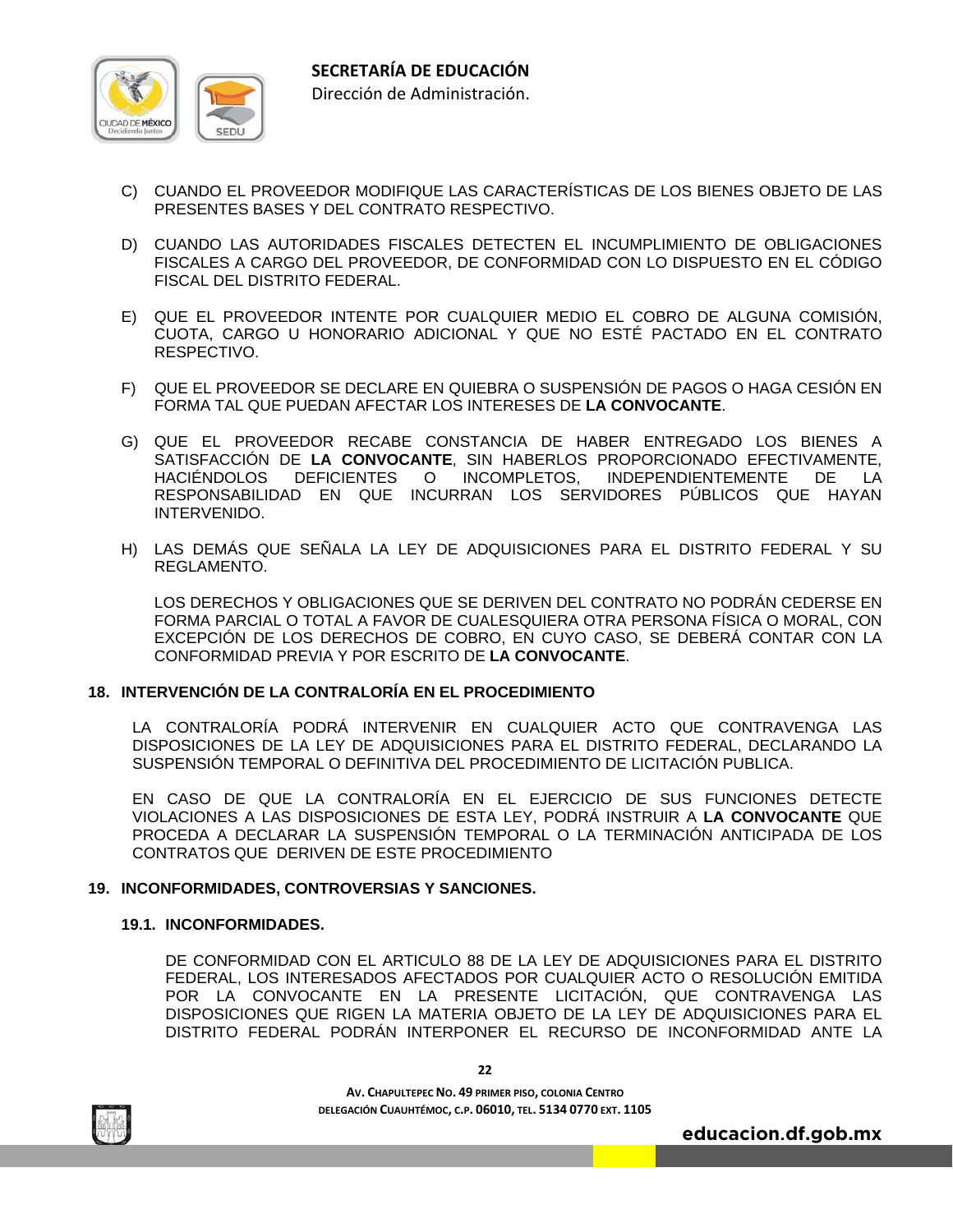

CONTRALORÍA GENERAL DEL DISTRITO FEDERAL, DENTRO DEL TÉRMINO DE 5 DÍAS HÁBILES CONTADOS A PARTIR DEL DÍA SIGUIENTE A LA NOTIFICACIÓN DEL ACTO O RESOLUCIÓN QUE SE RECURRA O QUE EL RECURRENTE TENGA CONOCIMIENTO DEL MISMO PARA LO CUAL DEBERÁ CUMPLIR LOS REQUISITOS QUE MARCA LA LEY DE PROCEDIMIENTO ADMINISTRATIVO DEL DISTRITO FEDERAL.

### **19.2. CONTROVERSIAS.**

 LAS CONTROVERSIAS QUE SE SUSCITEN CON MOTIVO DE LA INTERPRETACIÓN O APLICACIÓN DE LA LEY DE ADQUISICIONES PARA EL DISTRITO FEDERAL O DE LOS CONTRATOS DE ADQUISICIÓN QUE SE DERIVEN DE ESTA LICITACIÓN, SERÁN RESUELTAS POR LOS TRIBUNALES COMPETENTES DEL DISTRITO FEDERAL.

#### **19.3. SANCIONES.**

#### **19.3.1. POR NO SOSTENER LAS PROPUESTAS**

 SE HARÁ EFECTIVA LA GARANTÍA DE FORMALIDAD DE LAS PROPUESTAS CUANDO EL LICITANTE RETIRE SU PROPUESTA UNA VEZ INICIADO EL ACTO DE PRESENTACIÓN Y APERTURA DEL SOBRE QUE CONTENGA LA DOCUMENTACIÓN LEGAL Y ADMINISTRATIVA, PROPUESTA TÉCNICA Y ECONÓMICA.

#### **19.3.2. POR NO FIRMAR EL CONTRATO.**

 SE HARÁ EFECTIVA LA GARANTÍA DE FORMALIDAD DE LAS PROPUESTAS CUANDO ADJUDICADO EL CONTRATO DE ADQUISICIÓN, POR CAUSAS IMPUTABLES A EL LICITANTE ADJUDICADO, NO SE FORMALICE EN EL TERMINO PREVISTO POR EL ARTICULO 59 DE LA LEY DE ADQUISICIONES PARA EL DISTRITO FEDERAL.

### **20. NO NEGOCIACIÓN DE CONDICIONES**

NINGUNA DE LAS CONDICIONES CONTENIDAS EN ESTAS BASES PODRÁN SER NEGOCIADAS

# **MÉXICO, DISTRITO FEDERAL A 31 DE OCTUBRE DE 2014.**

# **ING. SOFÍA AMALIA RIVERA HERNÁNDEZ DIRECTORA DE ADMINISTRACIÓN**



**AV. CHAPULTEPEC NO. 49 PRIMER PISO, COLONIA CENTRO DELEGACIÓN CUAUHTÉMOC, C.P. 06010, TEL. 5134 0770 EXT. 1105**

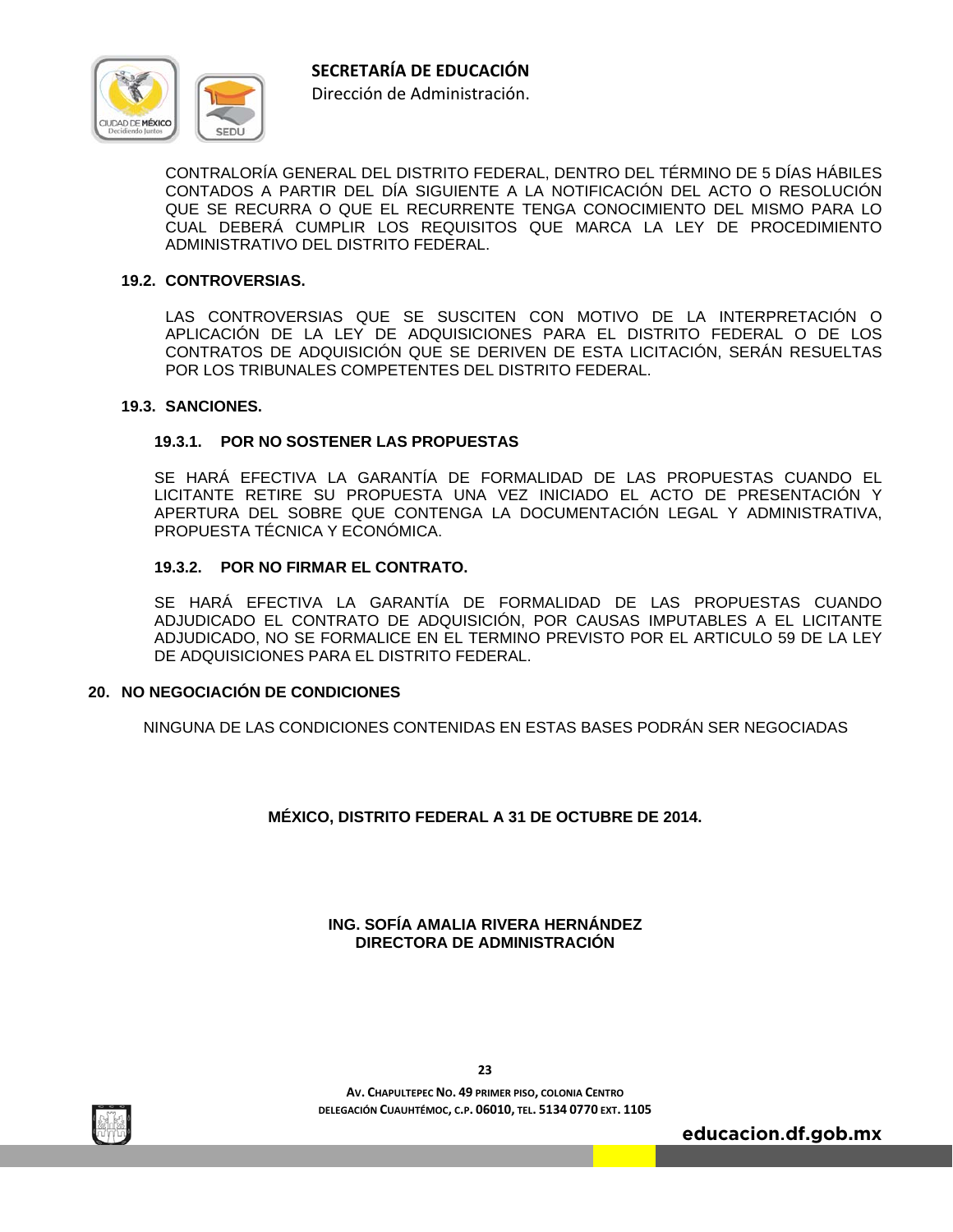

# CIUDAD DE MÉXICO **SEDL**

# **ANEXO 1 DESCRIPCIÓN GENÉRICA**

| <b>PARTIDA</b> | <b>DESCRIPCIÓN</b>                                                                                                                                                          | <b>UNIDAD DE</b><br><b>MEDIDA</b> | <b>CANTIDAD</b> |
|----------------|-----------------------------------------------------------------------------------------------------------------------------------------------------------------------------|-----------------------------------|-----------------|
|                | TABLETAS ELECTRÓNICAS<br>(PARA<br>- LA<br>IMPLEMENTACIÓN DEL PROYECTO EDUCATIVO CON<br>USO DE TECNOLOGÍAS), DE ACUERDO A LAS<br>CARACTERÍSTICAS DEL ANEXO 2 (PARTIDA 1)     | <b>PIEZA</b>                      | 3,400           |
| $\overline{2}$ | VIDEO PROYECTORES (PARA LA IMPLEMENTACIÓN<br>DEL PROYECTO EDUCATIVO CON<br>USO<br>DE<br>TECNOLOGÍAS), DE ACUERDO A<br><b>LAS</b><br>CARACTERÍSTICAS DEL ANEXO 2 (PARTIDA 2) | <b>PIEZA</b>                      | 55              |
| 3              | TABLETAS ELECTRÓNICAS (PARA LAS ESCUELAS<br>SECUNDARIAS DE LA DELEGACIÓN XOCHIMILCO), DE<br>ACUERDO A LAS CARACTERÍSTICAS DEL ANEXO 2<br>(PARTIDA 3)                        | <b>EQUIPO</b>                     | 1,954           |

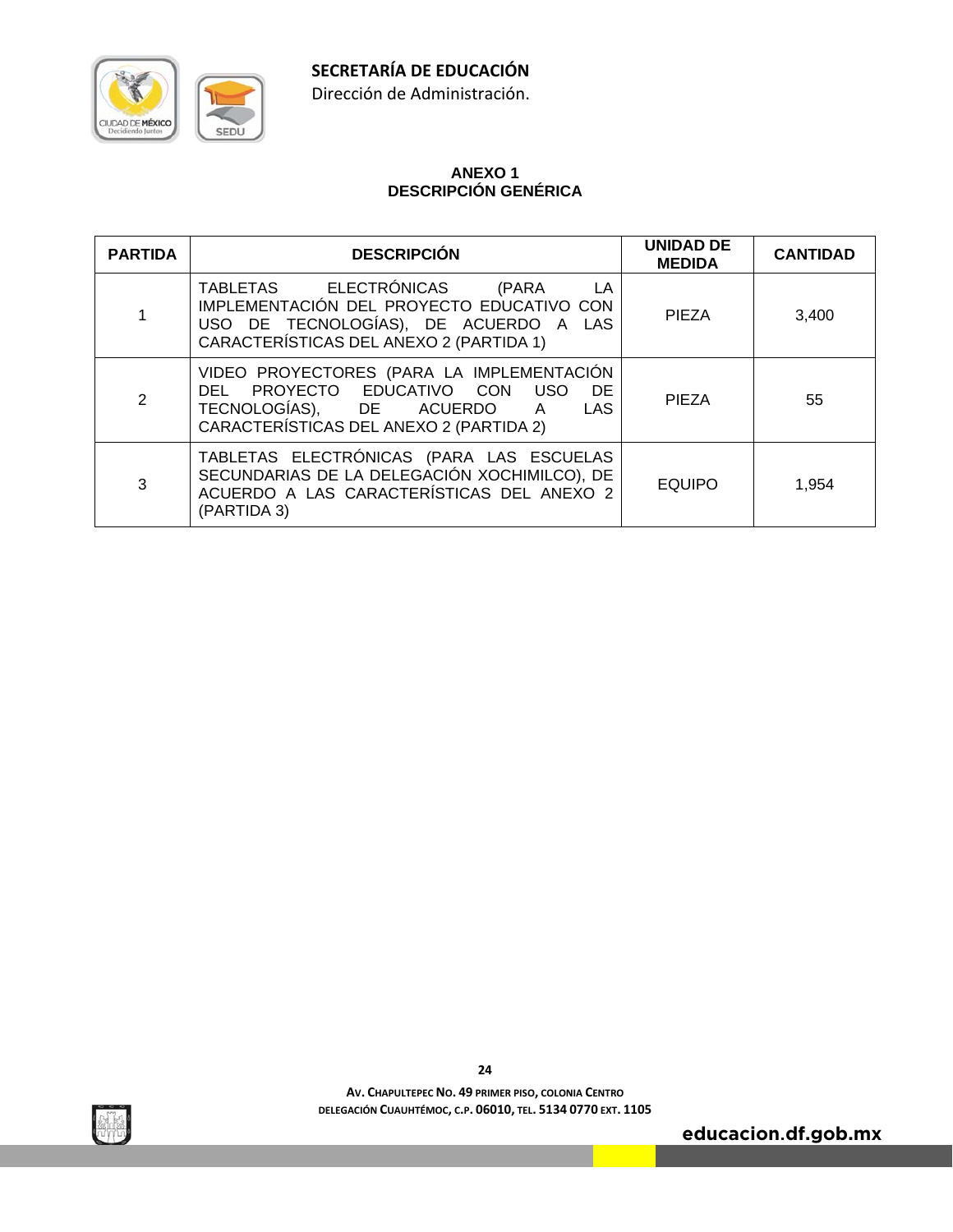

Dirección de Administración.

# **ANEXO 2 ESPECIFICACIONES TÉCNICAS**

# **PARTIDA 1.- TABLETAS ELECTRÓNICAS (PARA LA IMPLEMENTACIÓN DEL PROYECTO EDUCATIVO CON USO DE TECNOLOGÍAS)**

| <b>Especificación</b>     | <b>Descripción</b>                                                       |
|---------------------------|--------------------------------------------------------------------------|
| 1. Procesador             | Un mínimo Procesador de 1.2 GHz<br>a.                                    |
|                           | b. 4 núcleos mínimo                                                      |
|                           | 1M L2 cache - 512KB por núcleo<br>C.                                     |
| <b>Gráficos</b><br>2.     | SGX544MP-PowerVR<br>а.                                                   |
| <b>Memoria RAM</b><br>3.  | 2GB LPDDR2-1066Mhz<br>a.                                                 |
| 4. Almacenamiento interno | 32 GB Fijos<br>$\blacksquare$                                            |
| 5. Pantalla               | 10.1"<br>a.                                                              |
|                           | 1280x800 pixeles de resolución de pantalla (16:10<br>b.                  |
|                           | ratio)                                                                   |
|                           | Luz de fondo (LED back light)<br>c.<br>d. Pantalla multitouch capacitiva |
| 6. Pluma Stylus           | a. Pluma capacitiva (pasiva)                                             |
| 7. Conectividad           | a. Wi-Fi 802.11a/b/g/n (1x1)                                             |
|                           | b. Antena 2.4Ghz & 5Ghz (dual band)                                      |
|                           |                                                                          |
| 8. Bluetooth              | Bluetooth 2.1 EDR<br>a.                                                  |
| 9. Cámara                 | <b>Frontal 1MP</b><br>a.                                                 |
| <b>10. USB</b>            | b. Trasera 5MP                                                           |
|                           | Micro USB 2.0 (tipo A/B)<br>а.<br>Capacidad OTG<br>b.                    |
| 11. Ranura SD             | Micro SD<br>a.                                                           |
| 12. Salidas de video      | Micro HDMI 1.3ª<br>a.                                                    |
| 13. Audio y micrófono     | Bocinas o altavoces estéreo<br>a.                                        |
|                           | Micrófono digital integrado<br>b.                                        |
|                           | Conector audio/micrófono<br>C.                                           |
| 14. Sensores              | Internos:<br>a.                                                          |
|                           | Acelerómetro (G-sensor)<br>i)                                            |
|                           | ii) Luz de ambiente<br>iii) Giroscopio                                   |
|                           | iv) GPS                                                                  |
| 15. Batería               | 23Wh (6300mAhr - máximo) que cumpla con la norma<br>а.                   |
|                           | NOM -019 con 6 horas mínimas de duración en modo                         |
|                           | de navegación de Internet                                                |
| 16. Adaptador de energía  | 100-240 V CA con cable de corriente y eliminador<br>a.                   |
| 17. Indicadores LED       | Batería<br>a.                                                            |
| 18. Portabilidad          | Cámara<br>b. I<br>Superficie no deslizante                               |
|                           | а.<br>Peso: no mayor a 800gr<br>b.                                       |
|                           | Medidas: no mayores a 275*179*13.5 mm<br>C.                              |
|                           |                                                                          |

**25**

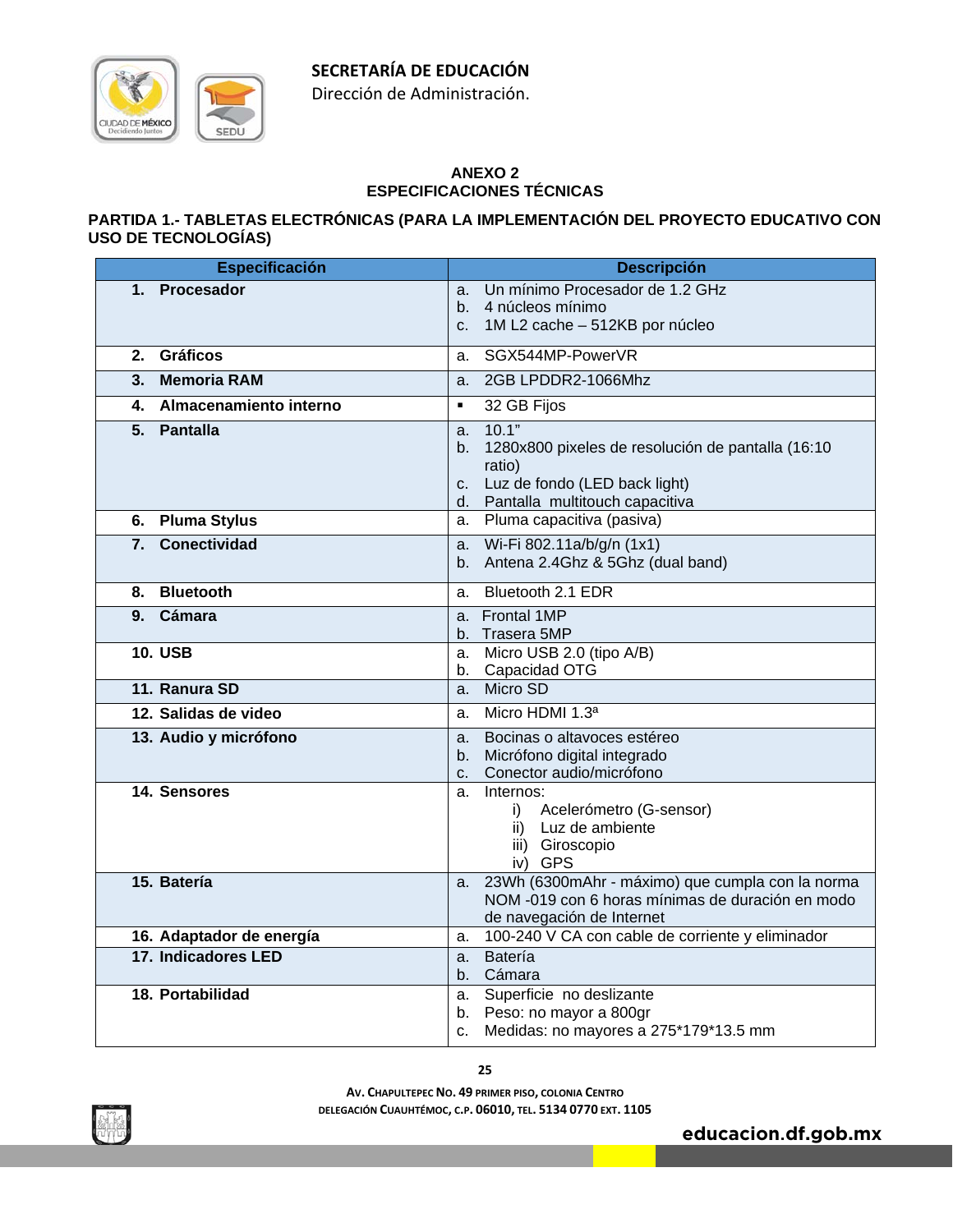

Dirección de Administración.

| <b>Especificación</b>    | <b>Descripción</b>                                                                                                                                                                                                                   |
|--------------------------|--------------------------------------------------------------------------------------------------------------------------------------------------------------------------------------------------------------------------------------|
| 19. Seguridad            | Módulo TPM versión 1.2 revisión 116 que permite el<br>a.<br>bloqueo del dispositivo disuadiendo<br>el robo<br>Software para disuasión del robo<br>b.<br>Antivirus<br>C.                                                              |
| 20. Sistemas operativos  | Android 4.3<br>a.<br>Soporte OTA<br>b.                                                                                                                                                                                               |
| 21. Resistencia a caídas | Diseñado para resistir golpes y caídas accidentales de<br>a.<br>hasta 70cm sobre superficies como concreto (puede<br>considerar el uso de una carcasa)<br>b. Bordes redondeados para amortiguar impactos ante un<br>golpe accidental |
| 22. Resistencia al agua  | a. Alineado con estándar de protección internacional IEC<br>60529, con un nivel de protección IP-41                                                                                                                                  |
| 23. Resistencia al polvo | Alineado con estándar de protección internacional IEC<br>a.<br>60529, con un nivel de protección IP-41                                                                                                                               |
| 24. Garantía             | 1 año de garantía                                                                                                                                                                                                                    |

#### **Antivirus tableta de cómputo**

| <b>Especificación</b>                                                         |
|-------------------------------------------------------------------------------|
| Soporte para sistema operativo Android 4.3 o superior<br>1.                   |
| Protección antivirus en tiempo real y analiza aplicaciones, tarjetas SD<br>2. |
| Protección web (Navegación segura)<br>3.                                      |
| Protección de aplicaciones<br>4.                                              |
| Protección de privacidad de datos<br>5.                                       |
| Localización remota del dispositivo<br>6.                                     |
| Bloqueo remoto                                                                |
| Limpieza remota<br>8.                                                         |
| Portal de administración online<br>9.                                         |
| 10. Protección del antivirus durante un año                                   |
| 11. Actualizaciones gratuitas durante un año                                  |

# **Software para Disuasión de robo de la tableta de cómputo**

El PROVEEDOR deberá incluir una App en cada tableta de cómputo que le permita ayudar en los esfuerzos de disuasión de robo. Tal herramienta deberá:

|  | <b>Especificación</b> |  |  |
|--|-----------------------|--|--|
|  |                       |  |  |

- 1. Permite activar de forma manual o automática las tabletas de cómputo
- 2. Ver la actualización de estado de los clientes en tiempo real.
- 3. Estar bajo la protección de tal aplicación, sin importar que se cambie el disco duro o se reconfigure el sistema operativo
- 4. En caso que una tableta de cómputo no se autentifique en un lapso determinado, de acuerdo a las políticas definidas por la mesa de ayuda, esta deberá bloquearse automáticamente.



**26**

**AV. CHAPULTEPEC NO. 49 PRIMER PISO, COLONIA CENTRO DELEGACIÓN CUAUHTÉMOC, C.P. 06010, TEL. 5134 0770 EXT. 1105**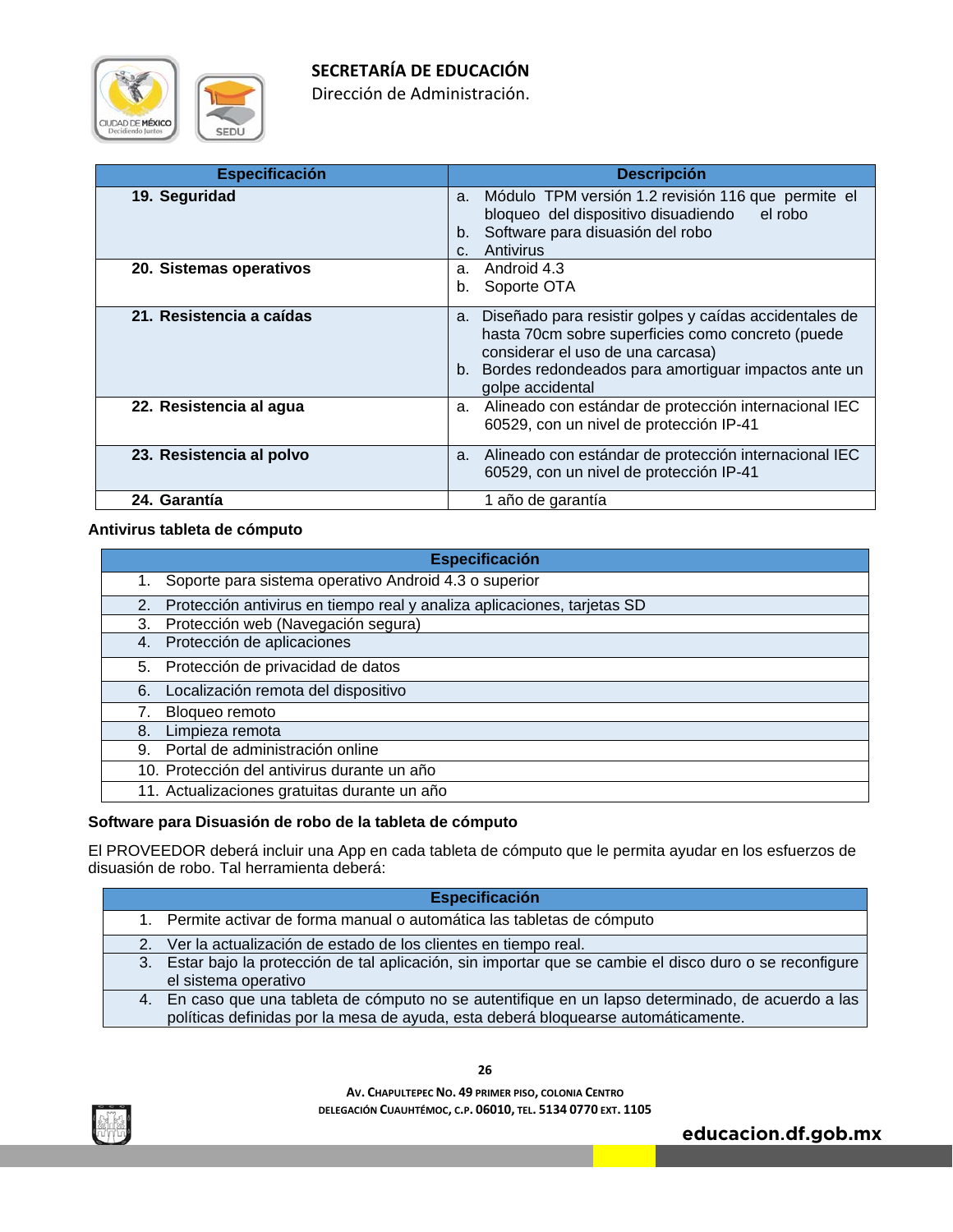

Dirección de Administración.

#### **Especificación**

5. De misma forma cuando la mesa de ayuda realice el bloqueo, en respuesta a un reporte de robo o extravío, el dispositivo deberá bloquearse en su próxima conexión al servidor.

#### **Estándares**

#### **Especificación**

- 1. La batería y el adaptador de corriente deben de cumplir como mínimo, con las normas oficiales NOM-019 SCFI 1998.
- 2. Los requisitos de información comercial que deben ostentar los empaques, etiquetados, instructivos y garantías de los dispositivos, así como sus accesorios y consumibles deberán cumplir con lo establecido en la norma NOM-024-SCFI-2013 y la NOM-050-SCFI-2004.
- 3. Los dispositivos y accesorios deben cumplir con los requisitos de seguridad en su diseño y construcción con las normas NOM-003-SCFI-2000, NOM-019 SCFI 1998, NOM-016-SCFI-1993, y la NOM-001-SCFI-1993.

#### **Personalización**

#### **Especificación**

La carcasa del dispositivo electrónico deberá tener los logotipos impresos en serigrafía o grabado laser, en tinta negra, con la imagen y características indicadas por la SEDU al momento de la adjudicación.

# **GARANTÍA<sup>1</sup>**

#### **Especificación**

Un año de garantía en repuestos y mano de obra en sitio para todos los elementos descritos.

# **SOPORTE TÉCNICO**

#### **Especificación**

Servicio de soporte técnico telefónico del fabricante (proporcionar número telefónico, sí es de larga distancia, éste deberá ser gratuito).

WEB de acceso público, no Intranet del fabricante, que permita consultar los manuales técnicos y de usuario, así como de los componentes que integran (marca y modelo) de la computadora ofertada.

Deberán estar disponibles para su descarga, los drivers, utilerías, programa para la actualización.

La página de descarga deberá ser de propiedad del fabricante con dominio registrado a su mismo nombre.

Se debe presentar una lista con las direcciones de Internet donde se localizan todos estos requerimientos.

- 1. El proveedor se comprometerá a dar cumplimiento a esta garantía.
- 2. El servicio se prestará en las instalaciones de la dependencia.
- 3. El tiempo de atención será, como máximo, dos horas.
- 4. El tiempo de reparación será next business day/día siguiente laboral. Sí excede este lapso, el proveedor deberá entregar un equipo de respaldo equivalente mientras se soluciona el problema.
- 5. Sí la reparación excede de 30 días naturales, el proveedor entregará a cambio un equipo nuevo igual al adquirido, con las características solicitadas u otro equipo mayor al solicitado.
- 6. El Licitante deberá presentar escrito especificando el procedimiento de recepción de reportes y atención de fallas de los equipos en garantía indicando una línea telefónica del fabricante o centro de atención telefónica certificado o aprobado por el fabricante sin costo de llamada para el usuario, correo electrónico, días y horarios de atención.

**27**

**AV. CHAPULTEPEC NO. 49 PRIMER PISO, COLONIA CENTRO DELEGACIÓN CUAUHTÉMOC, C.P. 06010, TEL. 5134 0770 EXT. 1105**



1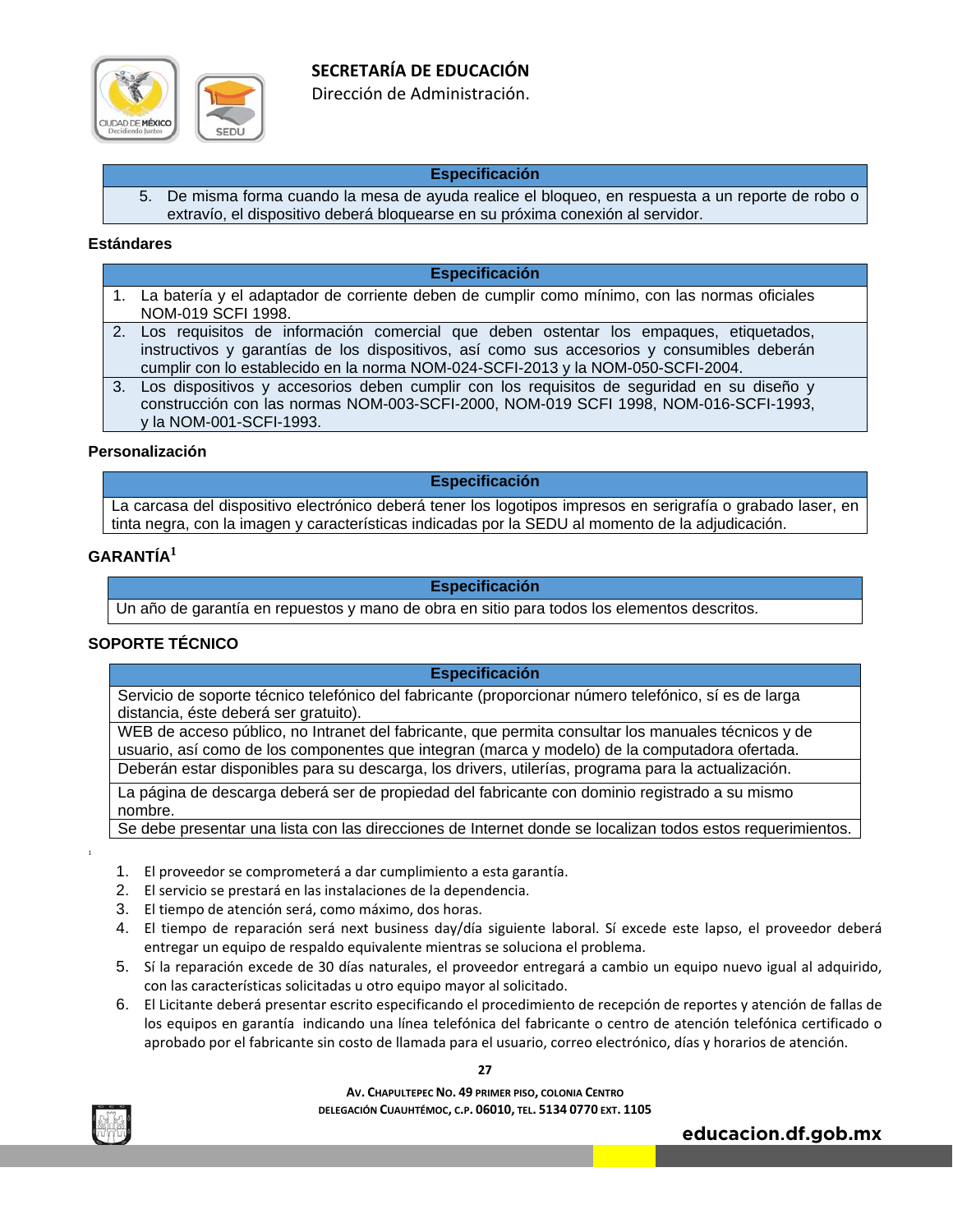Dirección de Administración.

# **PARTIDA 2.- VIDEO PROYECTORES (PARA LA IMPLEMENTACIÓN DEL PROYECTO EDUCATIVO CON USO DE TECNOLOGÍAS).**

| Especificación                                    | <b>Descripción</b>                                                                                                                                                                                                                                                                                                                                                                                  |
|---------------------------------------------------|-----------------------------------------------------------------------------------------------------------------------------------------------------------------------------------------------------------------------------------------------------------------------------------------------------------------------------------------------------------------------------------------------------|
|                                                   |                                                                                                                                                                                                                                                                                                                                                                                                     |
| Resolución<br>1.                                  | WXGA (1280 x 800)                                                                                                                                                                                                                                                                                                                                                                                   |
| Sistema de proyección<br>2.                       | Tecnología DLP                                                                                                                                                                                                                                                                                                                                                                                      |
| 3.<br><b>Brillo</b>                               | 3,000 ANSI Iúmenes                                                                                                                                                                                                                                                                                                                                                                                  |
| Contraste<br>4.                                   | 13,000:1                                                                                                                                                                                                                                                                                                                                                                                            |
| 5.<br>Lámpara                                     | VIDI, 196W - 4500 horas modo normal                                                                                                                                                                                                                                                                                                                                                                 |
| Ruido<br>6.                                       | 33 dBA de modo normal                                                                                                                                                                                                                                                                                                                                                                               |
| Interfaz de vídeo<br>7.                           | VGA a UXGA, HDMI, video compuesto, S-video                                                                                                                                                                                                                                                                                                                                                          |
| Relación de aspecto<br>8.                         | 4:3                                                                                                                                                                                                                                                                                                                                                                                                 |
| 9. Tamaño de imagen                               | 32" hasta 300"                                                                                                                                                                                                                                                                                                                                                                                      |
| 10. Índice de proyección                          | $0.9 - 1.08(54.5)$                                                                                                                                                                                                                                                                                                                                                                                  |
| 11. Zoom                                          | 1.2:1 digital 2x                                                                                                                                                                                                                                                                                                                                                                                    |
| 12. Corrección Trapezoidal                        | Keystone vertical                                                                                                                                                                                                                                                                                                                                                                                   |
| 13. Color                                         | 1.037 billones de colores (30 bits)                                                                                                                                                                                                                                                                                                                                                                 |
| 14. Posición de proyección<br>15. HDTV Compatible | Frontal / posterior / mesa / techo<br>480i<br>a.                                                                                                                                                                                                                                                                                                                                                    |
|                                                   | 480p<br>b.<br>576i<br>C.<br>576p<br>d.<br>e. 720p<br>1080i<br>f.<br>1080p<br>g.                                                                                                                                                                                                                                                                                                                     |
| 16. Compatibilidad de video                       | NTSC, PAL y SECAM                                                                                                                                                                                                                                                                                                                                                                                   |
| 17. Entradas - Salidas                            | a. Computer in (D-sub 15pin)<br>Monitor out (D-sub 15pin)<br>b.<br>Composite Video in (RCA)<br>C.<br>S-Video in (Mini DIN 4pin)<br>d. I<br>e. HDMI<br>Audio in (Mini Jack)<br>f.<br>Audio out (Mini Jack)<br>g.<br>h. Audio L/R in (RCA)<br>Speaker 10W<br>i.<br>USB (Type A) (Download & page/down)<br>J.<br>USB (Type Mini-B)<br>k.<br>RS232 (DB-9pin)<br>I.<br>m. IR Receiver<br>x2 (Front+Rear) |
| 18. Fuente de poder                               | AC 120 a 240 V, 50 a 60 Hz                                                                                                                                                                                                                                                                                                                                                                          |
| 19. Consumo eléctrico                             | 270 W (uso normal), 0.5 W (espera)                                                                                                                                                                                                                                                                                                                                                                  |
| 20. Sonido audible                                | 33 dBA (operación normal)                                                                                                                                                                                                                                                                                                                                                                           |
| 21. Peso máximo                                   | 3.5 kg                                                                                                                                                                                                                                                                                                                                                                                              |
| 22. Idiomas en pantalla                           | Español e inglés                                                                                                                                                                                                                                                                                                                                                                                    |

**28**

**AV. CHAPULTEPEC NO. 49 PRIMER PISO, COLONIA CENTRO DELEGACIÓN CUAUHTÉMOC, C.P. 06010, TEL. 5134 0770 EXT. 1105**



CIUDAD DE MÉXICO

SEDU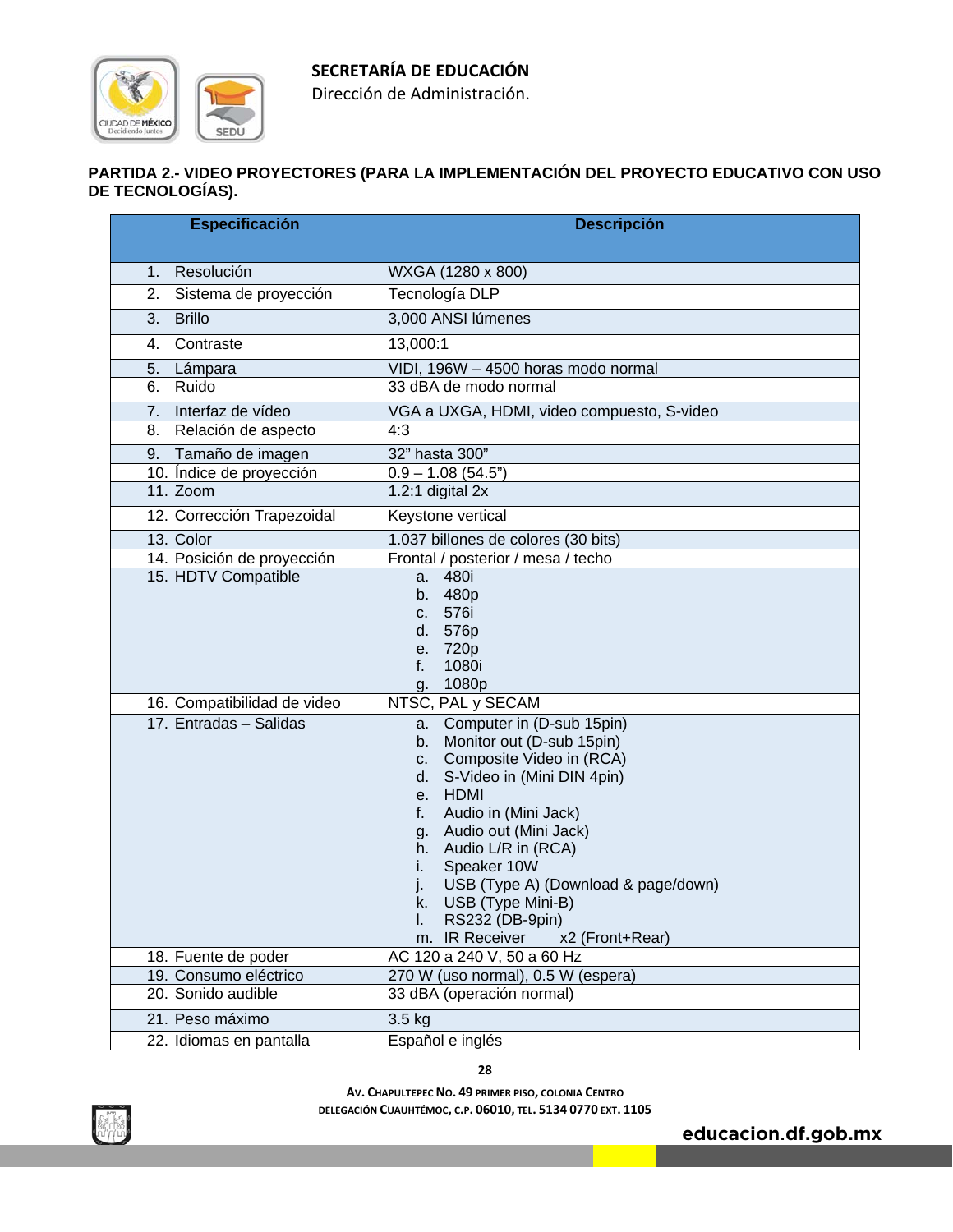

Dirección de Administración.

| <b>Especificación</b>    | <b>Descripción</b>                                                                                                                                                                       |
|--------------------------|------------------------------------------------------------------------------------------------------------------------------------------------------------------------------------------|
| 23. Ajuste de imagen     | Tamaño y enfoque                                                                                                                                                                         |
| 24. Funciones            | Búsqueda automática de señal, subtítulos, detección de señal,<br>Wireless display, reinicio instantáneo, corrección de color en<br>pared, enfriamiento, HDTV, cronómetro de presentación |
| 25. Accesorios incluidos | Control remoto con batería, cable de alimentación de 13m, manual<br>de usuario en CD, guía de inicio rápido, garantía, cable VGA(D-<br>sub 15pin),                                       |

### **Soporte de pared**

| <b>Especificación</b>        | <b>Descripción</b>                                                                                                                                                                                                                                                                               |
|------------------------------|--------------------------------------------------------------------------------------------------------------------------------------------------------------------------------------------------------------------------------------------------------------------------------------------------|
| <b>Ajustes</b>               | Soporte con ángulo de inclinación de hasta 3°<br>а.<br>Desplazamiento lateral<br>b.<br>Brazo de tiro corto<br>C <sub>1</sub><br>Organizador de cables<br>d.<br>Seguro para sujeción de proyector<br>e.<br>Compatible con montaje para proyectores (RPA, RPA elite,<br>RPA mini y RPA elite mini) |
| Capacidad de operación<br>2. | a. Capacidad de carga de al menos 11.3 kg<br>Extensión telescópica del brazo 29.5" - 55"<br>b.                                                                                                                                                                                                   |
| 3.<br>Dimensiones y peso     | a. $H \times W \times D$ (11.5" x 19.6" x 59.6")<br>a. Peso del soporte 11 kg                                                                                                                                                                                                                    |
| Estándares                   | <b>UL Listed</b><br>a.                                                                                                                                                                                                                                                                           |

#### **Wireless media streamer**

Las especificaciones técnicas mínimas que deberá cumplir el wireless media streamer son las siguientes:

| Especificación                    | <b>Descripción</b>                                     |
|-----------------------------------|--------------------------------------------------------|
| Interfaces del dispositivo<br>1.  | Puerto HDMI                                            |
|                                   | Conector $3.5$ mm $AV$                                 |
|                                   | Micro-USB B-type port (para energía)                   |
|                                   | Botón Switch/Reset                                     |
|                                   | Status LED                                             |
|                                   | Soporta remote control passthrough vía HDMI CEC        |
| Salida de video<br>2 <sup>1</sup> | HDMI: Hasta 1080p,                                     |
|                                   | Hasta 720p para proyección Wi-Fi Analog: Supports 480p |
| Modos de operación<br>3.          | <b>DLNA DMR</b>                                        |
|                                   | Miracast                                               |
|                                   | <b>MirrorOP</b>                                        |
| Estándares<br>$\mathbf{4}$        | DLNA UPnP AV                                           |
|                                   | DLNA DMR                                               |
|                                   | Miracast                                               |
|                                   | <b>MirrorOP</b>                                        |
|                                   | Wi-Fi Direct                                           |
|                                   | 802.11n/g/b with WEP/WPA/WPA2 encryption               |



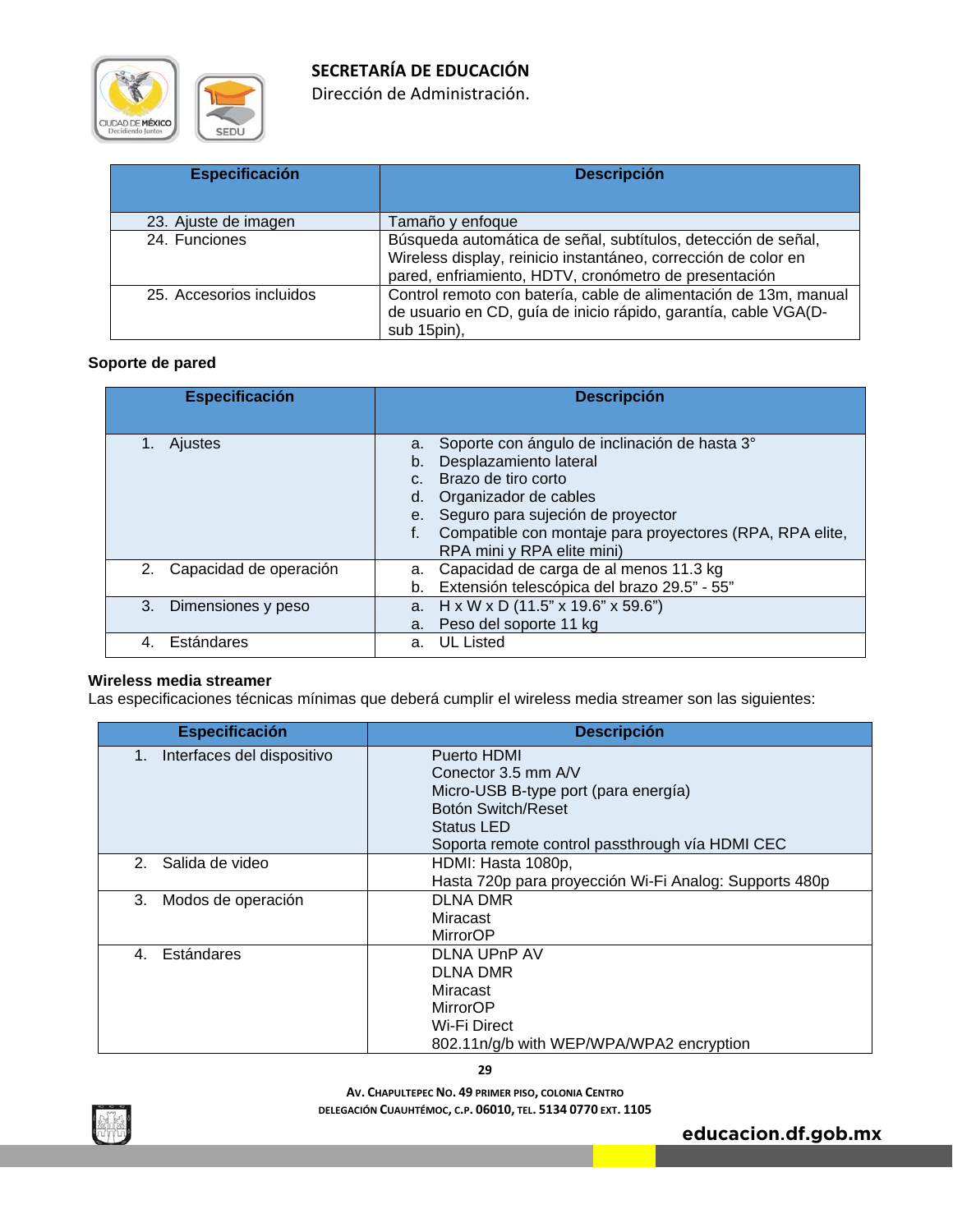

Dirección de Administración.

| <b>Especificación</b>                          | <b>Descripción</b>                                                                                                                        |
|------------------------------------------------|-------------------------------------------------------------------------------------------------------------------------------------------|
| 5.<br>Códecs soportados<br>(para<br>modo DLNA) | Video: MPEG4/H.264/WMV/AVI<br>b.<br>Audio: AAC/WMA/MP3<br>C.<br>Container: MP4/MOV/M4V/AVI/ASF/ WMV/AAC<br>d.<br>e. Playlist: M3U/PLS/WPL |
| Fuente de poder<br>6.                          | Entrada 5V/0.5 A vía USB-Micro port                                                                                                       |
| <b>Dimensiones</b><br>7 <sub>1</sub>           | $H \times W \times D$ (3.5" x 1.9" x 0.6")                                                                                                |
| Certificaciones<br>8.                          | a. FCC<br>b. C<br>-IC<br>$C_{\cdot}$<br>d. C-Tick<br>e. Wi-Fi Certified<br>f.<br>Miracast<br><b>HDMI</b> with HDCP<br>g.                  |

# **GARANTÍA**1

Tres años de garantía en repuestos y mano de obra en sitio para todos los elementos descritos.

**Especificación** 

# **SOPORTE TÉCNICO**

# **Especificación**  1. Servicio de soporte técnico telefónico del fabricante (proporcionar número telefónico, sí es de larga distancia, éste deberá ser gratuito). 2. WEB de acceso público, no Intranet del fabricante, que permita consultar los manuales técnicos y de usuario, así como de los componentes que integran (marca y modelo) de la computadora ofertada. 3. Deberán estar disponibles para su descarga, los drivers, utilerías, programa para la actualización. 4. La página de descarga deberá ser de propiedad del fabricante con dominio registrado a su mismo nombre. 5. Se debe presentar una lista con las direcciones de Internet donde se localizan todos estos requerimientos.

- 1. El proveedor se comprometerá a dar cumplimiento a esta garantía.
- 2. El servicio se prestará en las instalaciones de la dependencia.
- 3. El tiempo de atención será, como máximo, dos horas.
- 4. El tiempo de reparación será next business day/día siguiente laboral. Sí excede este lapso, el proveedor deberá entregar un equipo de respaldo equivalente mientras se soluciona el problema.
- 5. Sí la reparación excede de 30 días naturales, el proveedor entregará a cambio un equipo nuevo igual al adquirido, con las características solicitadas u otro equipo mayor al solicitado.
- 6. El Licitante deberá presentar escrito especificando el procedimiento de recepción de reportes y atención de fallas de los equipos en garantía indicando una línea telefónica del fabricante o centro de atención telefónica certificado o aprobado por el fabricante sin costo de llamada para el usuario, correo electrónico, días y horarios de atención.

**AV. CHAPULTEPEC NO. 49 PRIMER PISO, COLONIA CENTRO DELEGACIÓN CUAUHTÉMOC, C.P. 06010, TEL. 5134 0770 EXT. 1105**

**educacion.df.gob.mx** 



1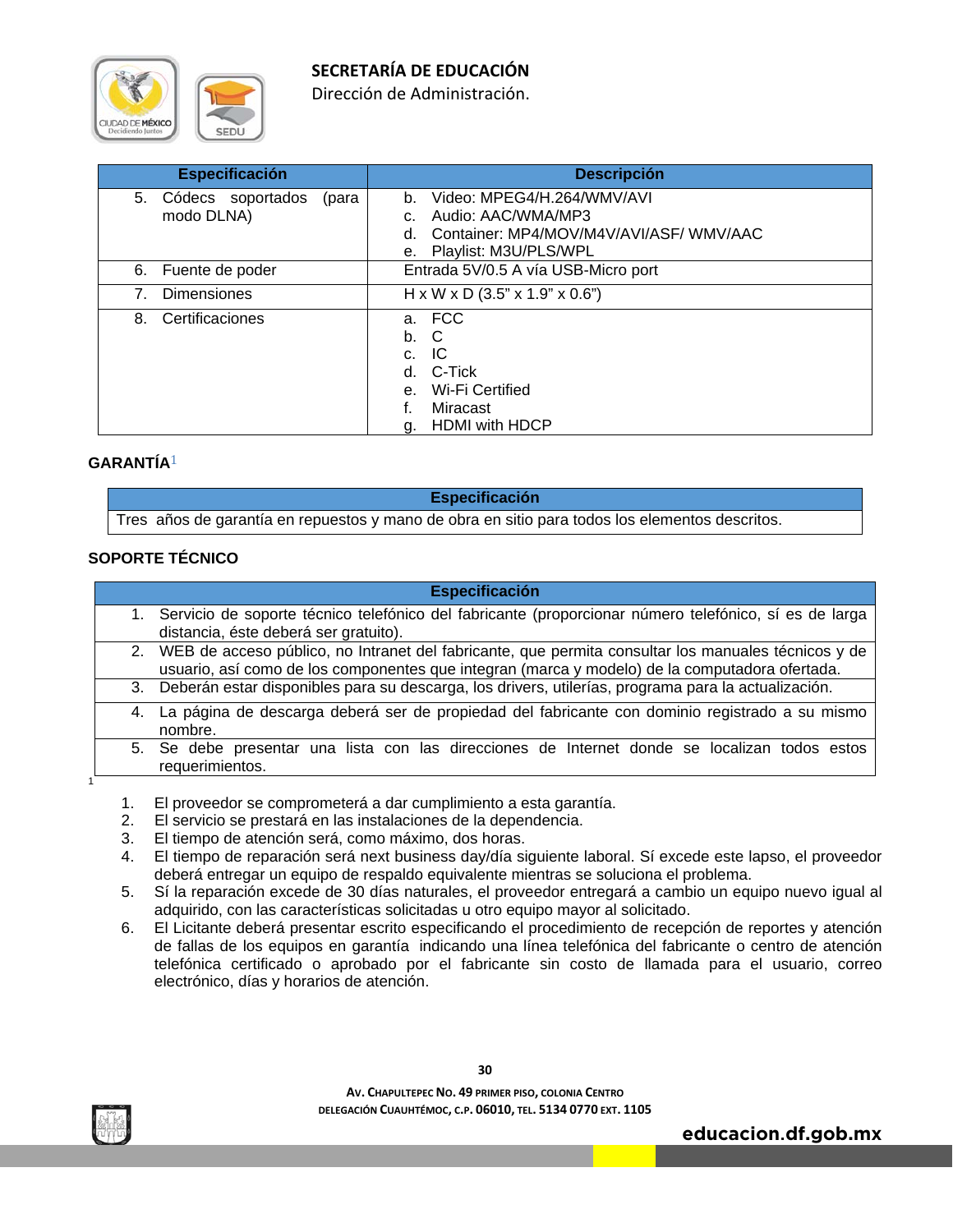

Dirección de Administración.

# **PARTIDA 3.- TABLETAS ELECTRÓNICAS (PARA LAS ESCUELAS SECUNDARIAS DE LA DELEGACIÓN XOCHIMILCO).**

| <b>Especificación</b>      | <b>Descripción</b>                                                         |
|----------------------------|----------------------------------------------------------------------------|
| Procesador                 | Mínimo 1.2 GHz doble núcleo                                                |
| Memoria RAM                | Mínimo 1 Gigabytes                                                         |
| Almacenamiento             | Mínimo 8 Gigabytes Fijos                                                   |
| OS.                        | Android 4.1 Jelly Bean o superior                                          |
| <b>Puertos</b>             | Micro SD y Micro USB                                                       |
| Conector                   | Salida para auriculares de 3.5mm                                           |
| Sensores 1                 | Acelerómetro                                                               |
| Sensores 2                 | Giroscopio                                                                 |
| Tarjeta Inalámbrica        | WiFi IEEE 802.11                                                           |
| <b>Bluetooth</b>           | Bluetooth 2.0 o superior                                                   |
| Pantalla                   | LCD de 7 pulgadas, capacitiva, resolución de 1024 x 600<br>pixeles         |
| <b>Bocinas</b>             | Sonido estéreo (integradas a la tableta)                                   |
| Micrófono                  | Digital (Integrado a la tableta)                                           |
| Cámara Trasera             | Mínimo 3 Megapixeles                                                       |
| <b>Batería</b>             | Mínimo 2000 mAH                                                            |
| Adaptador de Energía       | 100-240 V CA con cable de corriente y eliminador                           |
| Póliza de garantía técnica | Contra defectos de fabricación y vicios ocultos, con vigencia de<br>1 año. |

#### **Tabla de entregables**

| BASE DE DATOS DE LOS EQUIPOS | * Base de datos de los equipos en formato impreso y CSV i |
|------------------------------|-----------------------------------------------------------|
|                              | que contenga los números de serie de cada equipo.         |

#### **Garantía**

Un año de garantía en repuestos y mano de obra en sitio para las tabletas electrónicas. Características que deberá cubrir:

- 1. El proveedor se comprometerá a dar cumplimiento a esta garantía.
- 2. El servicio se prestará en cada una de las escuelas beneficiadas.
- 3. El tiempo de atención será, como máximo, dos horas.
- 4. El tiempo de reparación será next business day/día siguiente laboral. Sí excede este lapso, el proveedor deberá entregar un equipo de respaldo equivalente mientras se soluciona el problema.
- 5. Sí la reparación excede de 30 días naturales, el proveedor entregará a cambio un equipo nuevo igual al adquirido, con las características solicitadas u otro equipo mayor al solicitado.
- 6. El Licitante deberá presentar escrito especificando el procedimiento de recepción de reportes y atención de fallas de los equipos en garantía indicando una línea telefónica del fabricante o centro de atención telefónica certificado o aprobado por el fabricante sin costo de llamada para el usuario, correo electrónico, días y horarios de atención.



**31**

**AV. CHAPULTEPEC NO. 49 PRIMER PISO, COLONIA CENTRO DELEGACIÓN CUAUHTÉMOC, C.P. 06010, TEL. 5134 0770 EXT. 1105**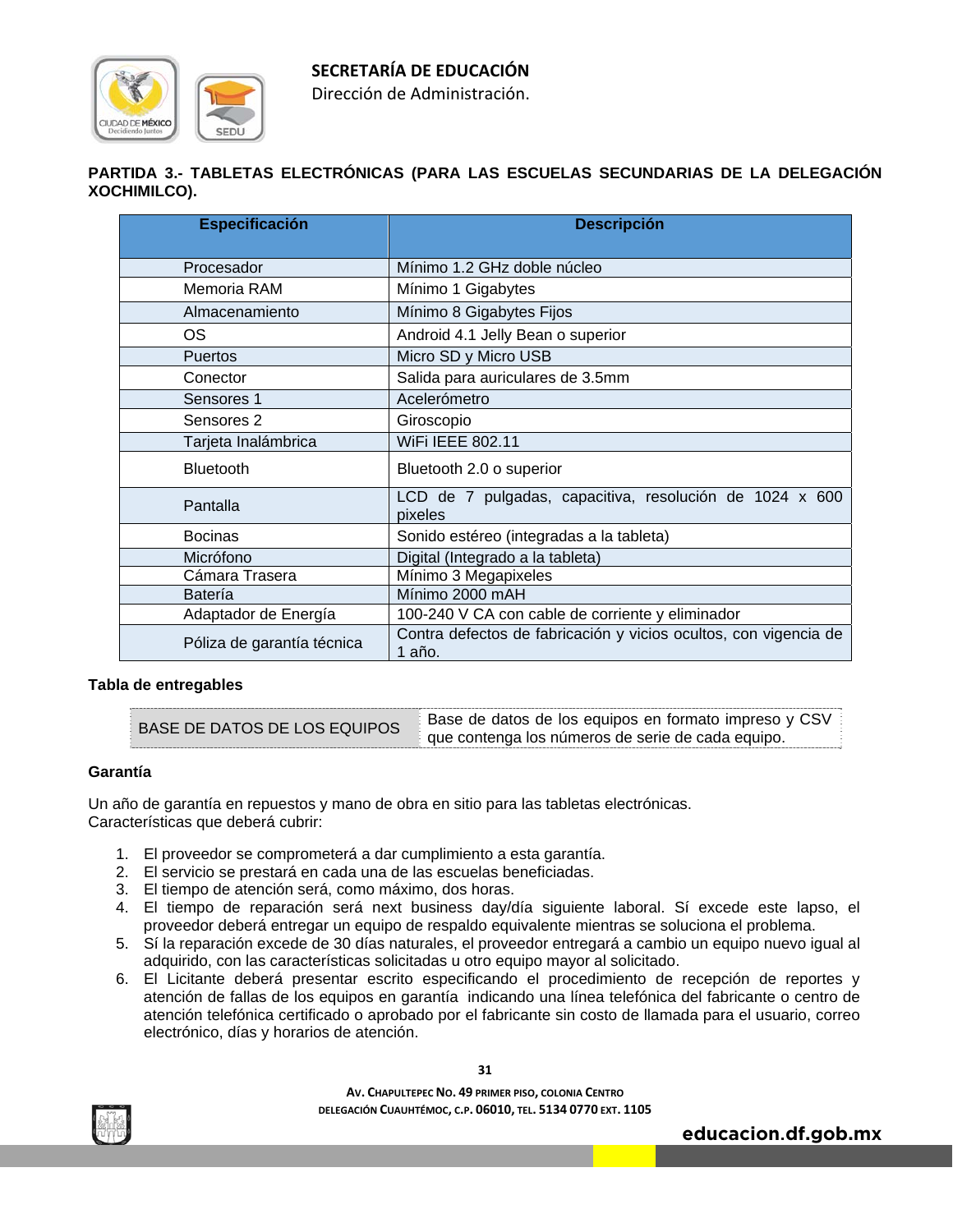

Dirección de Administración.

# **ANEXO 3 CALENDARIO DE ENTREGA**

| <b>LUGAR</b>                                                                                                     | <b>DIRECCIÓN</b>                                                                                             | <b>TABLETAS</b> | <b>FECHA Y HORA DE</b><br><b>ENTREGA</b> |
|------------------------------------------------------------------------------------------------------------------|--------------------------------------------------------------------------------------------------------------|-----------------|------------------------------------------|
| <b>SECRETARÍA</b><br>EDUCACIÓN DEL DISTRITO<br>FEDERAL                                                           | DE AVENIDA CHAPULTEPEC No. 49, PRIMER<br>PISO, COLONIA CENTRO, DELEGACIÓN<br>CUAUHTÉMOC, CÓDIGO POSTAL 06010 | 100             | 24/NOVIEMBRE/2014<br>12:00 HORAS         |
| ESCUELA<br><b>SECUNDARIA</b><br>DIURNA No. 161 "TOMÁS<br>ALVA EDISON" J.A.                                       | RICARTE SIN NÚMERO SANTA, MARÍA<br><b>TEPEPAN</b>                                                            | 200             | 01/DICIEMBRE/2014<br>10:00 HORAS         |
| ESCUELA<br>DIURNA No. 180 "OCTAVIO<br>PAZ" T.M.                                                                  | SECUNDARIA CAMINO REAL DE SAN MATEO Y<br>AVENIDA. ACUEDUCTO, SAN LUCAS<br><b>XOCHIMANCA</b>                  | 255             | 02/DICIEMBRE/2014<br>10:00 HORAS         |
| ESCUELA<br><b>SECUNDARIA</b><br><b>DIURNA</b><br>No.<br>224<br>"HUETZALIN"<br><b>TURNO</b><br>MATUTINO.          | PINO SIN NUMERO, COLONIA SANTA<br>CRUZ GUADALUPE, SAN MATEO XALPA                                            | 215             | 03/DICIEMBRE/2014<br>10:00 HORAS         |
| <b>ESCUELA</b><br><b>SECUNDARIA</b><br><b>DIURNA</b><br>224<br>No.<br>"HUETZALIN"<br><b>TURNO</b><br>VESPERTINO. | PINO SIN NÚMERO, COLONIA. SANTA.<br>CRUZ GUADALUPE, SAN MATEO XALPA                                          | 180             | 03/DICIEMBRE/2014<br>17:00 HORAS         |
| <b>SECUNDARIA</b><br>ESCUELA<br>DIURNA No. 250 "JESÚS M.<br>SOTELO E. INCLÁN" T.M.                               | CAMINO A SAN LORENZO Y 1A. CDA DE<br>LA CRUZ, COL. STA. MARÍA NATIVITAS                                      | 220             | 04/DICIEMBRE/2014<br>10:00 HORAS         |
| ESCUELA<br><b>SECUNDARIA</b><br>DIURNA<br>No.<br>323<br>"TLAMACHTILCALLI" J.A.                                   | SAN JOSÉ SIN NÚMERO, COLONIA SAN<br>JOSÉ DE LOS CERRILLOS 2DA SECCIÓN<br><b>TULYEHUALCO</b>                  | 182             | 05/DICIEMBRE/2014<br>10:00 HORAS         |
| <b>ESCUELA</b><br><b>SECUNDARIA</b><br>TÉCNICA No. 79                                                            | AVENIDA 5 DE MAYO Y EL CALVARIO SIN<br>NÚMERO,<br>COLONIA<br><b>SAN</b><br>LUIS<br><b>TLAXIALTEMALCO</b>     | 318             | 08/DICIEMBRE/2014<br>10:00 HORAS         |
| ESCUELA<br><b>SECUNDARIA</b><br>TÉCNICA No. 109                                                                  | CAMINO REAL A SANTA. CECILIA SIN<br>NÚMERO, COLONIA SAN<br>ANDRES<br>AHUAYUCAN.                              | 284             | 09/DICIEMBRE/2014<br>10:00 HORAS         |

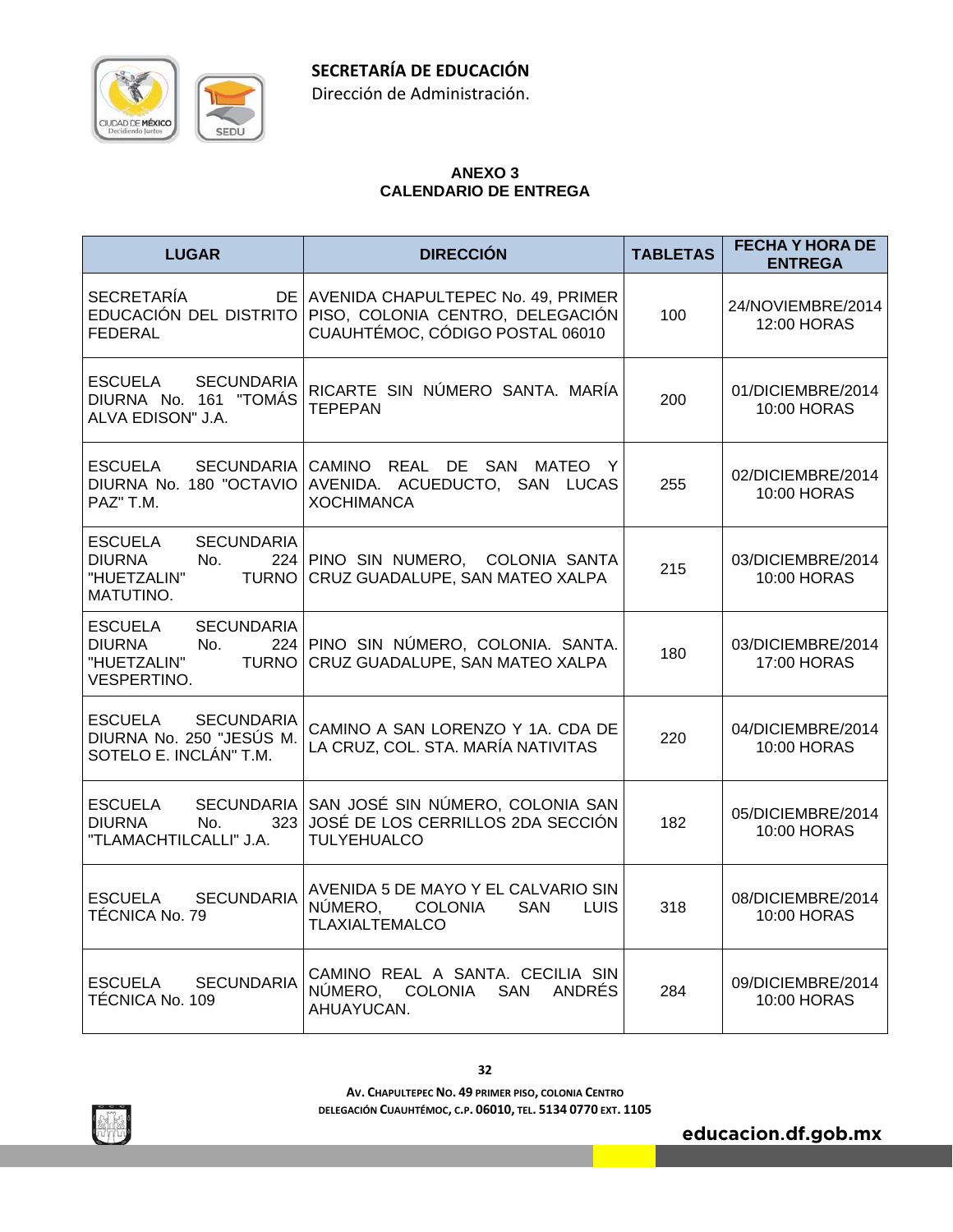

Dirección de Administración.

# **ANEXO 4 OBLIGACIONES FISCALES**

(LOS INTERESADOS EN LA PRESENTE LICITACIÓN, DEBERÁN TRANSCRIBIR EN HOJA MEMBRETADA LA SIGUIENTE PROMOCIÓN E INDICAR LOS CASOS QUE SEAN APLICABLES A SU SITUACIÓN:)

MÉXICO, D.F. A…

ING. SOFÍA AMALIA RIVERA HERNÁNDEZ. DIRECTORA DE ADMINISTRACIÓN **SECRETARÍA DE EDUCACIÓN DEL DISTRITO FEDERAL**  PRESENTE

#### **LICITACIÓN PÚBLICA INTERNACIONAL SEDU/LPI/001/2014 ADQUISICIÓN DE TABLETAS ELECTRÓNICAS Y VIDEO PROYECTORES**

EN CUMPLIMIENTO AL SEGUNDO PÁRRAFO DEL ARTÍCULO 51 DE LA LEY DE PRESUPUESTO Y GASTO EFICIENTE DEL DISTRITO FEDERAL, MANIFIESTO BAJO PROTESTA DE DECIR VERDAD, QUE NUESTRA EMPRESA HA CUMPLIDO EN DEBIDA FORMA CON LAS OBLIGACIONES SEÑALADAS POR EL CÓDIGO FISCAL DEL DISTRITO FEDERAL VIGENTE, CORRESPONDIENTES A LOS ÚLTIMOS CINCO EJERCICIOS FISCALES, REALIZANDO PARA EL EFECTO EL LISTADO DE POR LO MENOS LAS SIGUIENTES CONTRIBUCIONES:

| <b>CONTRIBUCION</b>                                  | <b>APLICA</b> | <b>NO APLICA</b> |
|------------------------------------------------------|---------------|------------------|
| IMPUESTO PREDIAL                                     |               |                  |
| IMPUESTO SOBRE LA ADQUISICION DE INMUEBLES           |               |                  |
| IMPUESTO DE NÓMINAS                                  |               |                  |
| IMPUESTO SOBRE TENENCIA O USO DE VEHICULOS           |               |                  |
| IMPUESTO POR LA PRESTACION DE SERVICIOS DE HOSPEDAJE |               |                  |
| I DERECHOS POR EL SUMINISTRO DE AGUA.                |               |                  |

#### ASIMISMO MANIFIESTO QUE LA EMPRESA QUE REPRESENTO SE ENCUENTRA EN EL SUPUESTO DE:

| <b>SUPUESTO</b>                                                                   | <b>APLICA</b> | <b>NO APLICA</b> |
|-----------------------------------------------------------------------------------|---------------|------------------|
| LA CAUSACIÓN DE LAS CONTRIBUCIONES ES MENOR A CINCO AÑOS. DEBIDO A QUE LA FECHA A |               |                  |
| PARTIR DE LA CUAL SE GENERARON ES                                                 |               |                  |
|                                                                                   |               |                  |
| EL DOMICILIO FISCAL SE ENCUENTRA FUERA DEL DISTRITO FEDERAL.                      |               |                  |
|                                                                                   |               |                  |
| EL DOMICILIO FISCAL SE ENCONTRÓ EN EL DISTRITO FEDERAL DENTRO DE LOS ÚLTIMOS 5    |               |                  |
| AÑOS.                                                                             |               |                  |
| SE CUENTA CON AUTORIZACIÓN PARA PAGO A PLAZO. Y NO SE HA INCURRIDO EN ALGUNO DE   |               |                  |
| LOS SUPUESTOS QUE CONTEMPLA EL CÓDIGO FISCAL DEL DISTRITO FEDERAL. POR LO QUE     |               |                  |
| CESE DICHA AUTORIZACIÓN.                                                          |               |                  |
| SE ENCUENTRE OBLIGADO A DICTAMINAR EL CUMPLIMIENTO DE SUS OBLIGACIONES O QUE      |               |                  |
| HAYA ADOPTADO POR LA DICTAMINACIÓN, CONFORME A LOS SUPUESTOS QUE MARCA EL         |               |                  |
| CÓDIGO FISCAL DEL DISTRITO FEDERAL.                                               |               |                  |
| EN ESTE CASO SE PRECISA QUE LOS EJERCICIOS Y LAS CONTRIBUCIONES DICTAMINADAS SON  |               |                  |
| LAS SIGUIENTES:                                                                   |               |                  |
| ASIMISMO MANIFIESTO QUE EL DICTAMEN SE ENCUENTRA EN PROCESO DE INTEGRACIÓN POR    |               |                  |
| PERSONA AUTORIZADA POR EL CÓDIGO FISCAL DEL DISTRITO FEDERAL.                     |               |                  |

ATENTAMENTE.

| RAZÓN SOCIAL:                                      |  |
|----------------------------------------------------|--|
| NOMBRE DEL REPRESENTANTE LEGAL:                    |  |
| DOMICILIO PARA OIR Y RECIBIR NOTIFICACIONES DENTRO |  |
| DEL DISTRITO FEDERAL:                              |  |
| NOMBRE DE LA PERSONA AUTORIZADA PARA RECIBIR       |  |
| NOTIFICACIONES:                                    |  |
| NÚMERO TELEFÓNICO:                                 |  |
| <b>REGISTRO FEDERAL DE CONTRIBUYENTES:</b>         |  |
| FIRMA DEL REPRESENTANTE I EGAL:                    |  |

#### PROTESTO LO NECESARIO

#### **NOTA: EL PRESENTE FORMATO DEBERÁ SER PRESENTADO EN PAPEL MEMBRETADO DEL LICITANTE.**

**educacion.df.gob.mx** 

**33**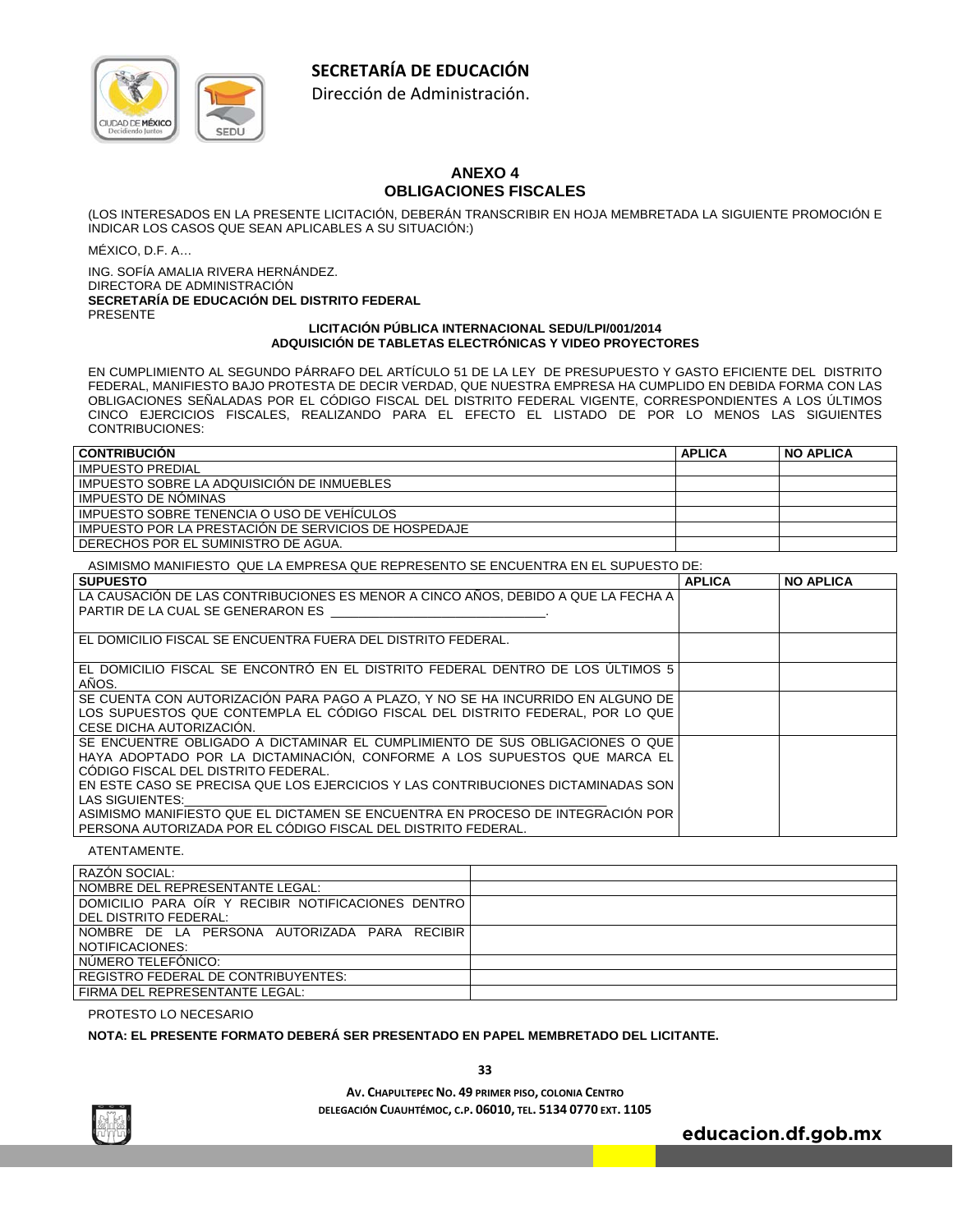

**ANEXO 5** 

MÉXICO, D.F. A…

ING. SOFÍA AMALIA RIVERA HERNÁNDEZ. DIRECTORA DE ADMINISTRACIÓN **SECRETARÍA DE EDUCACIÓN DEL DISTRITO FEDERAL PRESENTE**

#### **LICITACIÓN PÚBLICA INTERNACIONAL SEDU/LPI/001/2014 ADQUISICIÓN DE TABLETAS ELECTRÓNICAS Y VIDEO PROYECTORES**

DECLARO, BAJO PROTESTA DE DECIR VERDAD, QUE HE LEÍDO Y QUE CONOZCO TODAS Y CADA UNO DE LOS ANEXOS RELACIONADOS EN LAS BASES DE LA PRESENTE LICITACIÓN ASÍ COMO EL CONTENIDO DEL ACTA DERIVADA DE LA JUNTA DE ACLARACIÓN DE BASES, DOCUMENTOS QUE ME FUERON PROPORCIONADOS POR LA SECRETARIA DE EDUCACIÓN DEL DISTRITO FEDERAL. LO ANTERIOR COMO CONSTANCIA DE MI ACEPTACIÓN A LO ESTIPULADO EN LOS DOCUMENTOS ANTES MENCIONADOS

PROTESTO LO NECESARIO

**NOTA: EL PRESENTE FORMATO DEBERÁ SER PRESENTADO EN PAPEL MEMBRETADO DEL LICITANTE.** 



**34**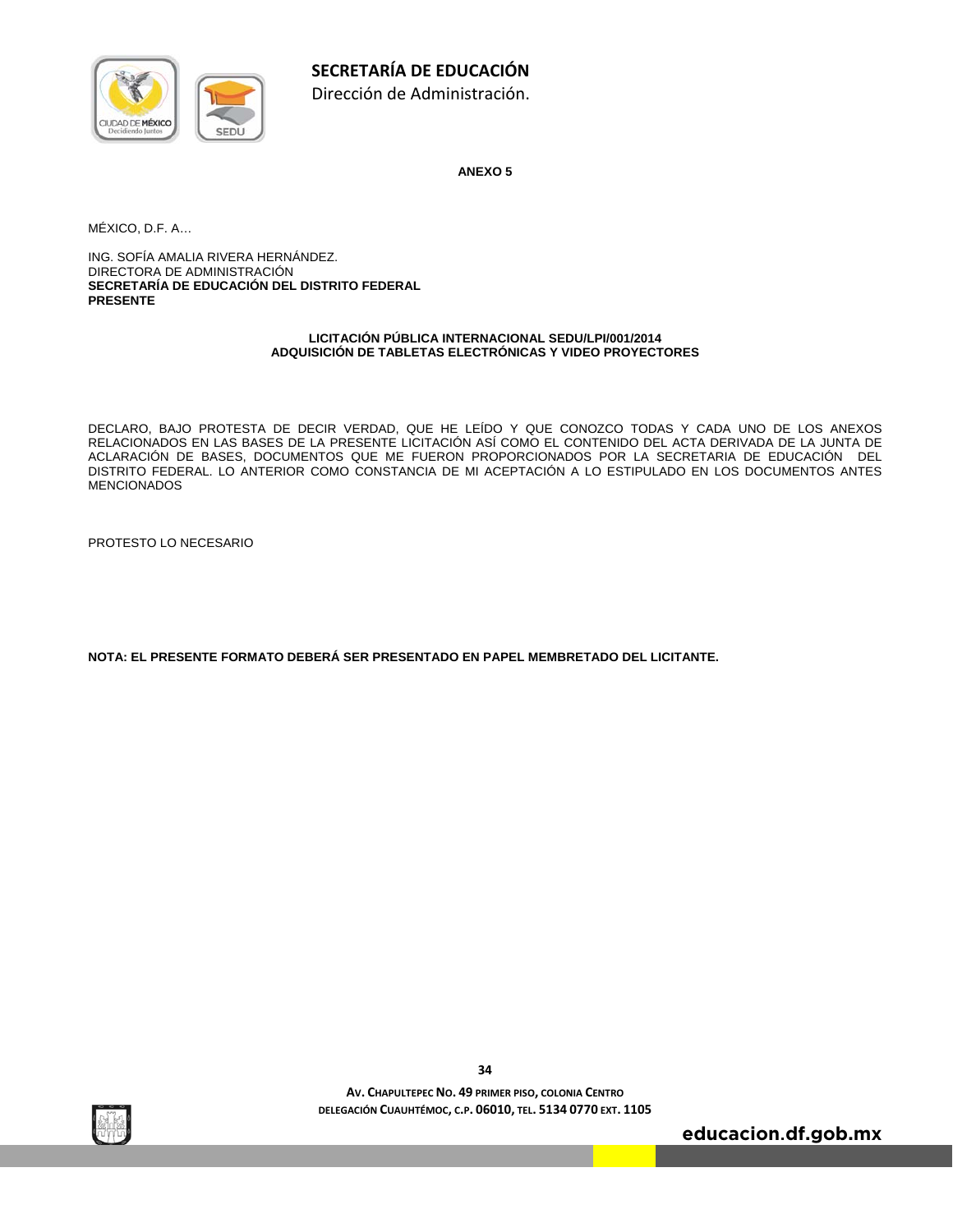

**ANEXO 6** 

MÉXICO, D.F. A…

ING. SOFÍA AMALIA RIVERA HERNÁNDEZ. DIRECTORA DE ADMINISTRACIÓN **SECRETARÍA DE EDUCACIÓN DEL DISTRITO FEDERAL PRESENTE** 

#### **LICITACIÓN PÚBLICA INTERNACIONAL SEDU/LPI/001/2014 ADQUISICIÓN DE TABLETAS ELECTRÓNICAS Y VIDEO PROYECTORES**

DECLARO, BAJO PROTESTA DE DECIR VERDAD, QUE ME COMPROMETO A QUE MIS REPRESENTANTES, DIRECTIVOS Y EMPLEADOS NO INCURRIRÁN EN PRÁCTICAS NO ÉTICAS O ILEGALES DURANTE EL PROCEDIMIENTO DE LA LICITACIÓN PÚBLICA, ASÍ COMO EN EL PROCESO DE FORMALIZACIÓN Y VIGENCIA DEL CONTRATO, Y EN SU CASO LOS CONVENIOS QUE SE CELEBREN, INCLUYENDO LOS ACTOS QUE DE ÉSTOS DERIVEN.

PROTESTO LO NECESARIO

**NOTA: EL PRESENTE FORMATO DENEGRA SER PRESENTADO EN PAPEL MEMBRETADO DEL LICITANTE** 



**AV. CHAPULTEPEC NO. 49 PRIMER PISO, COLONIA CENTRO DELEGACIÓN CUAUHTÉMOC, C.P. 06010, TEL. 5134 0770 EXT. 1105**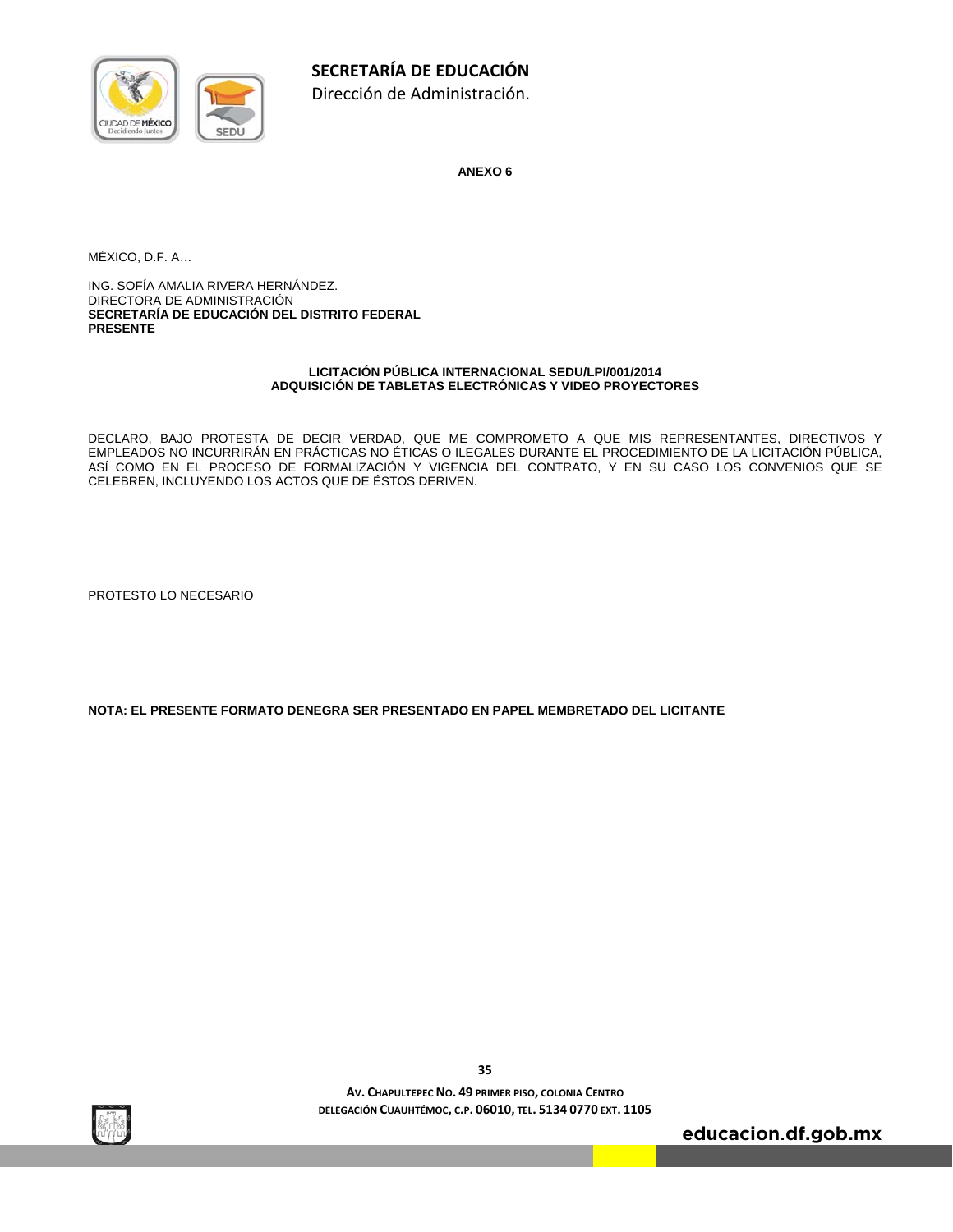

**ANEXO 7** 

**MÉXICO, D.F. A…** 

ING. SOFÍA AMALIA RIVERA HERNÁNDEZ. DIRECTORA DE ADMINISTRACIÓN **SECRETARÍA DE EDUCACIÓN DEL DISTRITO FEDERAL PRESENTE** 

#### **LICITACIÓN PÚBLICA INTERNACIONAL SEDU/LPI/001/2014 ADQUISICIÓN DE TABLETAS ELECTRÓNICAS Y VIDEO PROYECTORES**

DECLARO, BAJO PROTESTA DE DECIR VERDAD, QUE LA EMPRESA QUE REPRESENTO NO TIENE INCUMPLIMIENTO DE CONTRATOS VIGENTES CON DEPENDENCIAS, ÓRGANOS DESCONCENTRADOS, DELEGACIONES O ENTIDADES DE LA ADMINISTRACIÓN PÚBLICA DEL DISTRITO FEDERAL

PROTESTO LO NECESARIO

**NOTA: EL PRESENTE FORMATO DEBERÁ SER PRESENTADO EN PAPEL MEMBRETADO DEL LICITANTE.** 



**AV. CHAPULTEPEC NO. 49 PRIMER PISO, COLONIA CENTRO DELEGACIÓN CUAUHTÉMOC, C.P. 06010, TEL. 5134 0770 EXT. 1105**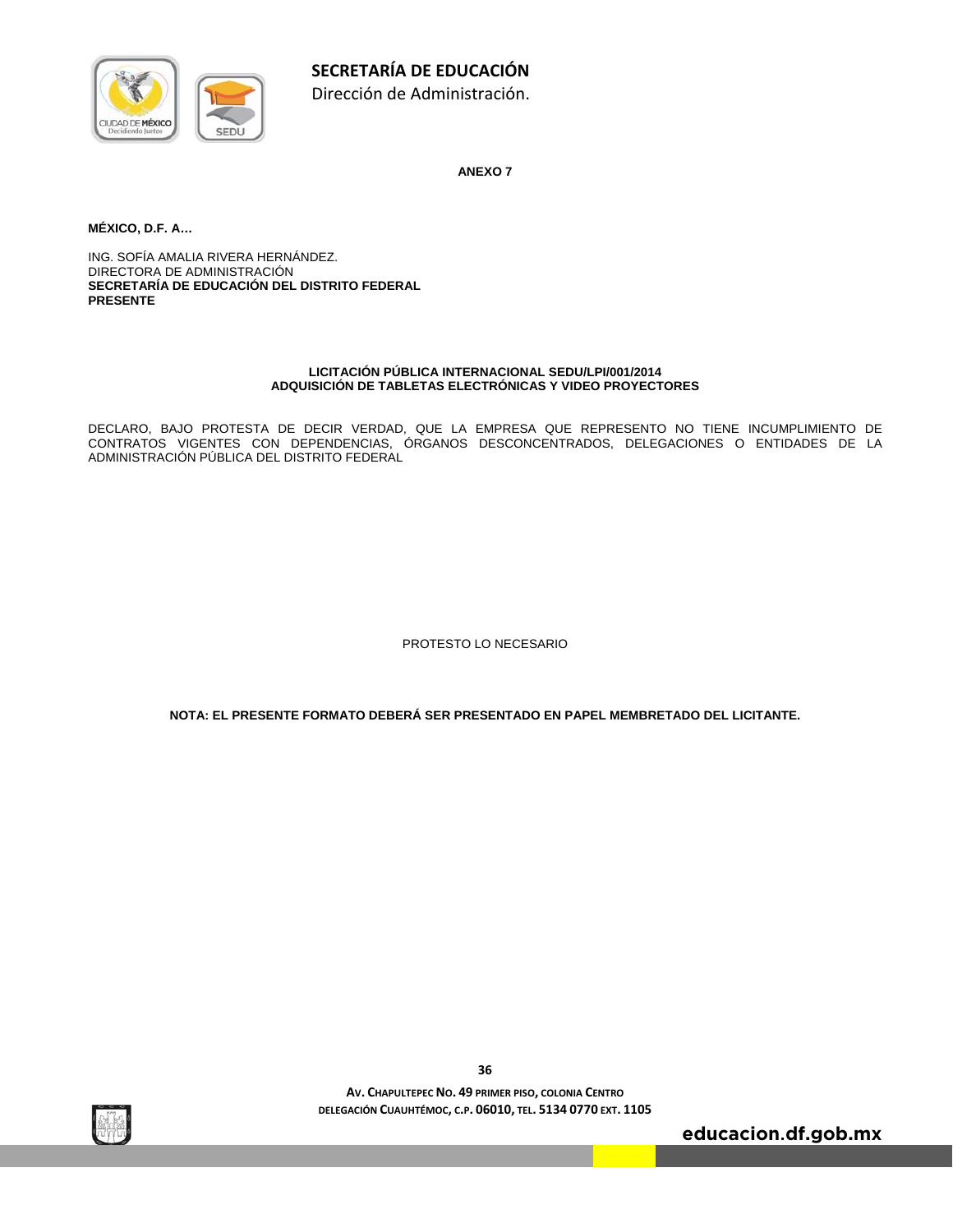

Dirección de Administración.

#### **ANEXO 8 PROPUESTA TÉCNICA**

En la Propuesta técnica se describirán las características del equipo que oferta el Licitante, los cuales deberán cumplir todos los requerimientos mínimos solicitados, indicando además nombre del fabricante, la marca y modelo ofertado. El licitante deberá presentar el Formato "Especificaciones Técnicas Tabletas" y/o el Formato "Especificaciones Técnicas Video Proyectores (según la partida en que se desee participar).

Además de los requerimientos técnicos, de las condiciones de garantía y soporte técnico sobre los dispositivos ofertados, el licitante deberá cumplir con los siguientes lineamientos en la entrega:

- 1. La tableta deberá tener un código de barras y el 01.800 del proveedor escrito en la parte trasera para soporte técnico. En el caso del video proyector, el código de barras y el 01.800 deberá estar colocado en algún lugar visible que no interfiera con la operación del dispositivo.
- 2. La caja de los dispositivos deberá tener el código de barras de los dispositivos.
- 3. La caja de cajas de dispositivos (carton box) deberá tener un código de barras PDF 47 que integre todos los números de serie de los dispositivos que vienen dentro de la caja.
- 4. El Pallet (conjunto de caja de cajas) deberá tener un código de barras PDF 47 que integre todos los números de serie de los dispositivos que vienen dentro
- 5. El manual de usuario deberá incluir una lista de problemas/resoluciones frecuentes

#### **DOCUMENTACIÓN TÉCNICA REQUERIDA PARA LA PARTIDA 1. TABLETAS ELECTRÓNICAS (PARA LA IMPLEMENTACIÓN DEL PROYECTO EDUCATIVO CON USO DE TECNOLOGÍAS)**

| Referencia                                                                                                        | Requisito                                                                                                                                                                                                                                                                                                                                                                        | Cumple | <b>No Cumple</b> |
|-------------------------------------------------------------------------------------------------------------------|----------------------------------------------------------------------------------------------------------------------------------------------------------------------------------------------------------------------------------------------------------------------------------------------------------------------------------------------------------------------------------|--------|------------------|
| Formato "Especificaciones Técnicas<br>Tabletas"                                                                   | Propuesta Técnica (Anexo 8.1)                                                                                                                                                                                                                                                                                                                                                    |        |                  |
| Anexo Técnico - Requerimientos de las<br>tabletas de cómputo - Estándares                                         | Original ó copia certificada y copia simple del certificado de<br>cumplimiento de las Normas Oficiales Mexicanas, Normas<br>Mexicanas o Normas Internacionales solicitadas en el<br>anexo 2 (dos) Anexo Técnico de ésta convocatoria.<br>• NOM-019 SCFI 1998<br>• NOM-024-SCFI-2013<br>• NOM-050-SCFI-2004<br>• NOM-003-SCFI-2000<br>• NOM-016-SCFI-1993<br>• NOM-001-SCFI-1993. |        |                  |
| Anexo Técnico - Requerimientos de las<br>tabletas de cómputo - Especificaciones<br>técnicas de tableta de cómputo | Carta bajo protesta de decir verdad del cumplimiento con el<br>estándar de protección contra polvo y aqua IP-41                                                                                                                                                                                                                                                                  |        |                  |
| Anexo Técnico - Requerimientos de las<br>tabletas de cómputo - Especificaciones<br>técnicas de tableta de cómputo | Carta bajo protesta de decir verdad del cumplimiento con el<br>requerimiento de resistencia a caídas accidentales de<br>hasta 70cm sobre superficies como concreto                                                                                                                                                                                                               |        |                  |
| Formato de Carta Respaldo del Fabricante                                                                          | Formato de Carta Respaldo del Fabricante (Anexo 8.4)                                                                                                                                                                                                                                                                                                                             |        |                  |
| Listado de Componentes (BOM)                                                                                      | El listado de componentes (Bill Of Materials, BOM),<br>utilizado en la fabricación de los dispositivos electrónicos<br>(Tabletas) a entregar al usuario final.<br>Dicho listado se entregará en un plazo no mayor a 10 días<br>naturales contados a partir de la fecha de firma del<br>contrato.                                                                                 |        |                  |
|                                                                                                                   | Certificados ISO 9001 de la planta donde se manufacturan<br>las tabletas (En caso de estar en otro idioma diferente al<br>español, deberá entregarse la traducción del documento en<br>español).                                                                                                                                                                                 |        |                  |

**AV. CHAPULTEPEC NO. 49 PRIMER PISO, COLONIA CENTRO DELEGACIÓN CUAUHTÉMOC, C.P. 06010, TEL. 5134 0770 EXT. 1105**

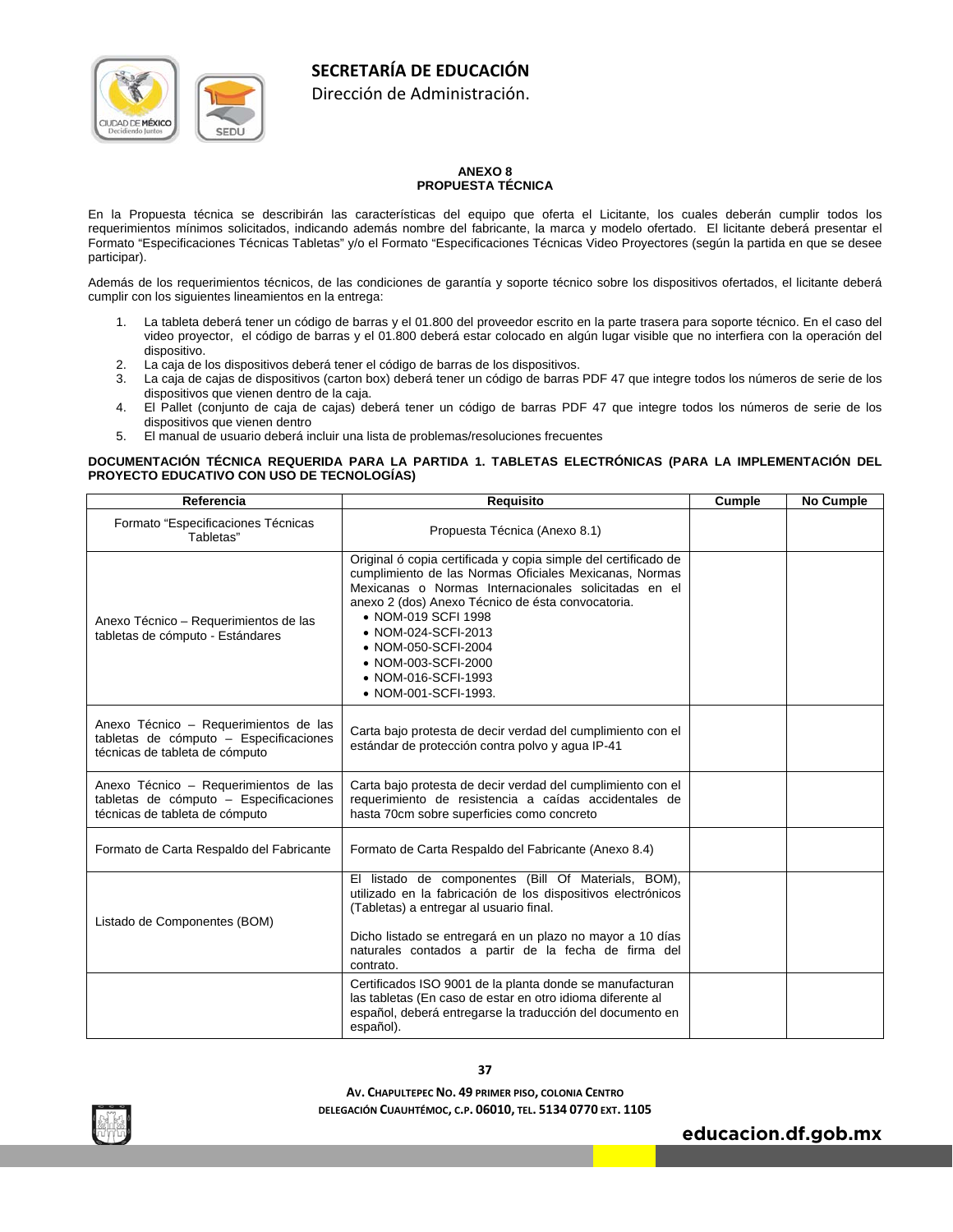

Dirección de Administración.

#### **DOCUMENTACIÓN TÉCNICA REQUERIDA PARA LA PARTIDA 2.- VIDEO PROYECTORES (PARA LA IMPLEMENTACIÓN DEL PROYECTO EDUCATIVO CON USO DE TECNOLOGÍAS)**

| Referencia                                               | Requisito                                                                                                                                                                                                                                                                                            | Cumple | No Cumple |
|----------------------------------------------------------|------------------------------------------------------------------------------------------------------------------------------------------------------------------------------------------------------------------------------------------------------------------------------------------------------|--------|-----------|
| Formato "Especificaciones Técnicas Video<br>Provectores" | Propuesta Técnica (Anexo 8.2)                                                                                                                                                                                                                                                                        |        |           |
| Formato de Carta Respaldo del Fabricante                 | Formato de Carta Respaldo del Fabricante (Anexo 8.4)                                                                                                                                                                                                                                                 |        |           |
| Listado de Componentes (BOM)                             | listado de componentes (Bill Of Materials, BOM),<br>EL.<br>utilizado en la fabricación de los dispositivos electrónicos<br>(Tabletas) a entregar al usuario final.<br>Dicho listado se entregará en un plazo no mayor a 10 días<br>naturales contados a partir de la fecha de firma del<br>contrato. |        |           |

#### **DOCUMENTACIÓN TÉCNICA REQUERIDA PARA LA PARTIDA 3. TABLETAS ELECTRÓNICAS (PARA LAS ESCUELAS SECUNDARIAS DE LA DELEGACIÓN XOCHIMILCO)**

| Referencia                                                                | Requisito                                                                                                                                                                                                                                                                                                                                                                        | Cumple | <b>No Cumple</b> |
|---------------------------------------------------------------------------|----------------------------------------------------------------------------------------------------------------------------------------------------------------------------------------------------------------------------------------------------------------------------------------------------------------------------------------------------------------------------------|--------|------------------|
| Formato "Especificaciones Técnicas<br>Tabletas"                           | Propuesta Técnica (Anexo 8.3)                                                                                                                                                                                                                                                                                                                                                    |        |                  |
| Anexo Técnico - Requerimientos de las<br>tabletas de cómputo - Estándares | Original ó copia certificada y copia simple del certificado de<br>cumplimiento de las Normas Oficiales Mexicanas, Normas<br>Mexicanas o Normas Internacionales solicitadas en el<br>anexo 2 (dos) Anexo Técnico de ésta convocatoria.<br>• NOM-019 SCFI 1998<br>• NOM-024-SCFI-2013<br>• NOM-050-SCFI-2004<br>• NOM-003-SCFI-2000<br>• NOM-016-SCFI-1993<br>• NOM-001-SCFI-1993. |        |                  |
| Formato de Carta Respaldo del Fabricante                                  | Formato de Carta Respaldo del Fabricante (Anexo 8.4)                                                                                                                                                                                                                                                                                                                             |        |                  |
| Listado de Componentes (BOM)                                              | El listado de componentes (Bill Of Materials, BOM),<br>utilizado en la fabricación de los dispositivos electrónicos<br>(Tabletas) a entregar al usuario final.<br>Dicho listado se entregará en un plazo no mayor a 10 días<br>naturales contados a partir de la fecha de firma del<br>contrato.                                                                                 |        |                  |
|                                                                           | Certificados ISO 9001 de la planta donde se manufacturan<br>las tabletas (En caso de estar en otro idioma diferente al<br>español, deberá entregarse la traducción del documento en<br>español).                                                                                                                                                                                 |        |                  |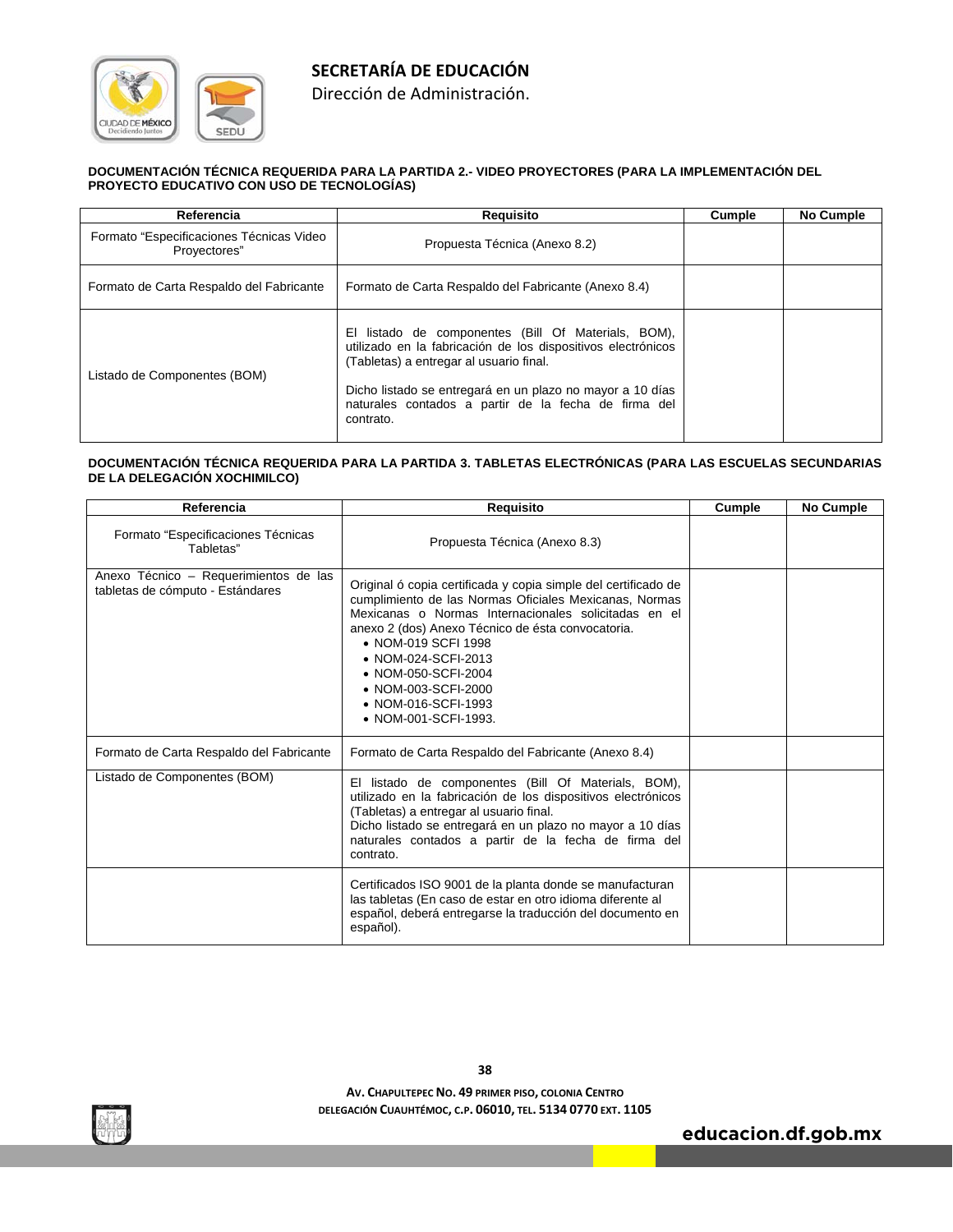

Dirección de Administración.

#### **ANEXO 8.1**

#### **FORMATO "ESPECIFICACIONES TÉCNICAS TABLETAS ELECTRÓNICAS (PARA LA IMPLEMENTACIÓN DEL PROYECTO EDUCATIVO CON USO DE TECNOLOGÍAS)"**

*(CARTA EN ORIGINAL, PAPEL MEMBRETADO Y FIRMA AUTÓGRAFA DEL FABRICANTE)* 

#### **MÉXICO, D.F. A…**

ING. SOFÍA AMALIA RIVERA HERNÁNDEZ. DIRECTORA DE ADMINISTRACIÓN **SECRETARÍA DE EDUCACIÓN DEL DISTRITO FEDERAL PRESENTE** 

| <b>Nombre del Licitante:</b> |
|------------------------------|
| RFC:                         |
| Fecha de Presentación:       |
| Partida No.                  |
| Marca del Equipo Ofertado:   |
| Modelo del Equipo Ofertado:  |
| <b>Fabricante:</b>           |
| Tiempo de Entrega:           |
|                              |

#### **Requerimientos técnicos de los Bienes**

Especificaciones básicas, técnicas y personalizadas de los Bienes ofertados

| <b>Especificación</b>     | <b>Descripción</b>                                                                                                                                                        | <b>Cumple</b> |           | <b>Detallar</b>                                       |
|---------------------------|---------------------------------------------------------------------------------------------------------------------------------------------------------------------------|---------------|-----------|-------------------------------------------------------|
|                           |                                                                                                                                                                           | <b>SI</b>     | <b>NO</b> | <b>Cumplimiento</b><br>de la<br><b>Especificación</b> |
| 1. Procesador             | Un mínimo Procesador de 1.2 GHz<br>a.<br>4 núcleos mínimo<br>b.<br>1M L2 cache - 512KB por núcleo<br>c.                                                                   |               |           |                                                       |
| 2. Gráficos               | SGX544MP-PowerVR<br>a.                                                                                                                                                    |               |           |                                                       |
| 3. Memoria RAM            | 2GB LPDDR2-1066Mhz<br>a.                                                                                                                                                  |               |           |                                                       |
| 4. Almacenamiento interno | 32 GB Fijos<br>٠                                                                                                                                                          |               |           |                                                       |
| 5. Pantalla               | 10.1"<br>a.<br>b.<br>1280x800 pixeles de resolución de pantalla<br>$(16:10 \text{ ratio})$<br>Luz de fondo (LED back light)<br>c.<br>Pantalla multitouch capacitiva<br>d. |               |           |                                                       |
| 6. Pluma Stylus           | Pluma capacitiva (pasiva)<br>a.                                                                                                                                           |               |           |                                                       |
| 7. Conectividad           | Wi-Fi 802.11a/b/g/n (1x1)<br>a.<br>Antena 2.4Ghz & 5Ghz (dual band)<br>b.                                                                                                 |               |           |                                                       |
| 8. Bluetooth              | Bluetooth 2.1 EDR<br>a.                                                                                                                                                   |               |           |                                                       |

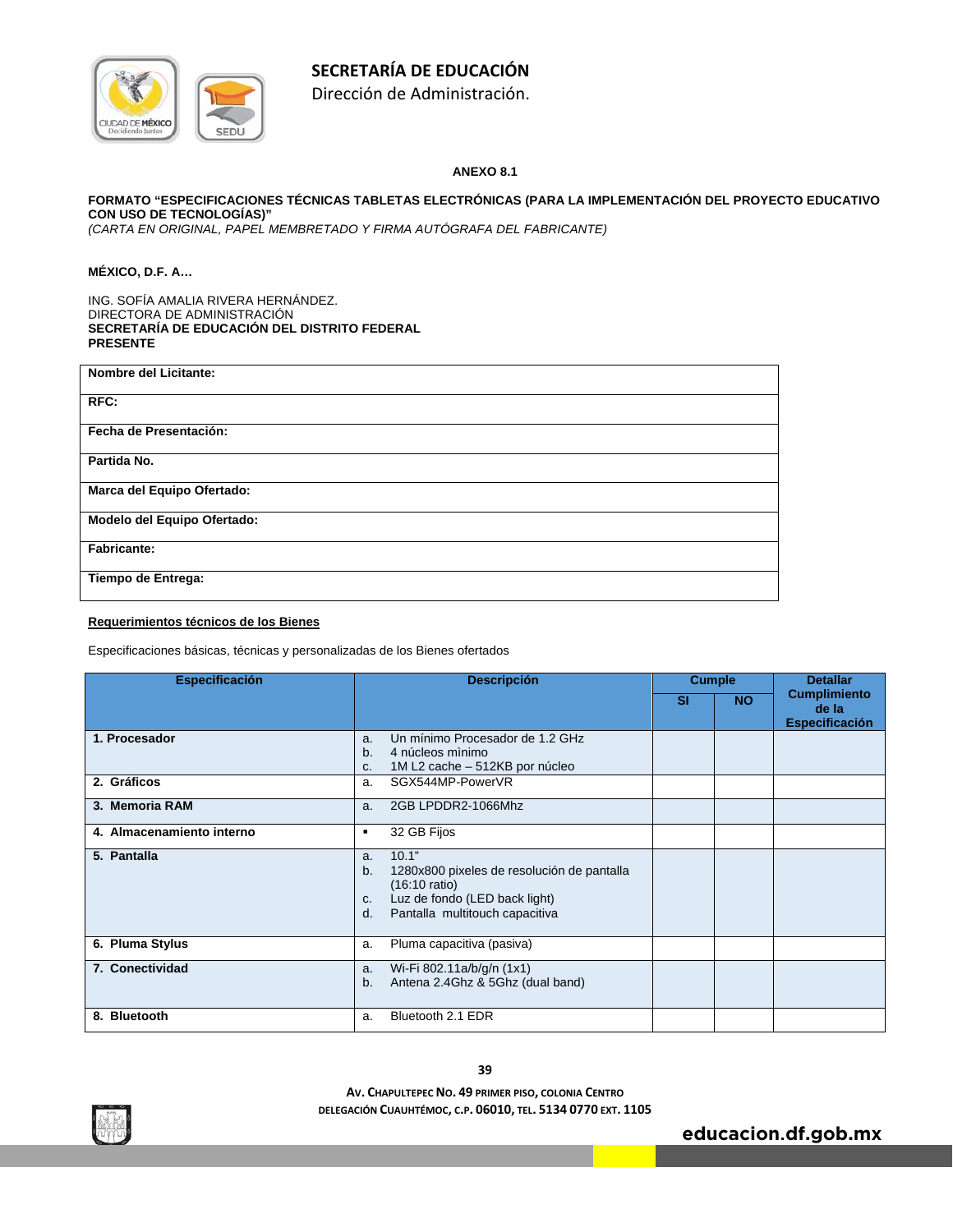

Dirección de Administración.

| <b>Especificación</b> |                            | <b>Descripción</b>                                                                                                                                                                                                                         | <b>Cumple</b> |           | <b>Detallar</b>                                       |
|-----------------------|----------------------------|--------------------------------------------------------------------------------------------------------------------------------------------------------------------------------------------------------------------------------------------|---------------|-----------|-------------------------------------------------------|
|                       |                            |                                                                                                                                                                                                                                            | <b>SI</b>     | <b>NO</b> | <b>Cumplimiento</b><br>de la<br><b>Especificación</b> |
| 9. Cámara             |                            | Frontal 1MP<br>a.<br>Trasera 5MP<br>b.                                                                                                                                                                                                     |               |           |                                                       |
| 10.                   | <b>USB</b>                 | Micro USB 2.0 (tipo A/B)<br>a.<br>Capacidad OTG<br>b.                                                                                                                                                                                      |               |           |                                                       |
| 11.                   | Ranura SD                  | Micro SD<br>a.                                                                                                                                                                                                                             |               |           |                                                       |
| 12.                   | Salidas de video           | Micro HDMI 1.3ª<br>a.                                                                                                                                                                                                                      |               |           |                                                       |
| 13.                   | Audio y micrófono          | Bocinas o altavoces estéreo<br>a.<br>Micrófono digital integrado<br>b.<br>Conector audio/micrófono<br>C.                                                                                                                                   |               |           |                                                       |
| 14.                   | <b>Sensores</b>            | Internos:<br>a.<br>Acelerómetro (G-sensor)<br>V)<br>Luz de ambiente<br>vi)<br>Giroscopio<br>vii)<br>viii) GPS                                                                                                                              |               |           |                                                       |
| 15.                   | <b>Batería</b>             | 23Wh (6300mAhr - máximo) que cumpla con<br>a.<br>la norma NOM -019 con 6 horas mínimas de<br>duración en modo de navegación de Internet                                                                                                    |               |           |                                                       |
| 16.                   | Adaptador de energía       | 100-240 V CA con cable de corriente y<br>a.<br>eliminador                                                                                                                                                                                  |               |           |                                                       |
| 17.                   | <b>Indicadores LED</b>     | Batería<br>a.<br>Cámara<br>b.                                                                                                                                                                                                              |               |           |                                                       |
| 18.                   | Portabilidad               | Superficie no deslizante<br>a.<br>Peso: no mayor a 800gr<br>b.<br>Medidas: no mayores a 275*179*13.5 mm<br>c.                                                                                                                              |               |           |                                                       |
| 19.                   | <b>Sequridad</b>           | Módulo TPM versión 1.2 revisión 116 que<br>a.<br>permite el bloqueo del dispositivo<br>disuadiendo<br>el robo<br>Software para disuasión del robo<br>b.<br>Antivirus<br>c.                                                                 |               |           |                                                       |
| 20.                   | <b>Sistemas operativos</b> | Android 4.3<br>a.<br>Soporte OTA<br>b.                                                                                                                                                                                                     |               |           |                                                       |
| 21.                   | Resistencia a caídas       | Diseñado para resistir golpes y caídas<br>a.<br>accidentales de hasta 70cm sobre<br>superficies como concreto (puede<br>considerar el uso de una carcasa)<br>Bordes redondeados para amortiguar<br>b.<br>impactos ante un golpe accidental |               |           |                                                       |
| 22.                   | Resistencia al agua        | Alineado con estándar de protección<br>a.<br>internacional IEC 60529, con un nivel de<br>protección IP-41                                                                                                                                  |               |           |                                                       |
| 23.                   | Resistencia al polvo       | Alineado con estándar de protección<br>a.<br>internacional IEC 60529, con un nivel de<br>protección IP-41                                                                                                                                  |               |           |                                                       |
| 24.                   | Garantía                   | 1 año de garantía                                                                                                                                                                                                                          |               |           |                                                       |

**Antivirus tableta de cómputo** 

| <b>Especificación</b> |                                                       | Cumple |           | <b>Detallar Cumplimiento</b> |  |
|-----------------------|-------------------------------------------------------|--------|-----------|------------------------------|--|
|                       |                                                       |        | <b>NO</b> | de la Especificación         |  |
|                       | Soporte para sistema operativo Android 4.3 o superior |        |           |                              |  |

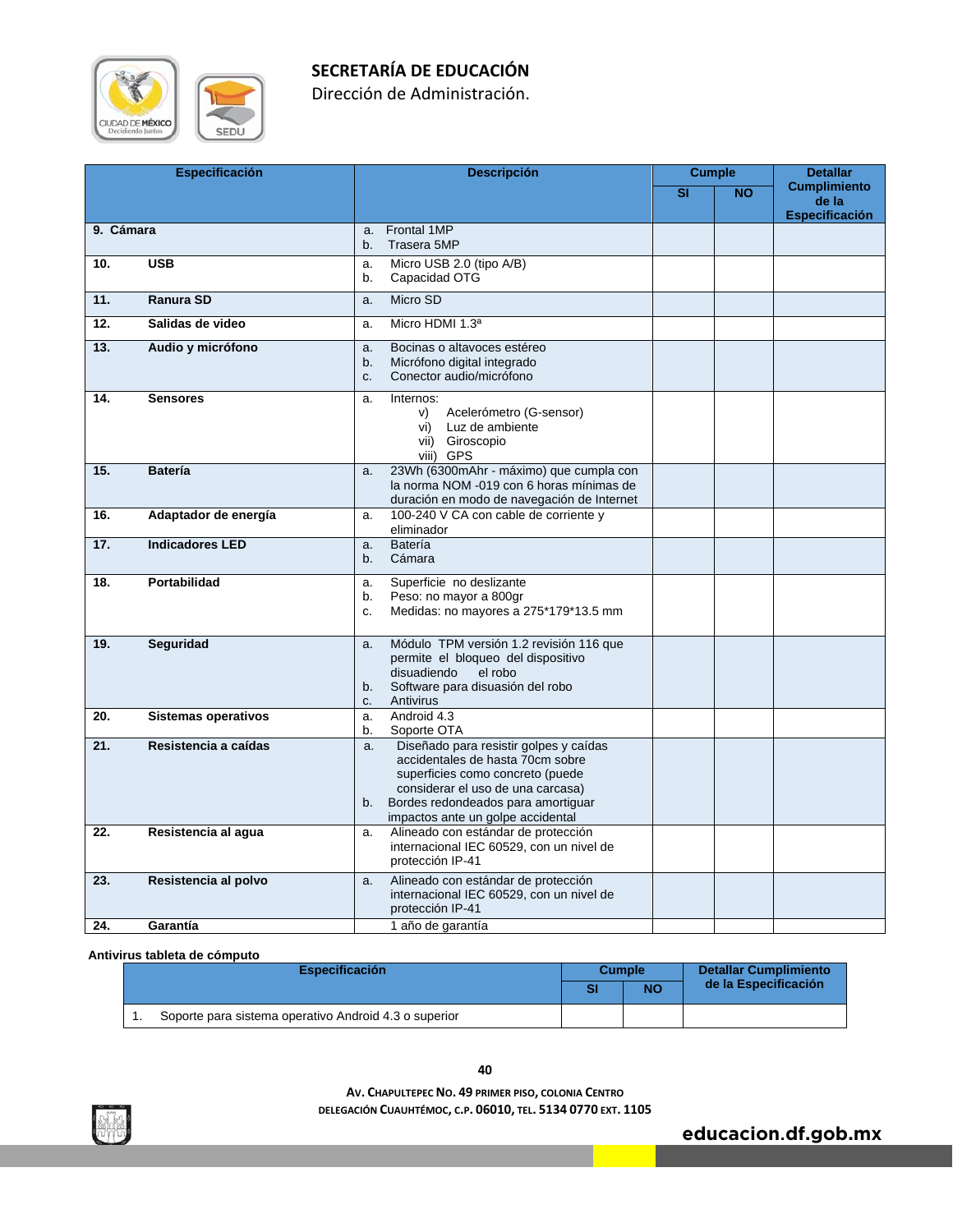

Dirección de Administración.

|     | <b>Especificación</b>                                                   |    | <b>Cumple</b> | <b>Detallar Cumplimiento</b> |
|-----|-------------------------------------------------------------------------|----|---------------|------------------------------|
|     |                                                                         | SI | <b>NO</b>     | de la Especificación         |
| 2.  | Protección antivirus en tiempo real y analiza aplicaciones, tarjetas SD |    |               |                              |
| 3.  | Protección web (Navegación segura)                                      |    |               |                              |
| 4.  | Protección de aplicaciones                                              |    |               |                              |
| 5.  | Protección de privacidad de datos                                       |    |               |                              |
| 6.  | Localización remota del dispositivo                                     |    |               |                              |
|     | Bloqueo remoto                                                          |    |               |                              |
| 8.  | Limpieza remota                                                         |    |               |                              |
| 9.  | Portal de administración online                                         |    |               |                              |
| 10. | Protección del antivirus durante un año                                 |    |               |                              |
| 11. | Actualizaciones gratuitas durante un año                                |    |               |                              |

#### **Software para Disuasión de robo de la tableta de cómputo**

El PROVEEDOR deberá incluir una App en cada tableta de cómputo que le permita ayudar en los esfuerzos de disuasión de robo. Tal herramienta deberá:

| <b>Especificación</b>                                                                                                                                                                         |    | <b>Cumple</b> | <b>Detallar Cumplimiento</b> |  |
|-----------------------------------------------------------------------------------------------------------------------------------------------------------------------------------------------|----|---------------|------------------------------|--|
|                                                                                                                                                                                               | SI | <b>NO</b>     | de la Especificación         |  |
| Permite activar de forma manual o automática las tabletas de<br>cómputo                                                                                                                       |    |               |                              |  |
| Ver la actualización de estado de los clientes en tiempo real.<br>2.                                                                                                                          |    |               |                              |  |
| Estar bajo la protección de tal aplicación, sin importar que se<br>3.<br>cambie el disco duro o se reconfigure el sistema operativo                                                           |    |               |                              |  |
| En caso que una tableta de cómputo no se autentifique en un<br>4.<br>lapso determinado, de acuerdo a las políticas definidas por la<br>mesa de ayuda, esta deberá bloquearse automáticamente. |    |               |                              |  |
| De misma forma cuando la mesa de ayuda realice el bloqueo, en<br>5.<br>respuesta a un reporte de robo o extravío, el dispositivo deberá<br>bloquearse en su próxima conexión al servidor.     |    |               |                              |  |

#### **Estándares**

|    | <b>Especificación</b>                                                                                                                                                                                                                                                          | <b>Cumple</b> |           | <b>Detallar Cumplimiento</b> |
|----|--------------------------------------------------------------------------------------------------------------------------------------------------------------------------------------------------------------------------------------------------------------------------------|---------------|-----------|------------------------------|
|    |                                                                                                                                                                                                                                                                                | SI            | <b>NO</b> | de la Especificación         |
|    | La batería y el adaptador de corriente deben de cumplir como<br>mínimo, con las normas oficiales NOM-019 SCFI 1998.                                                                                                                                                            |               |           |                              |
| 2. | Los requisitos de información comercial que deben ostentar<br>los empaques, etiquetados, instructivos y garantías de los<br>dispositivos, así como sus accesorios y consumibles deberán<br>cumplir con lo establecido en la norma NOM-024-SCFI-2013 y<br>la NOM-050-SCFI-2004. |               |           |                              |
| 3. | Los dispositivos y accesorios deben cumplir con los requisitos<br>de seguridad en su diseño y construcción con las normas<br>NOM-003-SCFI-2000, NOM-019 SCFI 1998, NOM-016-SCFI-<br>1993, y la NOM-001-SCFI-1993.                                                              |               |           |                              |

#### **Personalización**

| -------------<br><b>Especificación</b> | <b>Cumple</b> |           | <b>Detallar Cumplimiento</b><br>de la Especificación |  |
|----------------------------------------|---------------|-----------|------------------------------------------------------|--|
|                                        |               | <b>NO</b> |                                                      |  |
|                                        |               |           |                                                      |  |

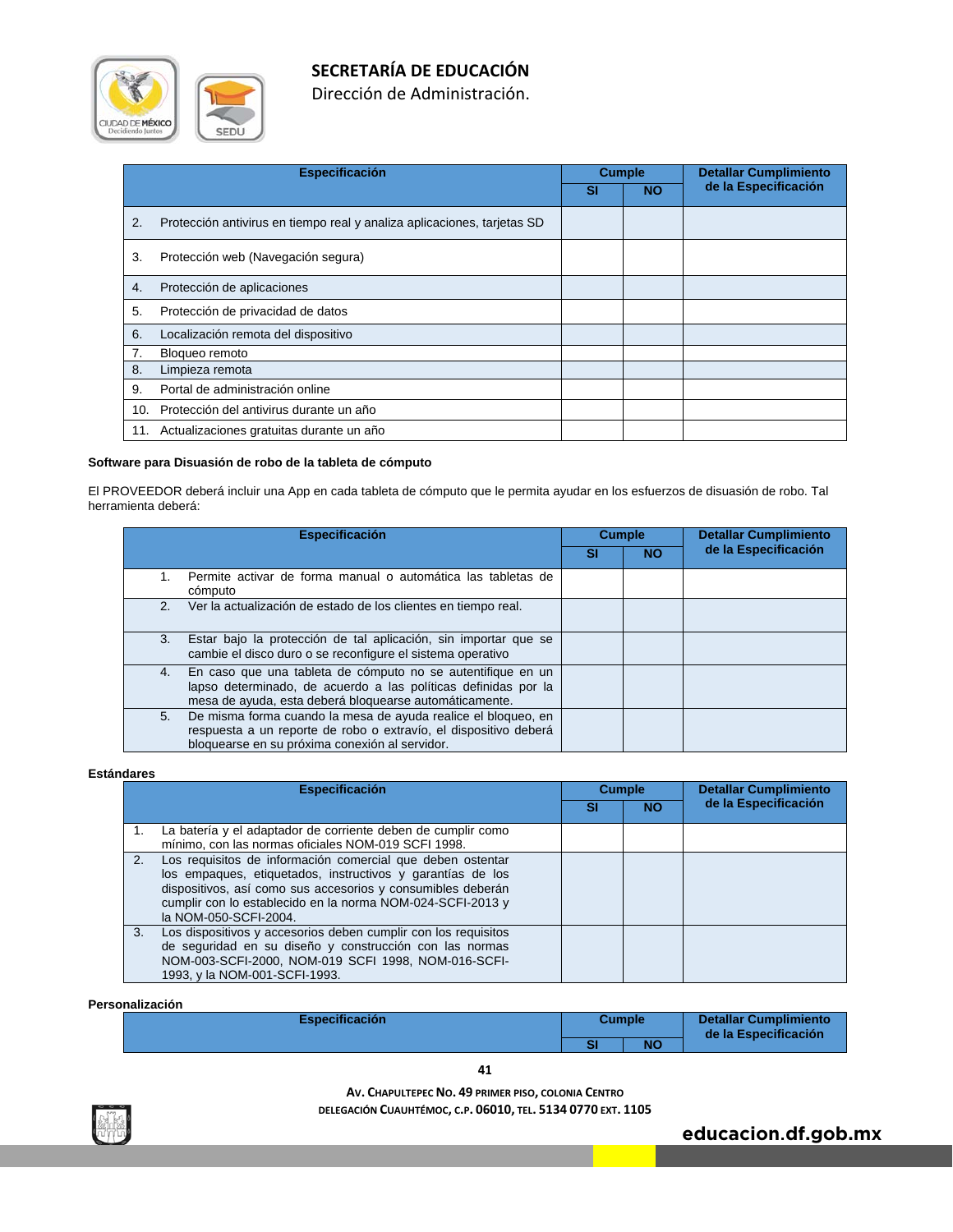

Dirección de Administración.

| <b>Especificación</b>                                                          | <b>Cumple</b> |           | <b>Detallar Cumplimiento</b><br>de la Especificación |
|--------------------------------------------------------------------------------|---------------|-----------|------------------------------------------------------|
|                                                                                |               | <b>NO</b> |                                                      |
| La carcasa del dispositivo electrónico deberá tener los logotipos impresos     |               |           |                                                      |
| en serigrafía o grabado laser, en tinta negra, con la imagen y características |               |           |                                                      |
| indicadas por la SEDU al momento de la adjudicación.                           |               |           |                                                      |

#### **GARANTÍA<sup>1</sup>**

| <b>Especificación</b>                                                                          | <b>Cumple</b> |           | <b>Detallar Cumplimiento</b> |  |  |
|------------------------------------------------------------------------------------------------|---------------|-----------|------------------------------|--|--|
|                                                                                                | S             | <b>NO</b> | de la Especificación         |  |  |
| Un año de garantía en repuestos y mano de obra en sitio para todos los<br>elementos descritos. |               |           |                              |  |  |

#### **SOPORTE TÉCNICO**

| <b>Especificación</b>                                                                                                                                                                                    | <b>Cumple</b> |           | <b>Detallar Cumplimiento</b> |  |
|----------------------------------------------------------------------------------------------------------------------------------------------------------------------------------------------------------|---------------|-----------|------------------------------|--|
|                                                                                                                                                                                                          | SI            | <b>NO</b> | de la Especificación         |  |
| Servicio de soporte técnico telefónico del fabricante (proporcionar número<br>telefónico, sí es de larga distancia, éste deberá ser gratuito).                                                           |               |           |                              |  |
| WEB de acceso público, no Intranet del fabricante, que permita consultar<br>los manuales técnicos y de usuario, así como de los componentes que<br>integran (marca y modelo) de la computadora ofertada. |               |           |                              |  |
| Deberán estar disponibles para su descarga, los drivers, utilerías, programa<br>para la actualización.                                                                                                   |               |           |                              |  |
| La página de descarga deberá ser de propiedad del fabricante con dominio<br>registrado a su mismo nombre.                                                                                                |               |           |                              |  |
| Se debe presentar una lista con las direcciones de Internet donde se<br>localizan todos estos requerimientos.                                                                                            |               |           |                              |  |

**1**

- 1. El proveedor se comprometerá a dar cumplimiento a esta garantía.
- 2. El servicio se prestará en las instalaciones de la dependencia.
- El tiempo de atención será, como máximo, dos horas.
- 4. El tiempo de reparación será next business day/día siguiente laboral. Sí excede este lapso, el proveedor deberá entregar un equipo de respaldo equivalente mientras se soluciona el problema.
- 5. Sí la reparación excede de 30 días naturales, el proveedor entregará a cambio un equipo nuevo igual al adquirido, con las características solicitadas u otro equipo mayor al solicitado.
- 6. El Licitante deberá presentar escrito especificando el procedimiento de recepción de reportes y atención de fallas de los equipos en garantía indicando una línea telefónica del fabricante o centro de atención telefónica certificado o aprobado por el fabricante sin costo de llamada para el usuario, correo electrónico, días y horarios de atención.

**\* Todas estas características son las mínimas a cumplir y deberán estar integradas al dispositivo Electrónico (Tableta).** 

**LOS BIENES OFERTADOS QUE CONTIENE LA PRESENTE PROPUESTA TÉCNICA, SON NUEVOS Y CORRESPONDEN JUSTA, EXACTA Y CABALMENTE A LA DESCRIPCIÓN Y PRESENTACIÓN SOLICITADA EN EL ANEXO NÚMERO 2 (DOS) ESPECIFICACIONES TÉCNICAS DE ESTA CONVOCATORIA Y SUS JUNTAS DE ACLARACIONES.** 

**Nombre y Firma del Licitante, Representante o Apoderado Legal.** 

**\_\_\_\_\_\_\_\_\_\_\_\_\_\_\_\_\_\_\_\_\_\_\_\_\_\_** 



**AV. CHAPULTEPEC NO. 49 PRIMER PISO, COLONIA CENTRO DELEGACIÓN CUAUHTÉMOC, C.P. 06010, TEL. 5134 0770 EXT. 1105**

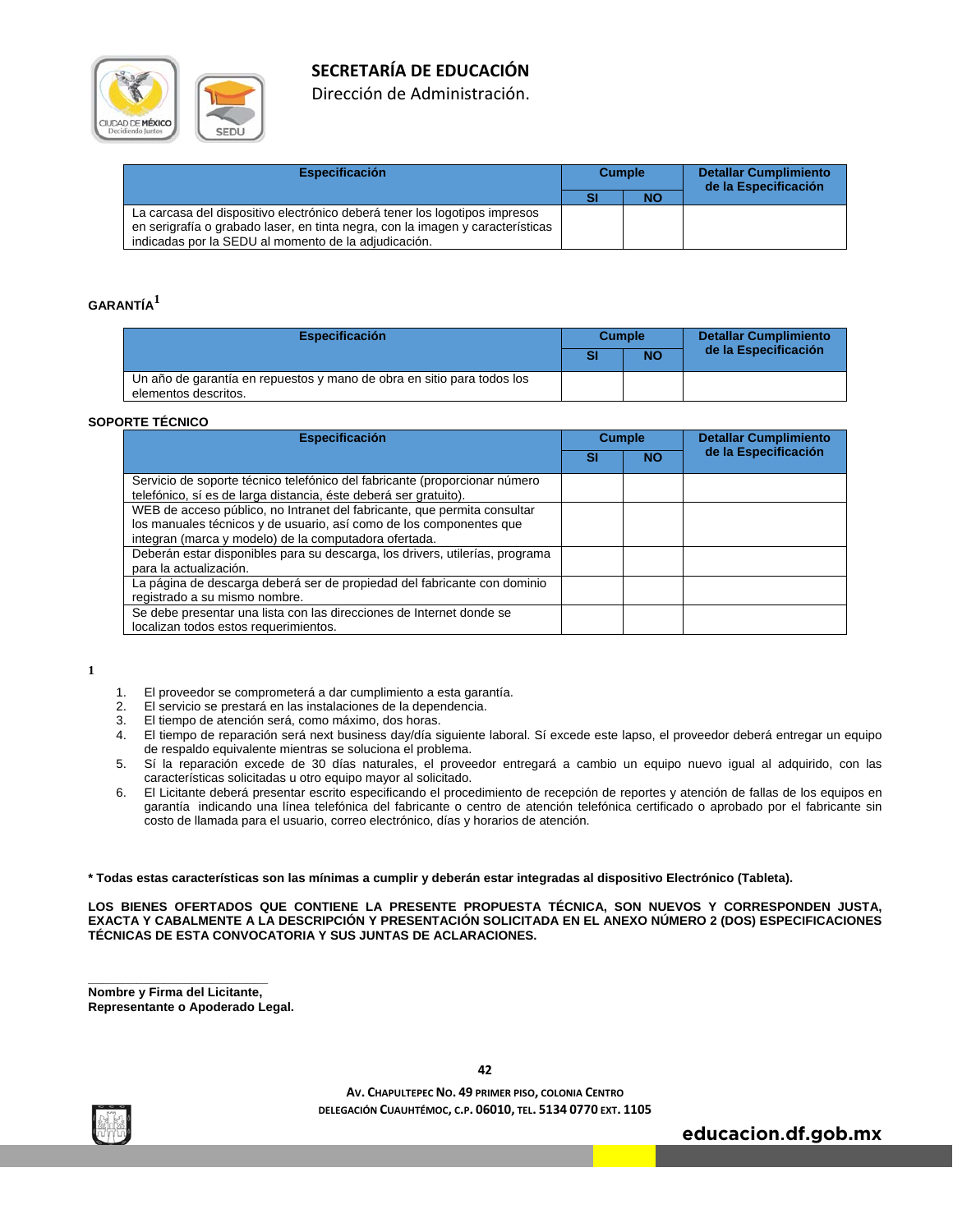

Dirección de Administración.

#### **ANEXO 8.2**

#### **FORMATO "ESPECIFICACIONES TÉCNICAS VIDEO PROYECTORES (PARA LA IMPLEMENTACIÓN DEL PROYECTO EDUCATIVO CON USO DE TECNOLOGÍAS)"**

*(CARTA EN ORIGINAL, PAPEL MEMBRETADO Y FIRMA AUTÓGRAFA DEL FABRICANTE)* 

#### **MÉXICO, D.F. A…**

ING. SOFÍA AMALIA RIVERA HERNÁNDEZ. DIRECTORA DE ADMINISTRACIÓN **SECRETARÍA DE EDUCACIÓN DEL DISTRITO FEDERAL PRESENTE** 

| <b>Nombre del Licitante:</b> |
|------------------------------|
| RFC:                         |
| Fecha de Presentación:       |
| Partida No.                  |
| Marca del Equipo Ofertado:   |
| Modelo del Equipo Ofertado:  |
| Fabricante:                  |
| Tiempo de Entrega:           |
|                              |

#### **Requerimientos técnicos de los Bienes**

Especificaciones básicas, técnicas y personalizadas de los Bienes ofertados

|     | <b>Especificación</b>      | <b>Descripción</b>                         | <b>Cumple</b> |           | <b>Detallar</b>                                       |
|-----|----------------------------|--------------------------------------------|---------------|-----------|-------------------------------------------------------|
|     |                            |                                            | <b>SI</b>     | <b>NO</b> | <b>Cumplimiento</b><br>de la<br><b>Especificación</b> |
| 1.  | Resolución                 | WXGA (1280 x 800)                          |               |           |                                                       |
| 2.  | Sistema de proyección      | Tecnología DLP                             |               |           |                                                       |
| 3.  | <b>Brillo</b>              | 3,000 ANSI lúmenes                         |               |           |                                                       |
| 4.  | Contraste                  | 13,000:1                                   |               |           |                                                       |
| 5.  | Lámpara                    | VIDI, 196W - 4500 horas modo normal        |               |           |                                                       |
| 6.  | Ruido                      | 33 dBA de modo normal                      |               |           |                                                       |
| 7.  | Interfaz de vídeo          | VGA a UXGA, HDMI, video compuesto, S-video |               |           |                                                       |
| 8.  | Relación de aspecto        | 4:3                                        |               |           |                                                       |
| 9.  | Tamaño de imagen           | 32" hasta 300"                             |               |           |                                                       |
| 10. | Indice de proyección       | $0.9 - 1.08(54.5")$                        |               |           |                                                       |
|     | 11. Zoom                   | 1.2:1 digital $2x$                         |               |           |                                                       |
| 12. | Corrección Trapezoidal     | Keystone vertical                          |               |           |                                                       |
|     | 13. Color                  | 1.037 billones de colores (30 bits)        |               |           |                                                       |
|     | 14. Posición de proyección | Frontal / posterior / mesa / techo         |               |           |                                                       |
| 15. | <b>HDTV Compatible</b>     | 480i<br>a.                                 |               |           |                                                       |

**43**

**AV. CHAPULTEPEC NO. 49 PRIMER PISO, COLONIA CENTRO DELEGACIÓN CUAUHTÉMOC, C.P. 06010, TEL. 5134 0770 EXT. 1105**

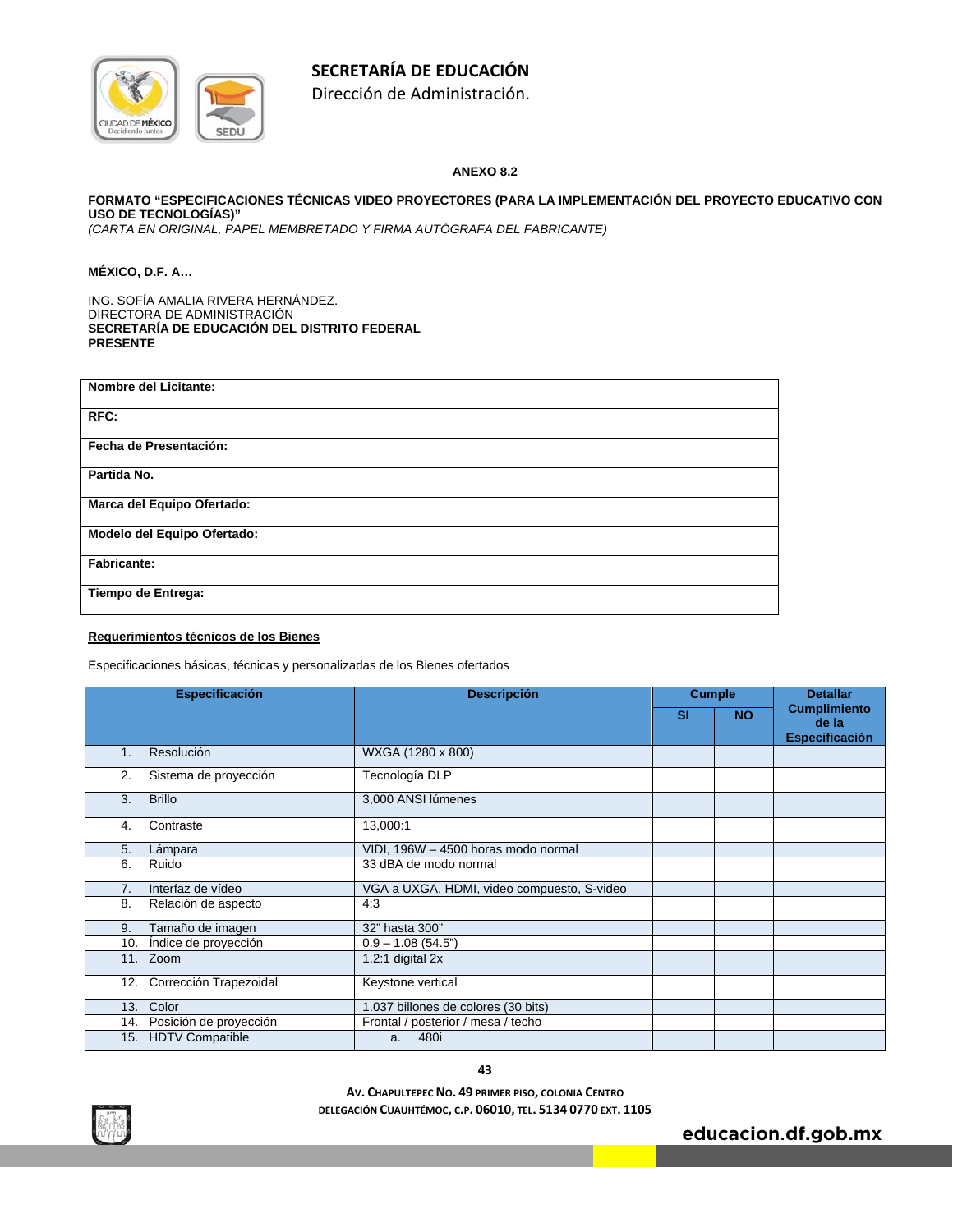

Dirección de Administración.

| <b>Especificación</b>       | <b>Descripción</b>                                                                                                                                                                                                                                                                                                                                                                                                       | <b>Cumple</b> |           | <b>Detallar</b>                                       |
|-----------------------------|--------------------------------------------------------------------------------------------------------------------------------------------------------------------------------------------------------------------------------------------------------------------------------------------------------------------------------------------------------------------------------------------------------------------------|---------------|-----------|-------------------------------------------------------|
|                             |                                                                                                                                                                                                                                                                                                                                                                                                                          | <b>SI</b>     | <b>NO</b> | <b>Cumplimiento</b><br>de la<br><b>Especificación</b> |
|                             | 480 <sub>p</sub><br>b.<br>576i<br>C.<br>576p<br>d.<br>720p<br>e.<br>1080i<br>f.<br>1080p<br>g.                                                                                                                                                                                                                                                                                                                           |               |           |                                                       |
| 16. Compatibilidad de video | NTSC, PAL y SECAM                                                                                                                                                                                                                                                                                                                                                                                                        |               |           |                                                       |
| 17. Entradas - Salidas      | Computer in (D-sub 15pin)<br>a.<br>Monitor out (D-sub 15pin)<br>b.<br>Composite Video in (RCA)<br>C.<br>S-Video in (Mini DIN 4pin)<br>d.<br><b>HDMI</b><br>e.<br>Audio in (Mini Jack)<br>f.<br>Audio out (Mini Jack)<br>g.<br>Audio L/R in (RCA)<br>$h_{\cdot}$<br>Speaker 10W<br>i.<br>USB (Type A) (Download & page/down)<br>USB (Type Mini-B)<br>k.<br>RS232 (DB-9pin)<br><b>IR Receiver</b><br>x2 (Front+Rear)<br>m. |               |           |                                                       |
| 18. Fuente de poder         | AC 120 a 240 V, 50 a 60 Hz                                                                                                                                                                                                                                                                                                                                                                                               |               |           |                                                       |
| 19. Consumo eléctrico       | 270 W (uso normal), 0.5 W (espera)                                                                                                                                                                                                                                                                                                                                                                                       |               |           |                                                       |
| 20. Sonido audible          | 33 dBA (operación normal)                                                                                                                                                                                                                                                                                                                                                                                                |               |           |                                                       |
| 21. Peso máximo             | $3.5$ kg                                                                                                                                                                                                                                                                                                                                                                                                                 |               |           |                                                       |
| 22.<br>Idiomas en pantalla  | Español e inglés                                                                                                                                                                                                                                                                                                                                                                                                         |               |           |                                                       |
| 23. Ajuste de imagen        | Tamaño y enfoque                                                                                                                                                                                                                                                                                                                                                                                                         |               |           |                                                       |
| 24. Funciones               | Búsqueda automática de señal, subtítulos,<br>detección de señal, Wireless display, reinicio<br>instantáneo, corrección de color en pared,<br>enfriamiento, HDTV, cronómetro de presentación                                                                                                                                                                                                                              |               |           |                                                       |
| 25. Accesorios incluidos    | Control remoto con batería, cable de alimentación<br>de 13m, manual de usuario en CD, guía de inicio<br>rápido, garantía, cable VGA(D-sub 15pin),                                                                                                                                                                                                                                                                        |               |           |                                                       |

#### **Soporte de pared**

| <b>Especificación</b>        | <b>Descripción</b>                                                                                                                                                                                                                                                                         | <b>Cumple</b>   |  | <b>Detallar</b>                                       |
|------------------------------|--------------------------------------------------------------------------------------------------------------------------------------------------------------------------------------------------------------------------------------------------------------------------------------------|-----------------|--|-------------------------------------------------------|
|                              |                                                                                                                                                                                                                                                                                            | <b>NO</b><br>SI |  | <b>Cumplimiento</b><br>de la<br><b>Especificación</b> |
| Ajustes<br>1.                | Soporte con ángulo de inclinación de<br>a.<br>hasta 3°<br>Desplazamiento lateral<br>b.<br>Brazo de tiro corto<br>C.<br>Organizador de cables<br>d.<br>Seguro para sujeción de proyector<br>е.<br>Compatible con montaje para<br>proyectores (RPA, RPA elite, RPA mini<br>y RPA elite mini) |                 |  |                                                       |
| Capacidad de operación<br>2. | Capacidad de carga de al menos 11.3<br>a.<br>kg<br>Extensión telescópica del brazo 29.5" -<br>b.<br>55"                                                                                                                                                                                    |                 |  |                                                       |
| 3.<br>Dimensiones y peso     | $H \times W \times D$ (11.5" x 19.6" x 59.6")<br>a.<br>Peso del soporte 11 kg<br>b.                                                                                                                                                                                                        |                 |  |                                                       |

**44**

**AV. CHAPULTEPEC NO. 49 PRIMER PISO, COLONIA CENTRO DELEGACIÓN CUAUHTÉMOC, C.P. 06010, TEL. 5134 0770 EXT. 1105**

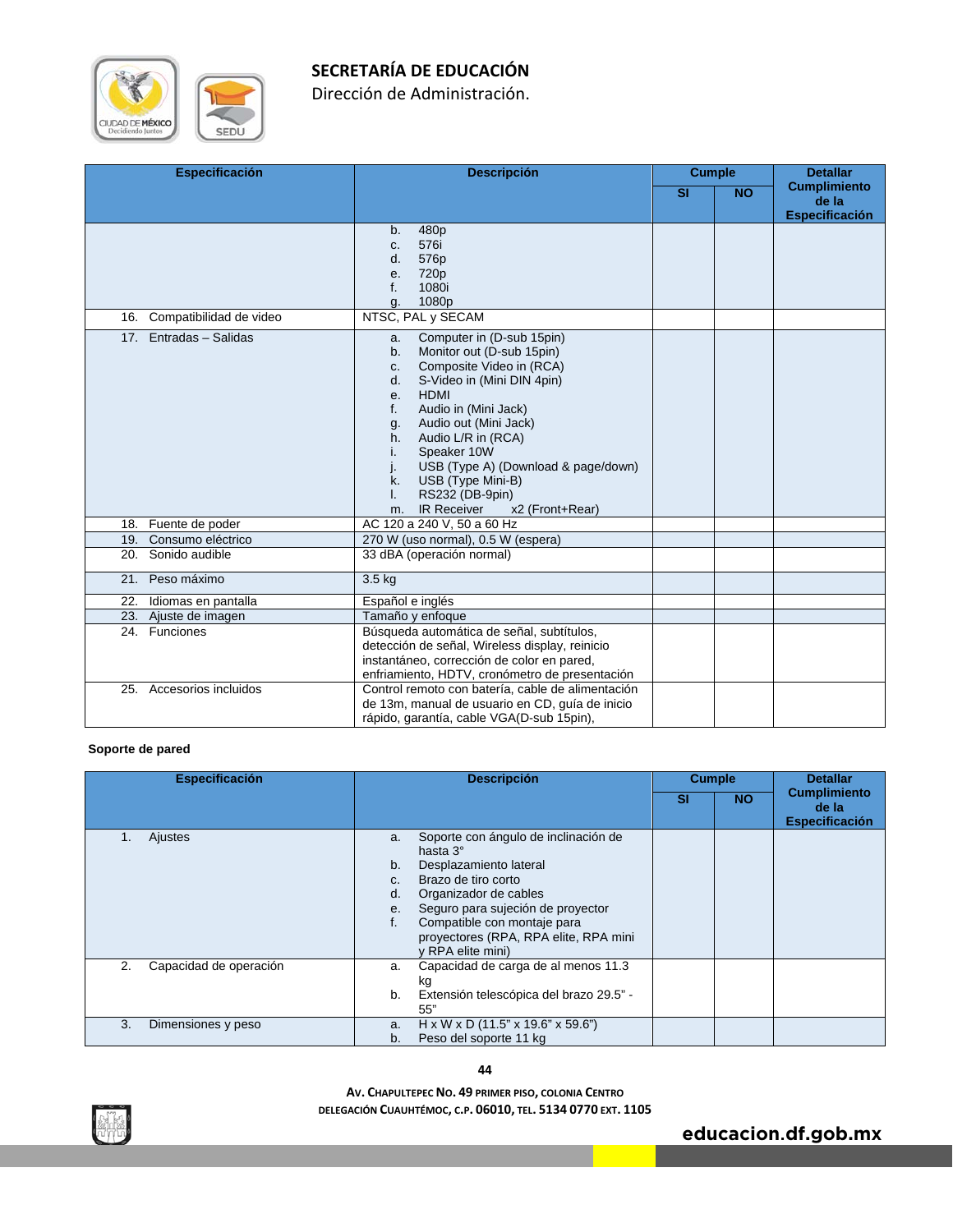

Dirección de Administración.

| <b>Especificación</b> | <b>Descripción</b>     | <b>Cumple</b> |           | <b>Detallar</b>                                       |
|-----------------------|------------------------|---------------|-----------|-------------------------------------------------------|
|                       |                        | SI            | <b>NO</b> | <b>Cumplimiento</b><br>de la<br><b>Especificación</b> |
| Estándares            | <b>UL Listed</b><br>а. |               |           |                                                       |

#### **Wireless media streamer**

Las especificaciones técnicas mínimas que deberá cumplir el wireless media streamer son las siguientes:

|                | <b>Especificación</b>                       | <b>Descripción</b>                                                                                                                                                                 | <b>Cumple</b>           |           | <b>Detallar</b>                                       |
|----------------|---------------------------------------------|------------------------------------------------------------------------------------------------------------------------------------------------------------------------------------|-------------------------|-----------|-------------------------------------------------------|
|                |                                             |                                                                                                                                                                                    | $\overline{\mathbf{S}}$ | <b>NO</b> | <b>Cumplimiento</b><br>de la<br><b>Especificación</b> |
| $\mathbf{1}$ . | Interfaces del dispositivo                  | Puerto HDMI<br>Conector 3.5 mm A/V<br>Micro-USB B-type port (para energía)<br>Botón Switch/Reset<br><b>Status LED</b><br>Soporta remote control passthrough vía<br><b>HDMI CEC</b> |                         |           |                                                       |
| 2.             | Salida de video                             | HDMI: Hasta 1080p,<br>Hasta 720p para proyección Wi-Fi Analog:<br>Supports 480p                                                                                                    |                         |           |                                                       |
| 3.             | Modos de operación                          | <b>DLNA DMR</b><br>Miracast<br>MirrorOP                                                                                                                                            |                         |           |                                                       |
| 4.             | Estándares                                  | <b>DLNA UPnP AV</b><br><b>DLNA DMR</b><br>Miracast<br><b>MirrorOP</b><br>Wi-Fi Direct<br>802.11n/g/b with WEP/WPA/WPA2<br>encryption                                               |                         |           |                                                       |
| 5.             | Códecs<br>soportados<br>(para<br>modo DLNA) | Video: MPEG4/H.264/WMV/AVI<br>a.<br>Audio: AAC/WMA/MP3<br>b.<br>Container: MP4/MOV/M4V/AVI/ASF/<br>C.<br>WMV/AAC<br>Playlist: M3U/PLS/WPL<br>d.                                    |                         |           |                                                       |
| 6.             | Fuente de poder                             | Entrada 5V/0.5 A vía USB-Micro port                                                                                                                                                |                         |           |                                                       |
| 7.             | <b>Dimensiones</b>                          | $H \times W \times D$ (3.5" x 1.9" x 0.6")                                                                                                                                         |                         |           |                                                       |
| 8.             | Certificaciones                             | <b>FCC</b><br>a.<br>C<br>b.<br>IC<br>C.<br>C-Tick<br>$d$ .<br>Wi-Fi Certified<br>е.<br>f.<br>Miracast<br>HDMI with HDCP<br>q.                                                      |                         |           |                                                       |

#### **GARANTÍA**1

| <b>Especificación</b>                                                                             | <b>Cumple</b> |           | <b>Detallar Cumplimiento</b> |  |  |
|---------------------------------------------------------------------------------------------------|---------------|-----------|------------------------------|--|--|
|                                                                                                   |               | <b>NO</b> | de la Especificación         |  |  |
| Tres años de garantía en repuestos y mano de obra en sitio para todos los<br>elementos descritos. |               |           |                              |  |  |

**AV. CHAPULTEPEC NO. 49 PRIMER PISO, COLONIA CENTRO DELEGACIÓN CUAUHTÉMOC, C.P. 06010, TEL. 5134 0770 EXT. 1105**

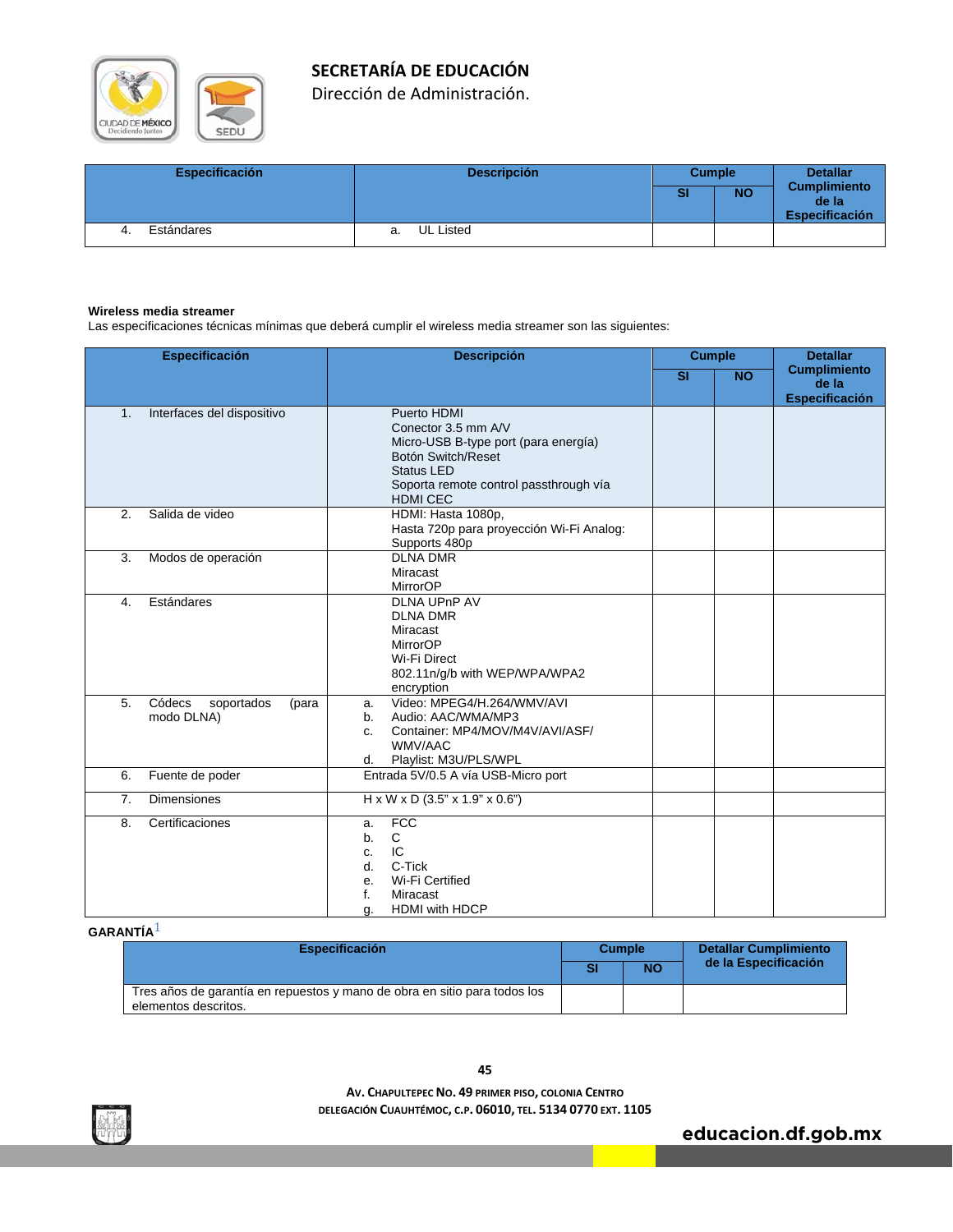



Dirección de Administración.

#### **SOPORTE TÉCNICO**

| <b>Especificación</b>                                                                                                                                                                                           | <b>Cumple</b> |           | <b>Detallar Cumplimiento</b> |  |  |
|-----------------------------------------------------------------------------------------------------------------------------------------------------------------------------------------------------------------|---------------|-----------|------------------------------|--|--|
|                                                                                                                                                                                                                 | SI            | <b>NO</b> | de la Especificación         |  |  |
| Servicio de soporte técnico telefónico del fabricante (proporcionar<br>1.<br>número telefónico, sí es de larga distancia, éste deberá ser<br>gratuito).                                                         |               |           |                              |  |  |
| WEB de acceso público, no Intranet del fabricante, que permita<br>2.<br>consultar los manuales técnicos y de usuario, así como de los<br>componentes que integran (marca y modelo) del dispositivo<br>ofertado. |               |           |                              |  |  |
| Deberán estar disponibles para su descarga, los drivers, utilerías,<br>3.<br>programa para la actualización.                                                                                                    |               |           |                              |  |  |
| La página de descarga deberá ser de propiedad del fabricante<br>4.<br>con dominio registrado a su mismo nombre.                                                                                                 |               |           |                              |  |  |
| Se debe presentar una lista con las direcciones de Internet donde<br>5.<br>se localizan todos estos requerimientos.                                                                                             |               |           |                              |  |  |

**1**

- 1. El proveedor se comprometerá a dar cumplimiento a esta garantía.
- 2. El servicio se prestará en las instalaciones de la dependencia.
- El tiempo de atención será, como máximo, dos horas.
- 4. El tiempo de reparación será next business day/día siguiente laboral. Sí excede este lapso, el proveedor deberá entregar un equipo de respaldo equivalente mientras se soluciona el problema.
- 5. Sí la reparación excede de 30 días naturales, el proveedor entregará a cambio un equipo nuevo igual al adquirido, con las características solicitadas u otro equipo mayor al solicitado.
- 6. El Licitante deberá presentar escrito especificando el procedimiento de recepción de reportes y atención de fallas de los equipos en garantía indicando una línea telefónica del fabricante o centro de atención telefónica certificado o aprobado por el fabricante sin

costo de llamada para el usuario, correo electrónico, días y horarios de atención.

**\* Todas estas características son las mínimas a cumplir y deberán estar integradas al dispositivo electrónico (Video Proyectores).** 

**LOS BIENES OFERTADOS QUE CONTIENE LA PRESENTE PROPUESTA TÉCNICA, SON NUEVOS Y CORRESPONDEN JUSTA, EXACTA Y CABALMENTE A LA DESCRIPCIÓN Y PRESENTACIÓN SOLICITADA EN EL ANEXO NÚMERO 2 (DOS) ESPECIFICACIONES TÉCNICAS DE ESTA CONVOCATORIA Y SUS JUNTAS DE ACLARACIONES.** 

**Nombre y Firma del Licitante, Representante o Apoderado Legal.** 

**\_\_\_\_\_\_\_\_\_\_\_\_\_\_\_\_\_\_\_\_\_\_\_\_\_\_** 



**AV. CHAPULTEPEC NO. 49 PRIMER PISO, COLONIA CENTRO DELEGACIÓN CUAUHTÉMOC, C.P. 06010, TEL. 5134 0770 EXT. 1105**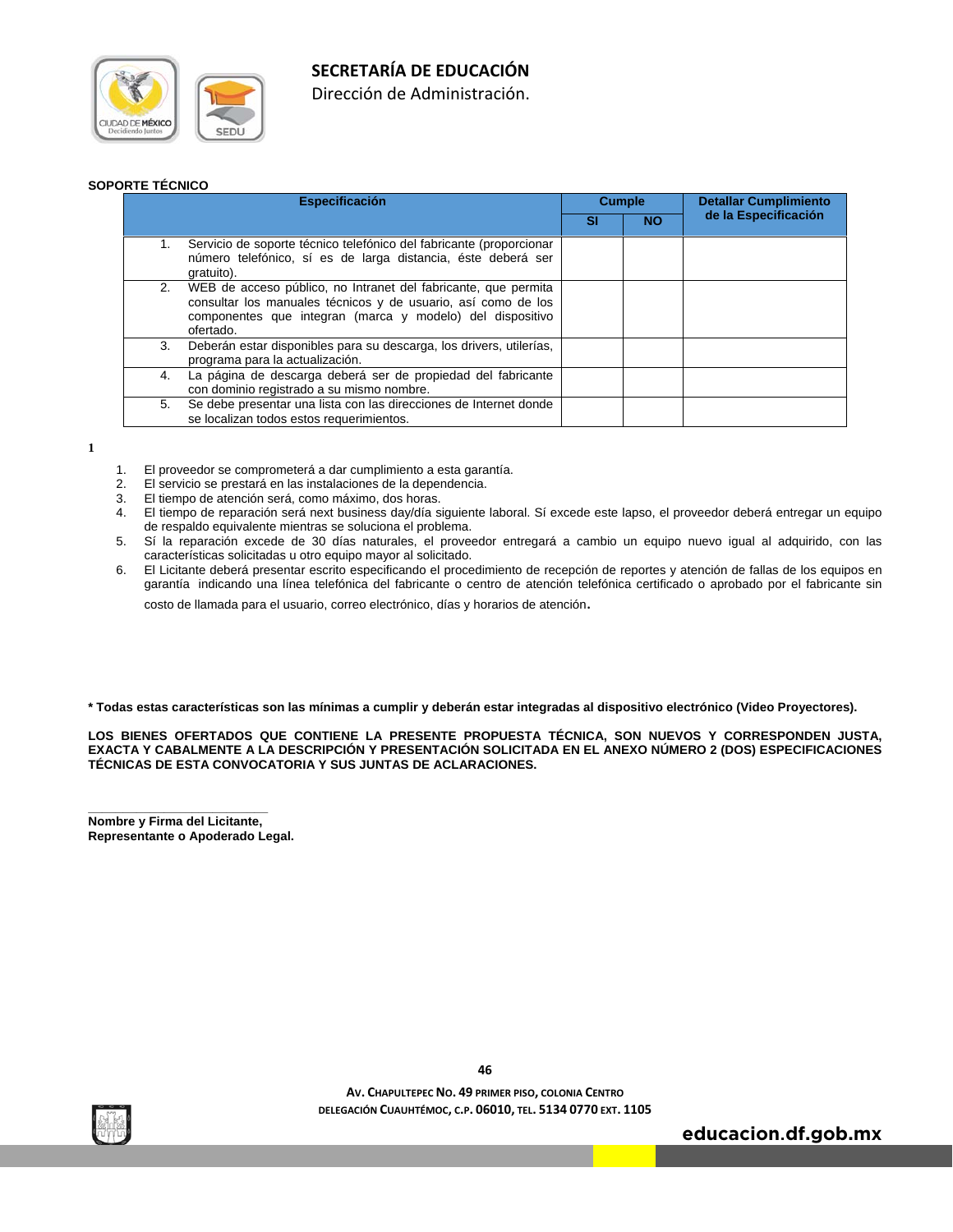

Dirección de Administración.

#### **ANEXO 8.3**

#### **FORMATO "ESPECIFICACIONES TÉCNICAS TABLETAS ELECTRÓNICAS (PARA LAS ESCUELAS SECUNDARIAS DE LA DELEGACIÓN XOCHIMILCO)"**

*(CARTA EN ORIGINAL, PAPEL MEMBRETADO Y FIRMA AUTÓGRAFA DEL FABRICANTE)* 

#### **MÉXICO, D.F. A…**

ING. SOFÍA AMALIA RIVERA HERNÁNDEZ. DIRECTORA DE ADMINISTRACIÓN **SECRETARÍA DE EDUCACIÓN DEL DISTRITO FEDERAL PRESENTE** 

| <b>Nombre del Licitante:</b> |  |
|------------------------------|--|
| RFC:                         |  |
| Fecha de Presentación:       |  |
| Partida No.                  |  |
| Marca del Equipo Ofertado:   |  |
| Modelo del Equipo Ofertado:  |  |
| <b>Fabricante:</b>           |  |
| Tiempo de Entrega:           |  |
|                              |  |

#### **Requerimientos técnicos de los Bienes**

Especificaciones básicas, técnicas y personalizadas de los Bienes ofertados

| <b>Especificación</b> | <b>Descripción</b><br><b>Cumple</b> |           |           | <b>Condición</b>     |
|-----------------------|-------------------------------------|-----------|-----------|----------------------|
|                       |                                     | <b>SI</b> | <b>NO</b> | superior<br>ofrecida |
| Procesador            | Mínimo 1.2 GHz doble núcleo         |           |           |                      |
| Memoria RAM           | Mínimo 1 Gigabytes                  |           |           |                      |
| Almacenamiento        | Mínimo 8 Gigabytes Fijos            |           |           |                      |
| <b>OS</b>             | Android 4.1 Jelly Bean o superior   |           |           |                      |
| Puertos               | Micro SD y Micro USB                |           |           |                      |
| Conector              | Salida para auriculares de 3.5mm    |           |           |                      |
| Sensores 1            | Acelerómetro                        |           |           |                      |
| Sensores 2            | Giroscopio                          |           |           |                      |
| Tarjeta Inalámbrica   | WIFI IEEE 802.11                    |           |           |                      |

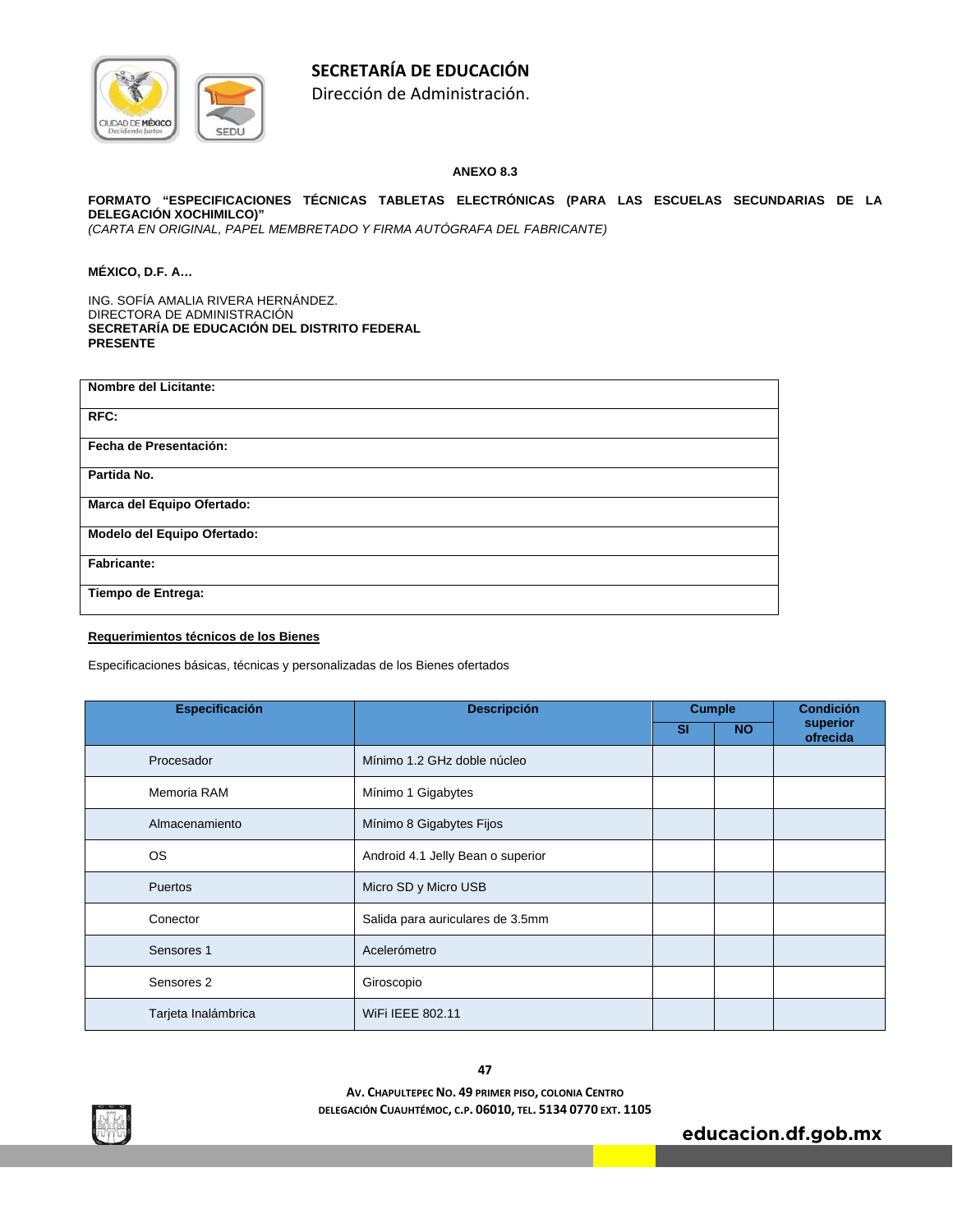

Dirección de Administración.

| <b>Especificación</b>      | <b>Descripción</b>                                                         | <b>Cumple</b> |           | <b>Condición</b>     |
|----------------------------|----------------------------------------------------------------------------|---------------|-----------|----------------------|
|                            |                                                                            | <b>SI</b>     | <b>NO</b> | superior<br>ofrecida |
| <b>Bluetooth</b>           | Bluetooth 2.0 o superior                                                   |               |           |                      |
| Pantalla                   | LCD de 7 pulgadas, capacitiva, resolución de 1024<br>x 600 pixeles         |               |           |                      |
| <b>Bocinas</b>             | Sonido estéreo (integradas a la tableta)                                   |               |           |                      |
| Micrófono                  | Digital (Integrado a la tableta)                                           |               |           |                      |
| Cámara Trasera             | Mínimo 3 Megapixeles                                                       |               |           |                      |
| <b>Batería</b>             | Mínimo 2000 mAH                                                            |               |           |                      |
| Adaptador de Energía       | 100-240 V CA con cable de corriente y eliminador                           |               |           |                      |
| Póliza de garantía técnica | Contra defectos de fabricación y vicios ocultos,<br>con vigencia de 1 año. |               |           |                      |

#### **Tabla de entregables**

| <b>Especificación</b>                  | <b>Descripción</b>                                                                                            | <b>CUMPLE</b><br>NO |  | Condición<br>superior<br>ofrecida |
|----------------------------------------|---------------------------------------------------------------------------------------------------------------|---------------------|--|-----------------------------------|
| BASE DE DATOS DE LOS<br><b>EQUIPOS</b> | Base de datos de los equipos en formato<br>impreso y CSV que contenga los números<br>de serie de cada equipo. |                     |  |                                   |

#### **Garantía**

Un año de garantía en repuestos y mano de obra en sitio para las tabletas electrónicas. Características que deberá cubrir:

- 1. El proveedor se comprometerá a dar cumplimiento a esta garantía.
- 2. El servicio se prestará en cada una de las escuelas beneficiadas.
- 3. El tiempo de atención será, como máximo, dos horas.
- 4. El tiempo de reparación será next business day/día siguiente laboral. Sí excede este lapso, el proveedor deberá entregar un equipo de respaldo equivalente mientras se soluciona el problema.
- 5. Sí la reparación excede de 30 días naturales, el proveedor entregará a cambio un equipo nuevo igual al adquirido, con las características solicitadas u otro equipo mayor al solicitado.
- 6. El Licitante deberá presentar escrito especificando el procedimiento de recepción de reportes y atención de fallas de los equipos en garantía indicando una línea telefónica del fabricante o centro de atención telefónica certificado o aprobado por el fabricante sin costo de llamada para el usuario, correo electrónico, días y horarios de atención.

**LOS BIENES OFERTADOS QUE CONTIENE LA PRESENTE PROPUESTA TÉCNICA, SON NUEVOS Y CORRESPONDEN JUSTA, EXACTA Y CABALMENTE A LA DESCRIPCIÓN Y PRESENTACIÓN SOLICITADA EN EL ANEXO NÚMERO 2 (DOS) ESPECIFICACIONES TÉCNICAS DE ESTA CONVOCATORIA Y SUS JUNTAS DE ACLARACIONES.** 

**\_\_\_\_\_\_\_\_\_\_\_\_\_\_\_\_\_\_\_\_\_\_\_\_\_\_ Nombre y Firma del Licitante, Representante o Apoderado Legal.** 



**48**

**AV. CHAPULTEPEC NO. 49 PRIMER PISO, COLONIA CENTRO DELEGACIÓN CUAUHTÉMOC, C.P. 06010, TEL. 5134 0770 EXT. 1105**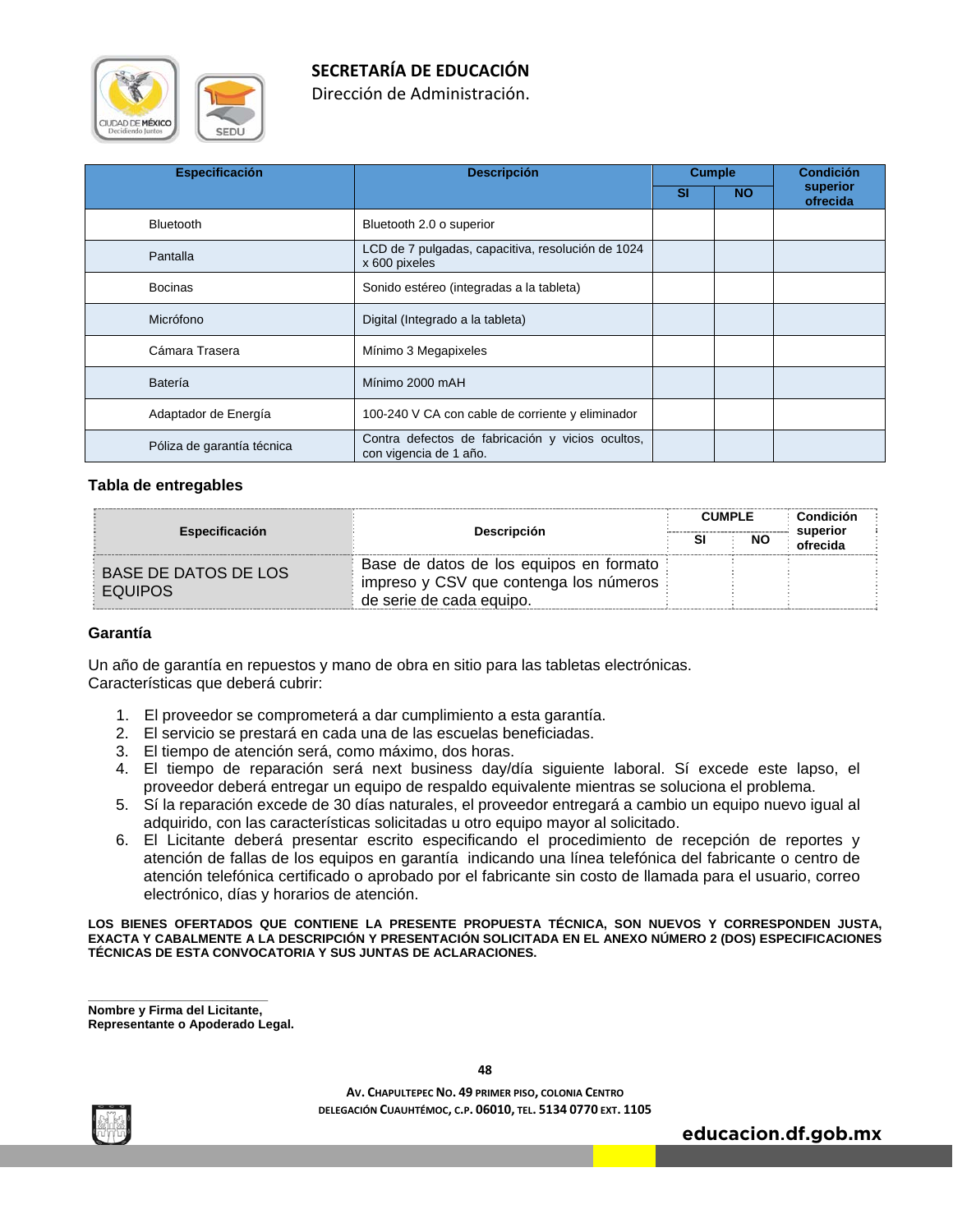

Dirección de Administración.

#### **ANEXO 8.4**

#### **FORMATO DE CARTA RESPALDO DEL FABRICANTE**

*(CARTA EN ORIGINAL, PAPEL MEMBRETADO Y FIRMA AUTÓGRAFA DEL FABRICANTE)* 

\_\_\_\_\_\_\_\_\_\_\_\_\_\_\_\_\_\_\_\_\_\_\_\_\_\_\_\_\_\_\_\_\_\_\_\_\_ \_\_\_\_\_\_\_\_\_\_\_\_\_\_\_\_\_\_\_\_\_\_\_\_\_\_\_\_\_\_\_\_\_\_\_\_\_\_ \_\_\_\_\_\_\_\_\_\_\_\_\_\_\_\_\_\_\_\_\_\_\_\_\_\_\_\_\_\_\_\_\_\_\_\_\_ \_\_\_\_\_\_\_\_\_\_\_\_\_\_\_\_\_\_\_\_\_\_\_\_\_\_\_\_\_\_\_\_\_\_\_\_\_\_ \_\_\_\_\_\_\_\_\_\_\_\_\_\_\_\_\_\_\_\_\_\_\_\_\_\_\_\_\_\_\_\_\_\_\_\_\_ \_\_\_\_\_\_\_\_\_\_\_\_\_\_\_\_\_\_\_\_\_\_\_\_\_\_\_\_\_\_\_\_\_\_\_\_\_\_ \_\_\_\_\_\_\_\_\_\_\_\_\_\_\_\_\_\_\_\_\_\_\_\_\_\_\_\_\_\_\_\_\_\_\_\_\_ \_\_\_\_\_\_\_\_\_\_\_\_\_\_\_\_\_\_\_\_\_\_\_\_\_\_\_\_\_\_\_\_\_\_\_\_\_\_ \_\_\_\_\_\_\_\_\_\_\_\_\_\_\_\_\_\_\_\_\_\_\_\_\_\_\_\_\_\_\_\_\_\_\_\_\_ \_\_\_\_\_\_\_\_\_\_\_\_\_\_\_\_\_\_\_\_\_\_\_\_\_\_\_\_\_\_\_\_\_\_\_\_\_\_

**MÉXICO, D.F. A…** 

ING. SOFÍA AMALIA RIVERA HERNÁNDEZ. DIRECTORA DE ADMINISTRACIÓN **SECRETARÍA DE EDUCACIÓN DEL DISTRITO FEDERAL PRESENTE** 

\_\_\_\_\_\_\_\_\_\_\_(Nombre) \_\_\_\_\_\_\_\_\_\_\_\_, en mi carácter de (representante legal o persona que cuenta con facultades para comprometer a la empresa) \_\_\_\_\_(nombre o razón social del fabricante)\_\_\_\_\_\_\_, manifiesto que apoyo el 100% de la propuesta técnica que presente \_\_\_(nombre o razón social del distribuidor)\_\_\_\_ y me obligo a respaldar solidariamente en el tiempo de entrega y plazo de garantía de BIENES objeto de ésta licitación; acepto que estoy obligado a cerciorar el cumplimiento oportuno del distribuidor que me representa.

Por otra parte, manifiesto que los productos cumplen lo establecido en las Normas Oficiales Mexicanas, Normas Internacionales, así como las especificaciones técnicas y a falta de éstas, de acuerdo a las especificaciones técnicas del fabricante de las partidas de los bienes ofertados que a continuación se relacionan:

PROTESTO LO NECESARIO

**NOTA: EL PRESENTE FORMATO DEBERÁ SER PRESENTADO EN PAPEL MEMBRETADO DEL LICITANTE.** 



**49**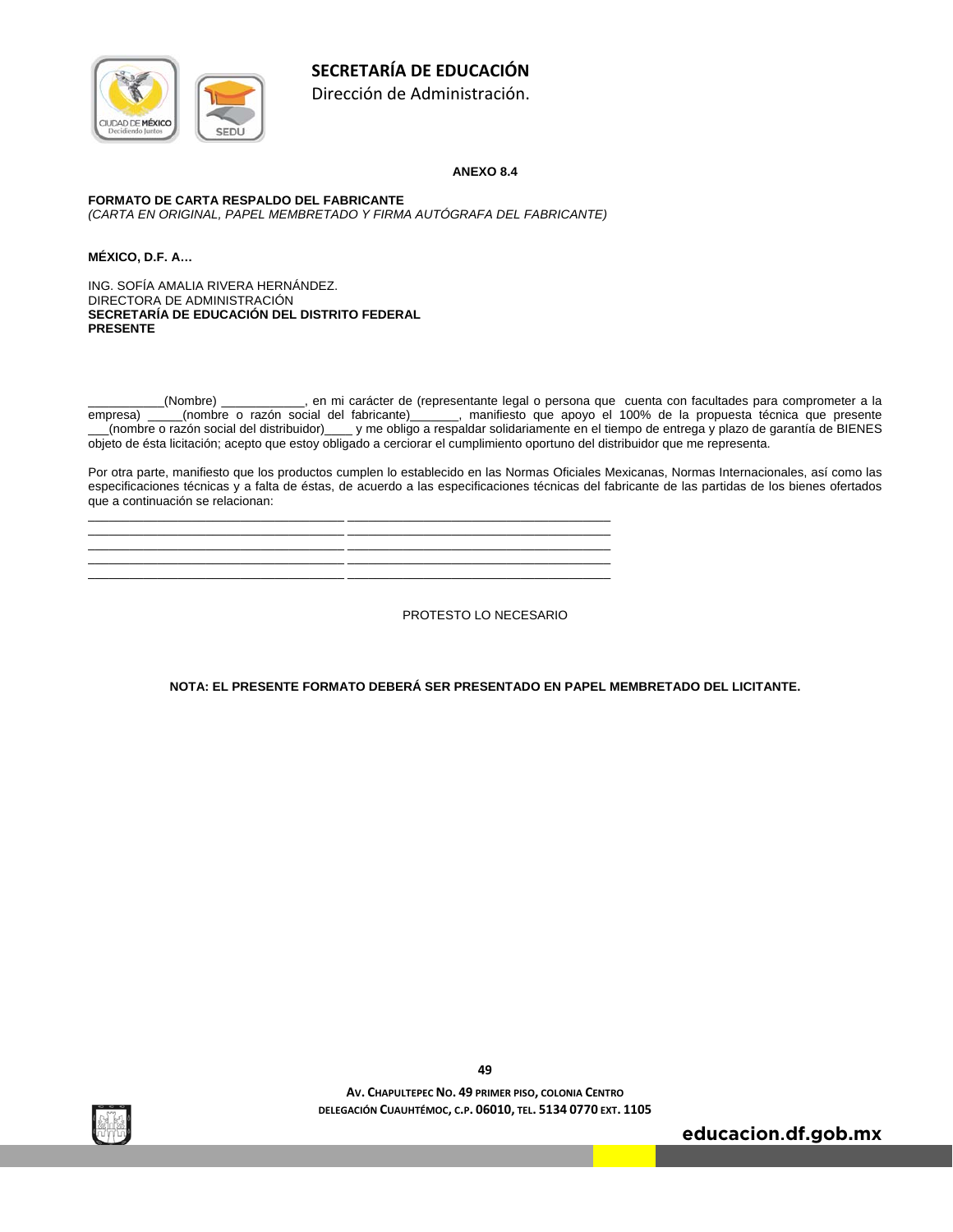

#### **ANEXO 9 PROPUESTA ECONÓMICA**

#### **MÉXICO, D.F. A…**

ING. SOFÍA AMALIA RIVERA HERNÁNDEZ. DIRECTORA DE ADMINISTRACIÓN **SECRETARÍA DE EDUCACIÓN DEL DISTRITO FEDERAL PRESENTE** 

| <b>PARTIDA</b> | <b>DESCRIPCIÓN</b>                                                                                                                                                           | <b>UNIDAD DE</b><br><b>MEDIDA</b> | <b>CANTIDAD</b> | <b>PRECIO</b><br><b>UNITARIO</b> | <b>IMPORTE</b> |
|----------------|------------------------------------------------------------------------------------------------------------------------------------------------------------------------------|-----------------------------------|-----------------|----------------------------------|----------------|
|                | <b>TABLETAS</b><br>ELECTRÓNICAS<br>(PARA<br>LA.<br>IMPLEMENTACIÓN DEL PROYECTO EDUCATIVO CON<br>USO DE TECNOLOGÍAS), DE ACUERDO A LAS<br>CARACTERÍSTICAS DEL ANEXO 2         | <b>PIEZA</b>                      | 3,400           |                                  |                |
| 2              | VIDEO PROYECTORES (PARA LA IMPLEMENTACIÓN<br>DEL PROYECTO EDUCATIVO CON<br><b>USO</b><br>DE.<br>TECNOLOGÍAS), DE ACUERDO<br><b>LAS</b><br>A –<br>CARACTERÍSTICAS DEL ANEXO 2 | <b>PIEZA</b>                      | 55              |                                  |                |
| 3              | TABLETAS ELECTRÓNICAS (PARA LAS ESCUELAS<br>SECUNDARIAS DE LA DELEGACIÓN XOCHIMILCO), DE<br>ACUERDO A LAS CARACTERÍSTICAS DEL ANEXO 2                                        | <b>EQUIPO</b>                     | 1,954           |                                  |                |
|                |                                                                                                                                                                              |                                   |                 | <b>SUBTOTAL</b>                  |                |
|                |                                                                                                                                                                              |                                   |                 | <b>IVA</b>                       |                |
|                |                                                                                                                                                                              |                                   |                 | <b>TOTAL</b>                     |                |

- PRECIO UNITARIO DE LOS BIENES E IMPORTES POR LAS PARTIDAS.
- IMPORTE TOTAL DE LA PROPOSICIÓN CON IVA DESGLOSADO.
- LA COTIZACIÓN ES EN MONEDA NACIONAL (PESOS MEXICANOS).
- EL PRECIO ES FIJO Y FIRME HASTA EL CUMPLIMIENTO TOTAL DE LAS CONDICIONES PACTADAS EN EL CONTRATO DE ADQUISICIONES.
- SE ACEPTAN DE LAS CONDICIONES DE PAGO, EN MONEDA NACIONAL Y CONFORME AL PLAZO Y PROCEDIMIENTO ESTABLECIDO POR LA CONVOCANTE.

#### PROTESTO LO NECESARIO

**NOTA: EL PRESENTE FORMATO DEBERÁ SER PRESENTADO EN PAPEL MEMBRETADO DEL LICITANTE.** 



**AV. CHAPULTEPEC NO. 49 PRIMER PISO, COLONIA CENTRO DELEGACIÓN CUAUHTÉMOC, C.P. 06010, TEL. 5134 0770 EXT. 1105**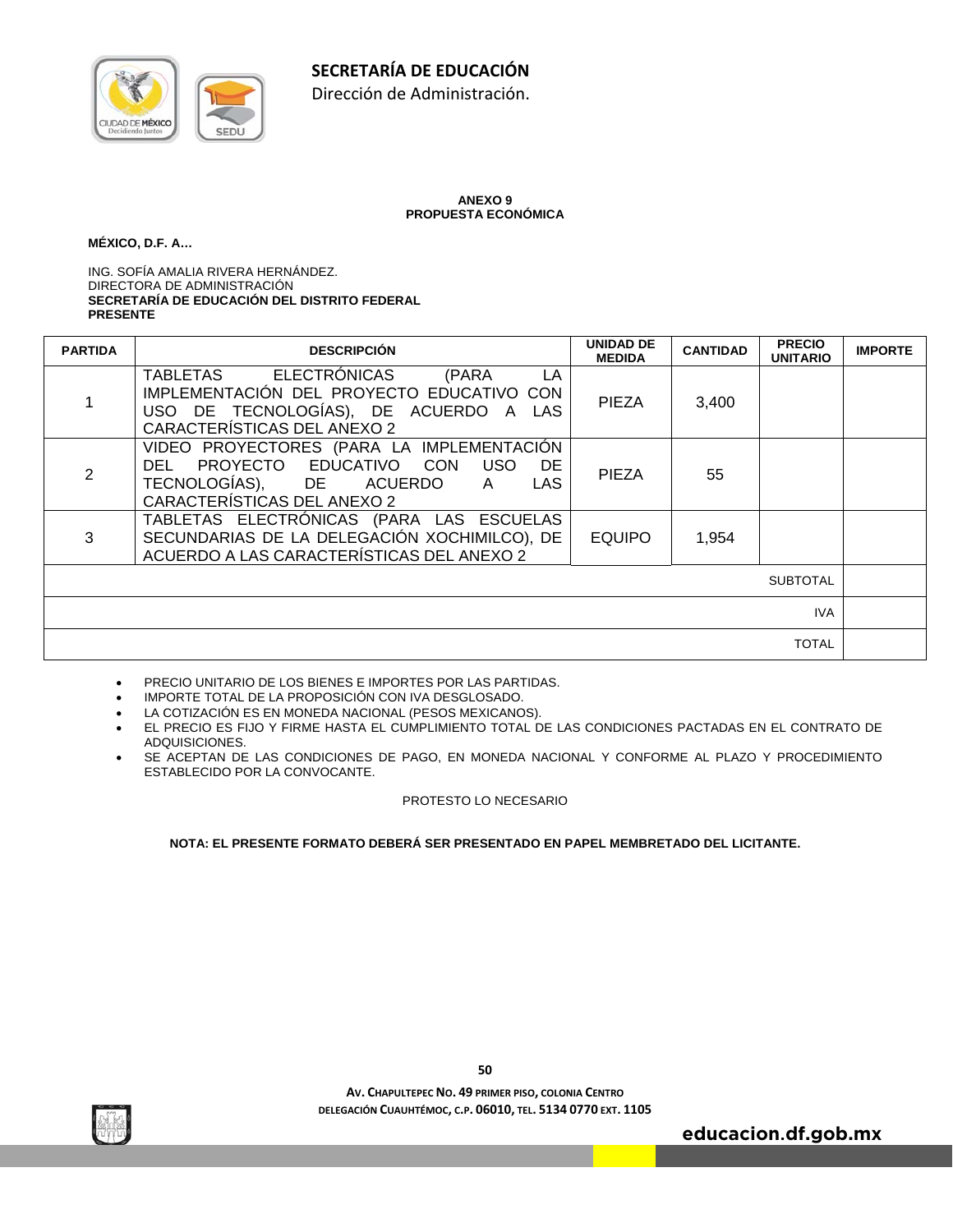

#### **ANEXO 10 PROPUESTA DEL "LICITANTE" PARA ADJUDICAR A MEJOR CONDICIÓN DE PRECIO**

**SECRETARÍA DE EDUCACIÓN**Dirección de Administración.

**Con fundamento en lo establecido en el artículo 43 fracción II segundo párrafo de la Ley de Adquisiciones, para el Distrito Federal que a la letra dice:** Se comunicará a los participantes que en ese mismo acto, podrán ofertar un precio más bajo por los bienes o servicios objeto de la licitación o invitación restringida, en beneficio del área Convocante, con la finalidad de resultar adjudicados, respecto de la propuesta que originalmente haya resultado más benéfica para el área Convocante, lo cual podrán efectuar, siempre y cuando, en el acto se encuentre la persona que cuente con poderes de representación de la persona física o moral licitante, lo que deberá ser acreditado en el mismo acto. De conformidad con los Lineamientos Generales para la Presentación de Precios Más Bajos para los Bienes y Servicios Objeto del Procedimiento Licitatorio, publicados el 14 de Abril del año 2010 en la Gaceta Oficial del Distrito Federal, se establecen los fines y procedimientos a realizar por la convocante, a efecto de que los participantes presenten precios más bajos en términos porcentuales para los bienes objeto del presente procedimiento.

| LICITACIÓN PUBLICA INTERNACIONAL:        | Concepto                                                 |
|------------------------------------------|----------------------------------------------------------|
| SEDU/LPI/001/2014                        | ADQUISICIÓN DE TABLETAS ELECTRÓNICAS Y VIDEO PROYECTORES |
| Persona Física o Moral:                  |                                                          |
| Documento que acredita su representación |                                                          |

| Partida                | Precio Unitario | Primera<br>Ronda | Segunda<br>Ronda | Tercera<br>Ronda | Cuarta<br>Ronda | Quinta<br>Ronda | Sexta<br>Ronda | Séptima<br>Ronda | Precio Unitario<br>Definitivo |
|------------------------|-----------------|------------------|------------------|------------------|-----------------|-----------------|----------------|------------------|-------------------------------|
|                        |                 |                  |                  |                  |                 |                 |                |                  |                               |
| <sup>o</sup>           |                 |                  |                  |                  |                 |                 |                |                  |                               |
| $\mathbf{\Omega}$<br>ĸ |                 |                  |                  |                  |                 |                 |                |                  |                               |

| SOSTENIMIENTO DE PRECIO DEFINITIVO |
|------------------------------------|
| DEL REPRESENTANTE LEGAL            |
|                                    |
|                                    |
|                                    |
| <b>NOMBRE, FIRMA Y FECHA</b>       |

**CLÁUSULA:** Una vez determinado el participante que haya ofertado el precio más bajo por los bienes o servicios requeridos y como consecuencia haya resultado adjudicado, se compromete a sostener y cumplir la presente propuesta conforme a lo estipulado por el representante legal debidamente acreditado por la empresa que representa.

**51**

**AV. CHAPULTEPEC NO. 49 PRIMER PISO, COLONIA CENTRO DELEGACIÓN CUAUHTÉMOC, C.P. 06010, TEL. 5134 0770 EXT. 1105**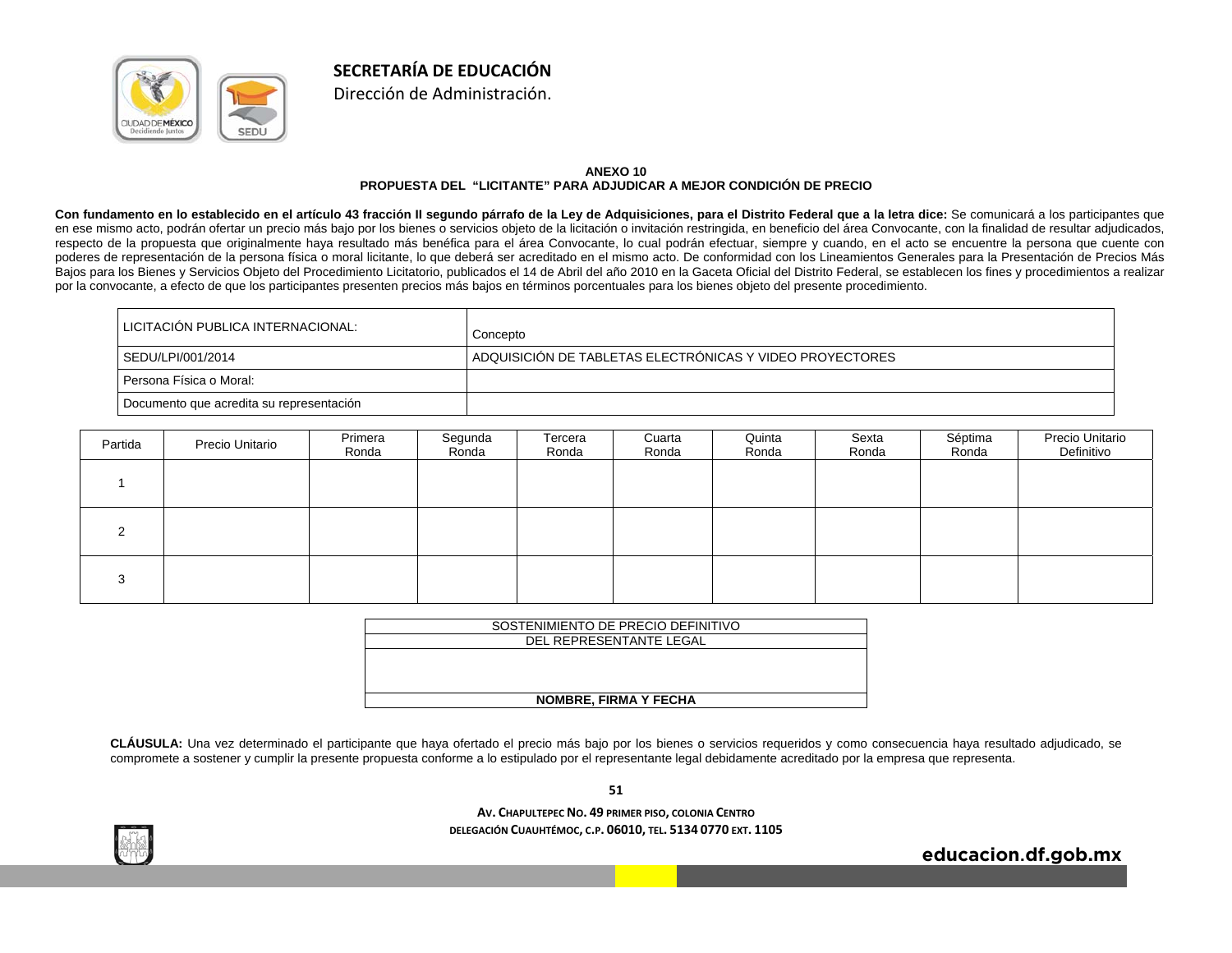



#### **ANEXO 11 FORMATO DE FIANZA DE SOSTENIMIENTO DE PROPUESTA**

\_\_\_\_\_\_\_\_(1)\_\_\_\_\_\_\_\_ EN EJERCICIO DE LA AUTORIZACIÓN QUE LE FUE CONCEDIDA POR LA SECRETARÍA DE HACIENDA Y CRÉDITO PÚBLICO, DE CONFORMIDAD CON LO DISPUESTO EN LA LEY FEDERAL DE INSTITUCIONES DE FIANZAS, SE<br>CONSTITUYE FIADORA HASTA POR LA SUMA DE <u>(2) M/N, A</u> FAVOR DE LA SECRETARÍA DE FINANZAS DEL M/N, A FAVOR DE LA SECRETARÍA DE FINANZAS DEL GOBIERNO DEL DISTRITO FEDERAL PARA GARANTIZAR POR \_\_\_\_\_\_\_\_(3)\_\_\_\_\_\_\_\_ CON DOMICILIO EN \_\_\_\_\_\_\_\_(4)\_\_\_\_\_\_\_\_, EL SOSTENIMIENTO DE LA PROPUESTA PRESENTADA PARA PARTICIPAR EN EL PROCEDIMIENTO DE LICITACIÓN PÚBLICA INTERNACIONAL No SEDU/LP1/001/2014 CONVOCADA POR EL GOBIERNO DEL DISTRITO FEDERAL, A TRAVÉS DE LA SECRETARIA DE EDUCACIÓN DEL DISTRITO FEDERAL, TENIENDO POR OBJETO **LA ADQUISICIÓN DE TABLETAS ELECTRÓNICAS Y VIDEO PROYECTORES** ESTA GARANTÍA ESTARÁ VIGENTE HASTA QUE EL GOBIERNO DEL DISTRITO FEDERAL MANIFIESTE EXPRESAMENTE POR ESCRITO LA DEVOLUCIÓN PARA SU CANCELACIÓN, DE CONFORMIDAD CON LA LEY DE ADQUISICIONES PARA EL DISTRITO FEDERAL, SU REGLAMENTO Y DEMÁS QUE RESULTEN APLICABLES. (FIN DE TEXTO).

#### **NOTAS:**

- (1) NOMBRE DE LA AFIANZADORA.
- (2) IMPORTE EN MONEDA NACIONAL CON NÚMERO Y LETRA, SEGÚN LA MAGNITUD DE LA COTIZACIÓN SIN CONSIDERAR EL IMPUESTO AL VALOR AGREGADO.
- (3) RAZÓN SOCIAL DE LA EMPRESA.
- (4) DOMICILIO DE LA EMPRESA.



**52**